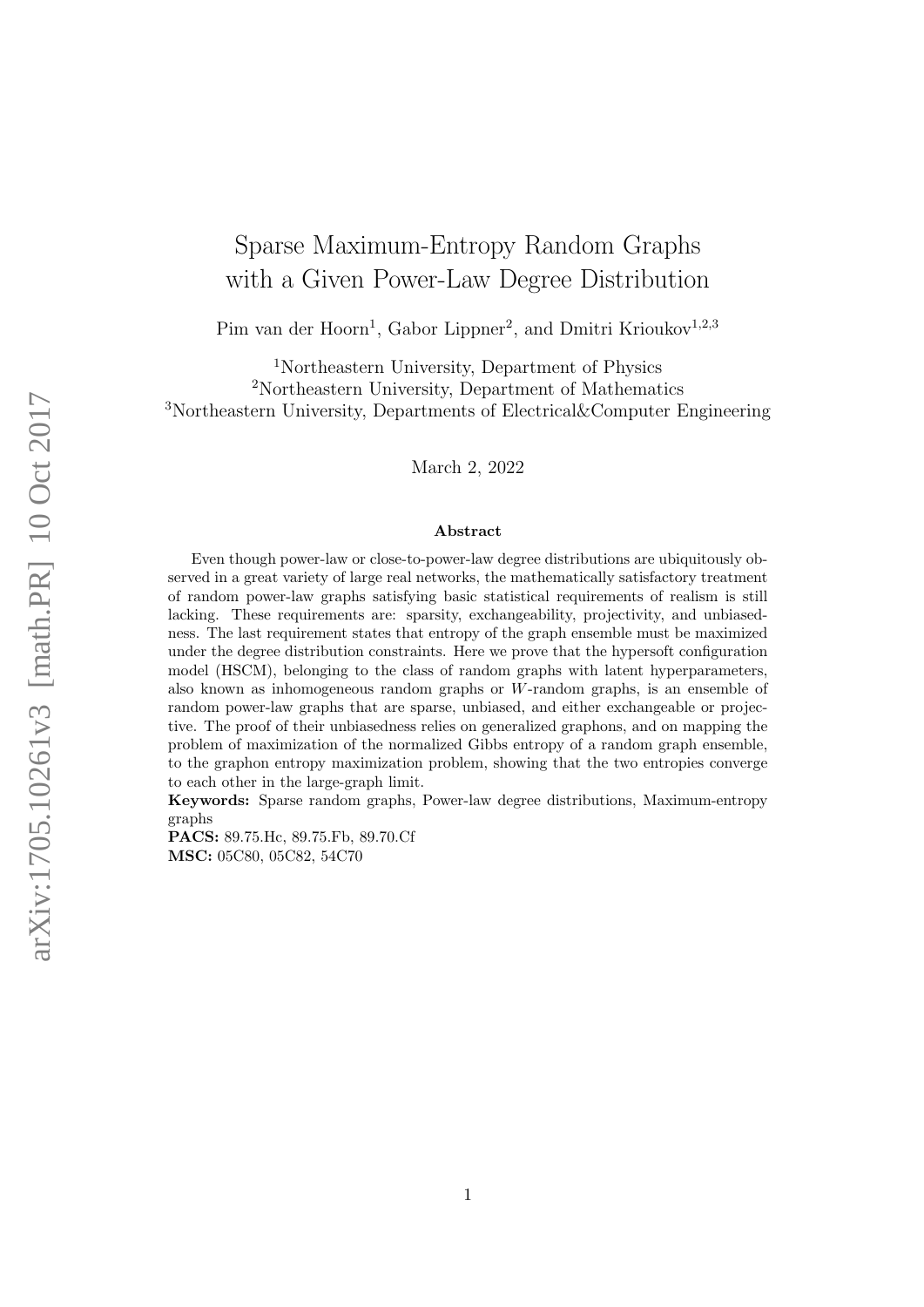## Contents

| $\mathbf 1$ |          | Introduction                                                                                           | $\bf{3}$       |
|-------------|----------|--------------------------------------------------------------------------------------------------------|----------------|
|             | 1.1      |                                                                                                        | 3              |
|             | 1.2      |                                                                                                        | $\overline{4}$ |
|             | 1.3      | Unbiasedness and the maximum-entropy requirement                                                       | $\overline{5}$ |
|             | 1.4      |                                                                                                        | $\overline{7}$ |
|             | 1.5      |                                                                                                        | 8              |
|             | 1.6      |                                                                                                        | 9              |
|             | 1.7      |                                                                                                        | 10             |
| $\bf{2}$    |          | Background information and definitions                                                                 | 10             |
|             | 2.1      | Graph ensembles and their entropy $\dots \dots \dots \dots \dots \dots \dots \dots \dots \dots$        | 10             |
|             |          | Maximum-entropy graphs with a given degree sequence $(CM) \dots$ .<br>2.1.1                            | 11             |
|             |          | Maximum-entropy graphs with a given expected degree sequence (SCM)<br>2.1.2                            | 11             |
|             | 2.2      | Sparse graphs with a given degree distribution $\ldots \ldots \ldots \ldots \ldots$                    | 11             |
|             | 2.3      | Maximum-entropy graphs with hypersoft constraints                                                      | 12             |
|             |          | 2.3.1                                                                                                  | 12             |
|             |          | 2.3.2                                                                                                  | 13             |
|             |          | Dense maximum-entropy graphs with a given degree distribution<br>2.3.3                                 | 13             |
|             |          | Rescaled graphon entropy of sparse graphs<br>2.3.4                                                     | 15             |
|             |          | Sparse maximum-entropy graphs with a given degree distribution $\ldots$<br>2.3.5                       | 15             |
|             |          | Sparse power-law hypersoft configuration model (sparse $HSCM$ )<br>2.3.6                               | 16             |
| 3           | Results  |                                                                                                        | 16             |
|             | 3.1      | Main result                                                                                            | 16             |
|             | 3.2      | The limit of the degree distribution in the HSCM                                                       | 17             |
|             | 3.3      |                                                                                                        | 18             |
|             | 3.4      |                                                                                                        | 18             |
|             | 3.5      |                                                                                                        | 19             |
|             | 3.6      |                                                                                                        | 20             |
|             | 4 Proofs |                                                                                                        | 21             |
|             | 4.1      | The classical limit approximation of the Fermi-Dirac graphon $\dots \dots \dots$                       | 21             |
|             | 4.2      | Proofs for node degrees in the HSCM                                                                    | 26             |
|             |          | 4.2.1 Technical results on Poisson couplings and concentrations                                        | 27             |
|             |          | 4.2.2                                                                                                  | 29             |
|             |          | 4.2.3                                                                                                  | 31             |
|             | 4.3      |                                                                                                        | 32             |
|             |          | 4.3.1                                                                                                  | 32             |
|             |          | 4.3.2                                                                                                  | 34             |
|             |          |                                                                                                        |                |
|             | 4.4      |                                                                                                        | 36             |
|             |          | 4.4.1<br>4.4.2<br>Constructing the partition $\ldots \ldots \ldots \ldots \ldots \ldots \ldots \ldots$ | 36<br>37       |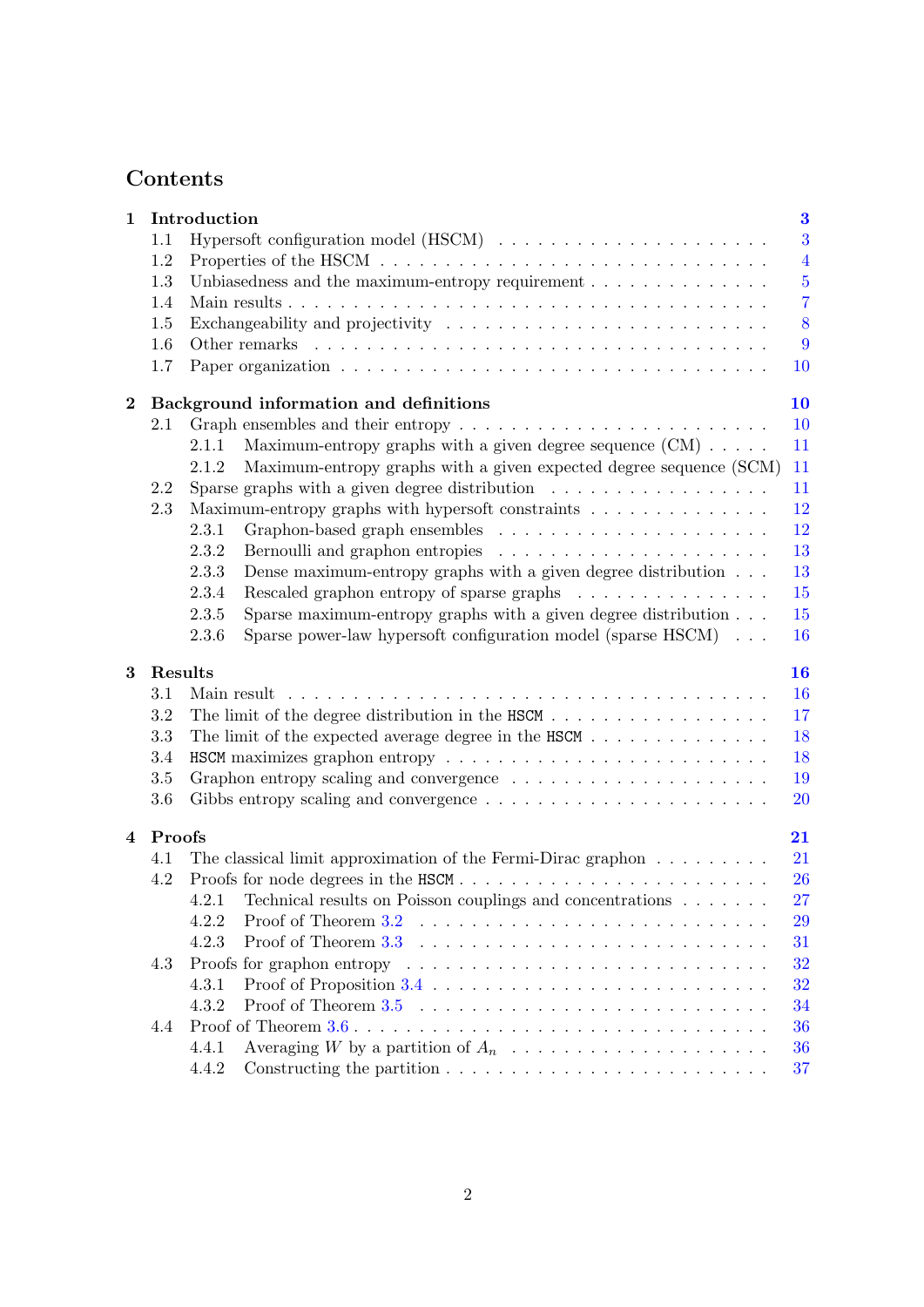### <span id="page-2-0"></span>1 Introduction

Random graphs have been used extensively to model a variety of real networks. Many of these networks, ranging from the Internet and social networks to the brain and the universe, have broad degree distributions, often following closely power laws  $[1-3]$  $[1-3]$ , that the simplest random graph model, the Erdős-Rényi random graphs  $[4-6]$  $[4-6]$  with Poisson degree distributions, does not reproduce. To resolve this disconnect, several alternative models have been proposed and studied. The first one is the configuration model (CM), random graphs with a given degree sequence [\[7,](#page-38-4) [8\]](#page-38-5). This model is a microcanonical ensemble of random graphs. Every graph in the ensemble has the same fixed degree sequence, e.g., the one observed in a snapshot of a real network, and every such graph is equiprobable in the ensemble. The ensemble thus maximizes Gibbs entropy subject to the constraint that the degree sequence is fixed. Yet given a real network snapshot, one cannot usually trust its degree sequence as some "ultimate truth" for a variety of reasons, including measurement imperfections, inaccuracies, and incompleteness, noise and stochasticity, and most importantly, the fact that most real networks are dynamic both at short and long time scales, growing often by orders of magnitude over years [\[9,](#page-38-6) [10,](#page-38-7) [1–](#page-38-0)[3\]](#page-38-1).

These factors partly motivated the development of the soft configuration model (SCM), random graphs with a given expected degree sequence, first considered in [\[11,](#page-39-0) [12\]](#page-39-1), and later corrected in [\[13–](#page-39-2)[16\]](#page-39-3), where it was shown that this correction yields a canonical ensemble of random graphs that maximize Gibbs entropy under the constraint that the expected degree sequence is fixed. In statistics, canonical ensembles of random graphs are known as exponential random graphs (ERGs) [\[17\]](#page-39-4). In [\[18,](#page-39-5) [19\]](#page-39-6) it was shown that the sparse CM and SCM are not equivalent, but they are equivalent in the case of dense graphs [\[20\]](#page-39-7). Yet the SCM still treats a given degree sequence as a fixed constraint, albeit not as a sharp but soft constraint. This constraint is in stark contrast with reality of many growing real networks, in which the degree of all nodes constantly change, yet the shape of the degree distribution and the average degree do not change, staying essentially constant in networks that grow in size even by orders of magnitude  $[9, 10, 1-3]$  $[9, 10, 1-3]$  $[9, 10, 1-3]$  $[9, 10, 1-3]$  $[9, 10, 1-3]$ . These observations motivated the development of the hypersoft configuration model [\[21](#page-39-8)[–24\]](#page-39-9).

#### <span id="page-2-1"></span>1.1 Hypersoft configuration model (HSCM)

In the HSCM neither degrees nor even their expected values are fixed. Instead the fixed properties are the degree distribution and average degree. The HSCM with a given average degree and power-law degree distribution is defined by the exponential measure  $\mu$  on the real line R

$$
\mu = e^{\alpha x}, \quad x \in \mathbb{R},
$$

where  $\alpha > 1$  is a constant, and by the Fermi-Dirac graphon  $W : \mathbb{R}^2 \to [0,1]$ 

<span id="page-2-2"></span>
$$
W(x,y) = \frac{1}{e^{x+y} + 1}.
$$
\n(1)

The volume-form measure  $\mu$  establishes then probability measures

$$
\mu_n = \frac{\mu|_{A_n}}{\mu(A_n)} = \alpha e^{\alpha(x - R_n)}
$$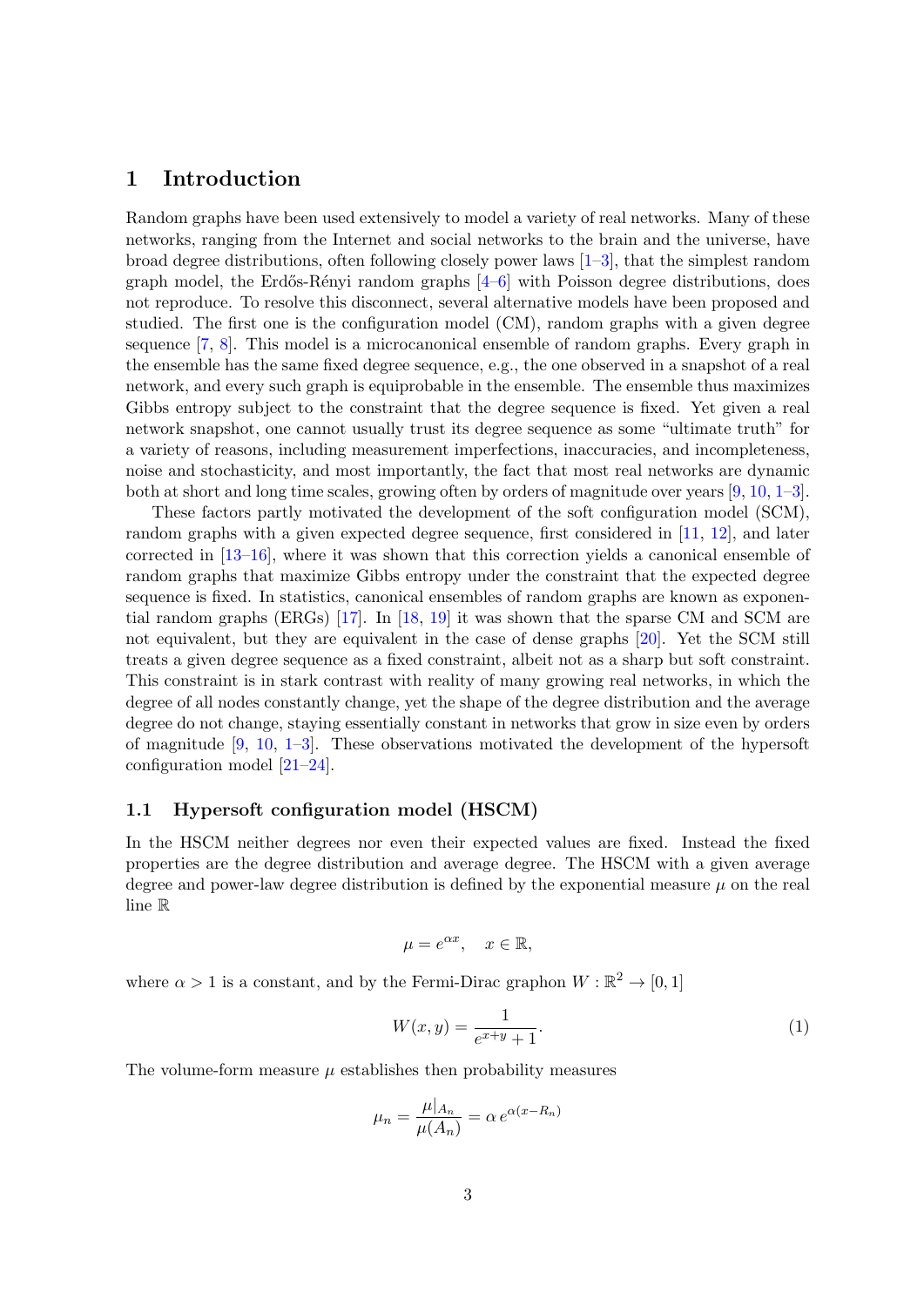on intervals  $A_n = (-\infty, R_n]$ , where

<span id="page-3-3"></span>
$$
R_n = \frac{1}{2} \log \frac{n}{\beta^2 \nu}, \quad \beta = 1 - \frac{1}{\alpha}, \tag{2}
$$

and  $\nu > 0$  is another constant. The constants  $\alpha > 1$  and  $\nu > 0$  are the only two parameters of the model. The HSCM random graphs of size n are defined by  $(W, A_n, \mu_n)$  via sampling n i.i.d. points  $x_1, \ldots, x_n$  on  $A_n$  according to measure  $\mu_n$ , and then connecting pairs of points i and j at sampled locations  $x_i$  and  $x_j$  by an edge with probability  $W(x_i, x_j)$ .

An alternative equivalent definition is obtained by mapping  $(W, A_n, \mu_n)$  to  $(W_{I,n}, I, \mu_I)$ , where  $I = [0, 1], \mu_I = 1$ , and

<span id="page-3-2"></span>
$$
W_{I,n}(x,y) = \frac{1}{\frac{n}{\beta^2 \nu} (xy)^{\frac{1}{\alpha}} + 1}, \quad x, y \in I,
$$
\n(3)

In this definition,  $x_i$ s are n i.i.d. random variables uniformly distributed on the unit interval [0, 1], and vertices i and j are connected with probability  $W_{I,n}(x_i, x_j)$ .

Yet another equivalent definition, perhaps the most familiar and most frequently used one, is given by  $(W_{P,n}, P, \mu_P)$ , where interval  $P = [\beta \nu, \infty)$ , and measure  $\mu_P$  on P is the Pareto distribution

$$
\mu_P = \alpha (\beta \nu)^{\alpha} x^{-\gamma}, \quad x \in P,
$$
  

$$
W_{P,n}(x, y) = \frac{1}{\frac{\nu n}{xy} + 1}, \quad x, y \in P.
$$

In this Pareto representation, the expected degree of a vertex at coordinate  $x$  is proportional to  $x$  [\[15,](#page-39-10) [16\]](#page-39-3).

Compared to the SCM where only edges are random variables while the expected degrees are fixed, the HSCM introduces another source of randomness—and hence entropy—coming from expected degrees that are also random variables. One obtains a particular realization of an SCM from the HSCM by sampling  $x_i$ s from their fixed distribution and then freezing them. Therefore the HSCM is a probabilistic mixture of canonical ensembles, SCM ERGs, so that one may call the HSCM a *hypercanonical ensemble* given that latent variables  $x$  in the HSCM are called hyperparameters in statistics [\[25\]](#page-40-0).

#### <span id="page-3-0"></span>1.2 Properties of the HSCM

We prove in Theorem [3.2](#page-17-2) that the distribution of degrees  $\mathcal D$  in the power-law HSCM ensemble defined above converges—henceforth *convergence* always means the  $n \to \infty$  limit, unless mentioned otherwise—to

<span id="page-3-1"></span>
$$
\mathbb{P}\left(\mathcal{D}=k\right) = \alpha(\beta \nu)^{\alpha} \frac{\Gamma(k-\alpha,\beta \nu)}{k!} = \alpha(\beta \nu)^{\alpha} \frac{\Gamma(k-\alpha)}{\Gamma(k+1)} \left(1 - P(k-\alpha,\beta \nu)\right),\tag{4}
$$

where  $\Gamma(a, x)$  is the upper incomplete Gamma function, and  $P(a, x)$  is the regularized lower incomplete Gamma function. Since  $P(a,x) \sim (ex/a)^a$  for  $a \gg ex$ , while  $\Gamma(k-\alpha)/\Gamma(k+1) \sim$  $k^{-(\alpha+1)}$  for  $k \gg \alpha$ , we get

$$
\mathbb{P}\left(\mathcal{D}=k\right) \sim \alpha(\beta \nu)^{\alpha} k^{-\gamma}, \quad \gamma = \alpha + 1. \tag{5}
$$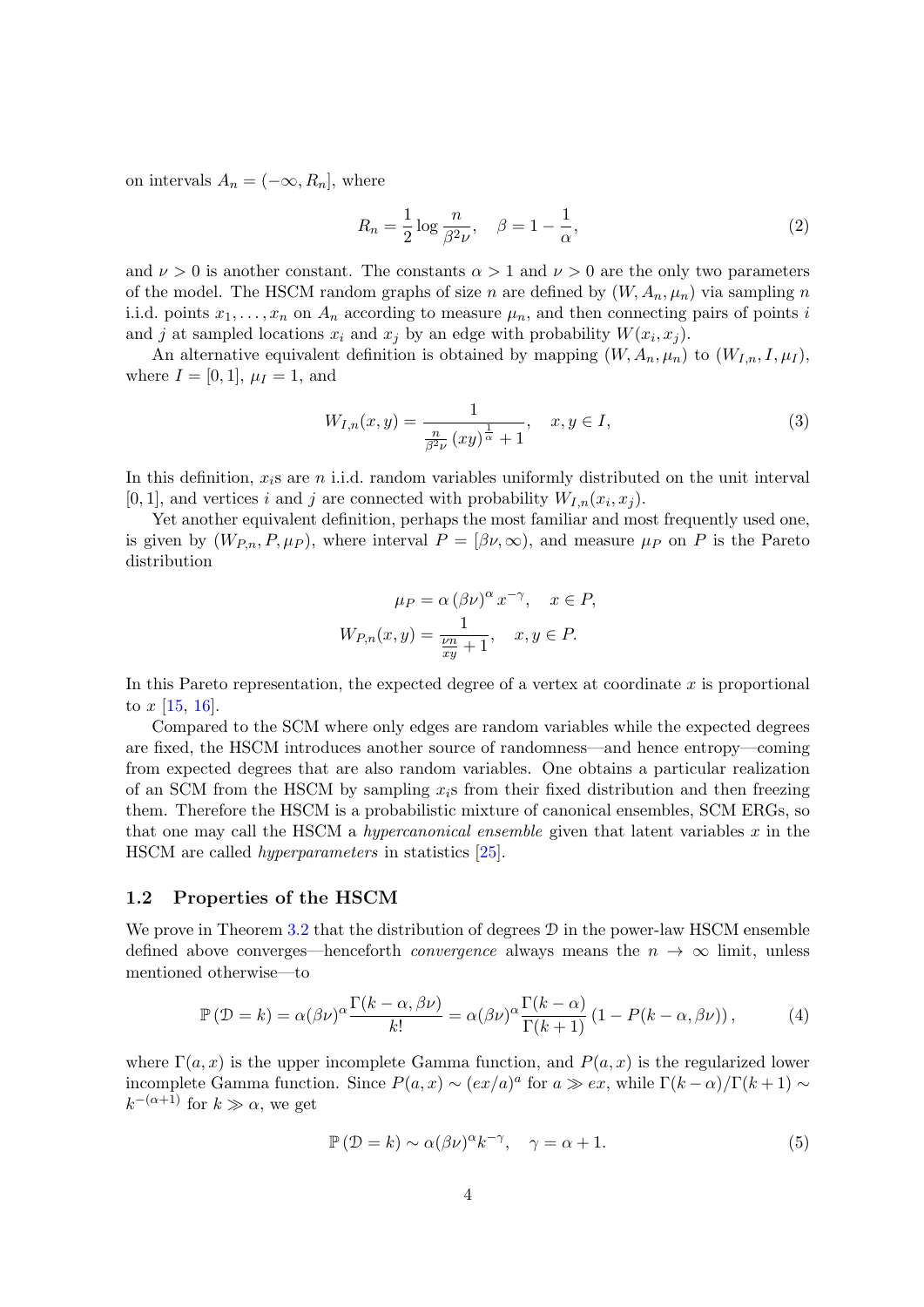

<span id="page-4-1"></span>Figure 1: Degree distribution in the HSCM, theory vs. simulations, and in the **over 100** rate random graphs for each graph size  $\overline{a}$  (A) with  $\alpha = 1$  1 ( $\alpha = 2$  1) and  $\nu = 4.9^{\circ}$ **Internet.** The theory curve in the left panel is Eq. [\(4\)](#page-3-1) with  $\alpha = 1.1$  ( $\gamma = 2.1$ ) and  $\nu = 4.92$ . , and The simulation data shown by symbols is averaged over 100 random graphs for each graph size n. All the graphs are generated according to the HSCM with the same  $\alpha = 1.1$  and  $I = 4.02$ . The even go degrees even god even  $100$  random graphs in the graphs of size  $10^{\circ}$  $\nu = 4.92$ . The average degrees, averaged over 100 random graphs, in the graphs of size  $10^4$ ,  $10^5$ , and  $10^6$ , are 1.73, 2.16, and 2.51, respectively. The Internet data comes from CAIDA's panel shows the theoretical degree distribution curve in Eq. [\(4\)](#page-3-1) with  $\alpha = 2.0$  and  $\nu = 10.0$ panel shows the differential attachment of  $\alpha$  in Eq. (1) with  $\alpha = 2.5$  and  $\nu = 10.5$  versus simulations of 100 random HSCM graphs of different sizes with the same α and  $\nu$ . The the location source node n below to the location  $\mu$ . The location  $\mu$  and  $\mu$ , and  $\mu$ , and  $\mu$ , and  $\mu$ , and  $\mu$ , and  $\mu$ , and  $\mu$ , and  $\mu$ , and  $\mu$ , and  $\mu$ , and  $\mu$ , and  $\mu$ , and  $\mu$ , and  $\mu$ , and  $\mu$ average degrees in the graphs of size  $10^4$ ,  $10^5$ , and  $10^6$ , are 9.96, 9.98, and 10.0, respectively. Archipelago measurements of the Internet topology at the Autonomous System level [\[26\]](#page-40-1). The number of nodes and the average degree in the Internet graph are 23, 752 and 4.92. The right

 $N_e$  also prove in Theorem 3.3 that the expected average degree in the ensemble converges to with order xis, xited xis, xited xis, xited xited and the care of the site of the care care, engles the this growing that the site of the site of the site of the site of the site of the site of the site of the site of the We also prove in Theorem [3.3](#page-17-3) that the expected average degree in the ensemble converges to

<span id="page-4-2"></span>
$$
\mathbb{E}\left[\mathcal{D}\right]=\nu.\tag{6}
$$

That is, the degree distribution in the ensemble has a power tail with exponent  $\gamma$ , while the  $m_{\text{max}}$  is, and a given a given fixed to constant  $u$  that does not depend on  $n_{\text{max}}$ . Fix 1 expected average degree is fixed to constant  $\nu$  that does not depend on n, Fig. [1.](#page-4-1)

### <span id="page-4-0"></span>1.3 Unbiasedness and the maximum-entropy requirement

 $R$  . The labeled in the increase in the increase order  $\epsilon$  is a coordinate graph formulation, the coordinate coordinate  $\epsilon$ While the average degree in the HSCM converges to a constant, and the degree distribution converges to a power law, the power-law HSCM is certainly just one of an infinite number of other models that possess these two properties. One example is random hyperbolic graphs [\[27\]](#page-40-2) that also have constant average degree and power-law degree distribution, but have larger numbers of triangles, non-zero clustering in the limit. Is the HSCM an unbiased model of random power-law graphs with constant average degree? That is, are the HSCM random graphs characterized by only these two properties and no others? Or colloquially, is the HSCM the model of "maximally random" power-law graphs with a constant average degree. This node coordinates, and the linking probability as  $\frac{1}{2}$  function of the same interesting  $\frac{1}{2}$  function of the same interesting  $\frac{1}{2}$  function of the same interesting  $\frac{1}{2}$  function of the same interesting question can be formally answered by checking whether the HSCM satisfies the maximummap such that the model is both projective and exchangeable if  $a = 2$ . If  $a = 2$ , then the HSCM, then the HSCM, then the HSCM, then the HSCM, then the HSCM, then the HSCM, then the HSCM, then the HSCM, then the HSCM, the H entropy requirement.

A discrete distribution  $p_i$ ,  $i = 1, 2, \ldots$ , is said to satisfy the maximum-entropy requirement subject to constraints  $\sum_i p_i f_{ir} = \bar{f}_r$ ,  $r = 1, 2, \ldots$ , where  $f_r$ s are some real functions of states i,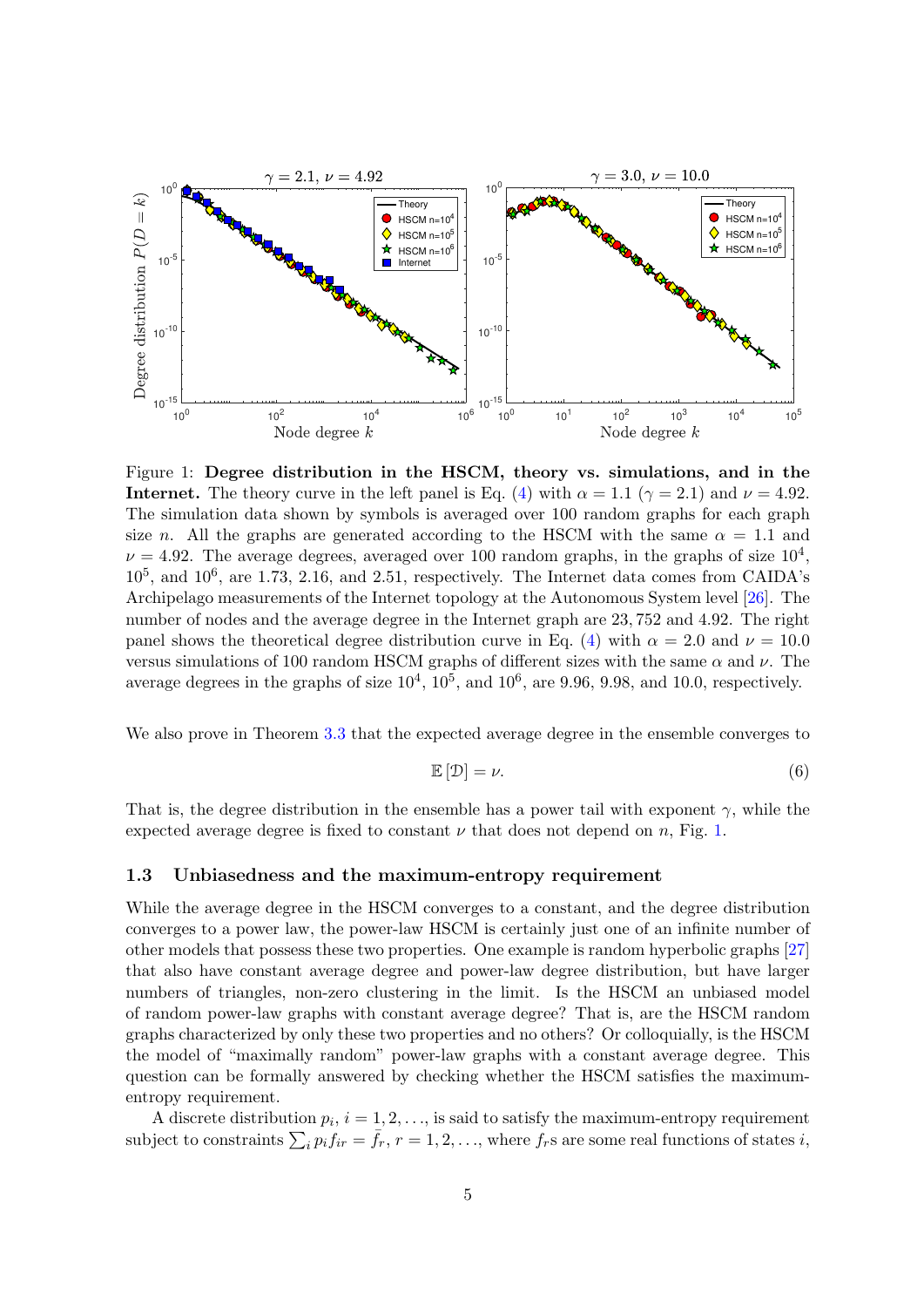and  $\bar{f}_r$ s are a collection of real numbers, if the Gibbs/Shannon entropy of the distribution  $S = -\sum_i p_i \log p_i$  is maximized subject to these constraints [\[28\]](#page-40-3). This entropy-maximizing distribution is known to be always unique, belonging to the exponential family of distributions, and it can be derived from the basic consistency axioms: uniqueness and invariance with respect to a change of coordinates, system independence and subset independence [\[29–](#page-40-4) [31\]](#page-40-5). Since entropy is the unique measure of information satisfying the basic requirements of continuity, monotonicity, and system/subset independence [\[32\]](#page-40-6), the maximum-entropy requirement formalizes the notion of encoding into the probability distribution  $p_i$  describing a stochastic system, all the available information about the system given to us in the form of the constraints above, and not encoding any other information not given to us. Since the entropy-maximizing distribution is unique, any other distribution necessarily but possibly implicitly introduces biases by encoding some additional ad-hoc information, and constraining some other system properties, concerning which we are not given any information, to some ad-hoc values. Clearly, such uncontrolled information injection into a model of a system may affect the predictions one may wish to make about the system using the model, and indeed it is known that given all the available information about a system, the predictive power of a model that describes the system is maximized by the maximum-entropy model [\[29–](#page-40-4)[31\]](#page-40-5). Perhaps the best illustration of this predictive power is the predictive power of equilibrium statistical mechanics, which can be formulated almost fully in terms of the maximum-entropy principle [\[28\]](#page-40-3).

To illustrate the maximum-entropy requirement in application to random graphs, suppose we are to define a random graph ensemble, and the *only* available information is that these random graphs must have n nodes and  $m$  edges. From the purely probabilistic perspective, any random graph ensemble satisfying these constraints—random  $m$ -stars or  $m$ -cycles, for instance, if  $m < n$ —would be an equally good one. Yet there is only one unique ensemble that satisfies not only these constraints but also the maximum-entropy requirement. This ensemble is  $\mathcal{G}_{n,m}$  because in  $\mathcal{G}_{n,m}$  any graph with n nodes and m edges is equally likely, so that the probability distribution on the set of all graphs with  $n$  nodes and  $m$  edges is uninform, and without further constraints, the uniform distribution is the maximum-entropy distribution on the state space, which in this case is  $i = 1, \ldots, {\binom{n}{2n}}$ , the number of such graphs. Random m-stars or m-cycles, while satisfying the constraints, inject into the model, in this case explicitly, additional information about the graph structure that was not given to us. Clearly, predictions based on random m-stars versus  $\mathcal{G}_{n,m}$  may be very different, as the first model trivially predicts that m-stars occur with probability 1, while they appear with a nearly zero probability in  $\mathcal{G}_{n,m}$  if n and m are large.

A slightly less trivial example is the SCM. In this case the given information is that the expected degrees of nodes  $i = 1, \ldots, n$  must be  $k_i \in \mathbb{R}_+$ , and the state space is all the  $2^{n \choose 2}$ graphs on n nodes. As shown in  $[13-16]$  $[13-16]$ , the unique entropy-maximizing ensemble satisfying these constraints is given by random graphs in which nodes  $i$  and  $j$  are connected with probabilities  $p_{ij} = 1/(kn/\kappa_i \kappa_j + 1)$ , where  $k = \sum_i k_i$ , and  $\kappa_i$ s are the unique solution of the system of *n* equations  $\sum_j p_{ij} = k_i$ . The popular Chung-Lu model [\[11,](#page-39-0) [12\]](#page-39-1) is different in that the connection probability there is  $p_{ij}^{CL} = \min(k_i k_j / k n, 1)$ , which can be thought of as a classical-limit approximation to the entropy-maximizing Fermi-Dirac  $p_{ij}$  above. While the CL ensemble also satisfies the desired constraints  $\sum_j p_{ij}^{CL} = k_i$  (albeit only for sequences  $k_i$  s.t.  $k_i k_j / kn \leq 1$ , it does not satisfy the maximum-entropy requirement, so that it injects, in this case implicitly, some additional information into the ensemble, constraining some undesired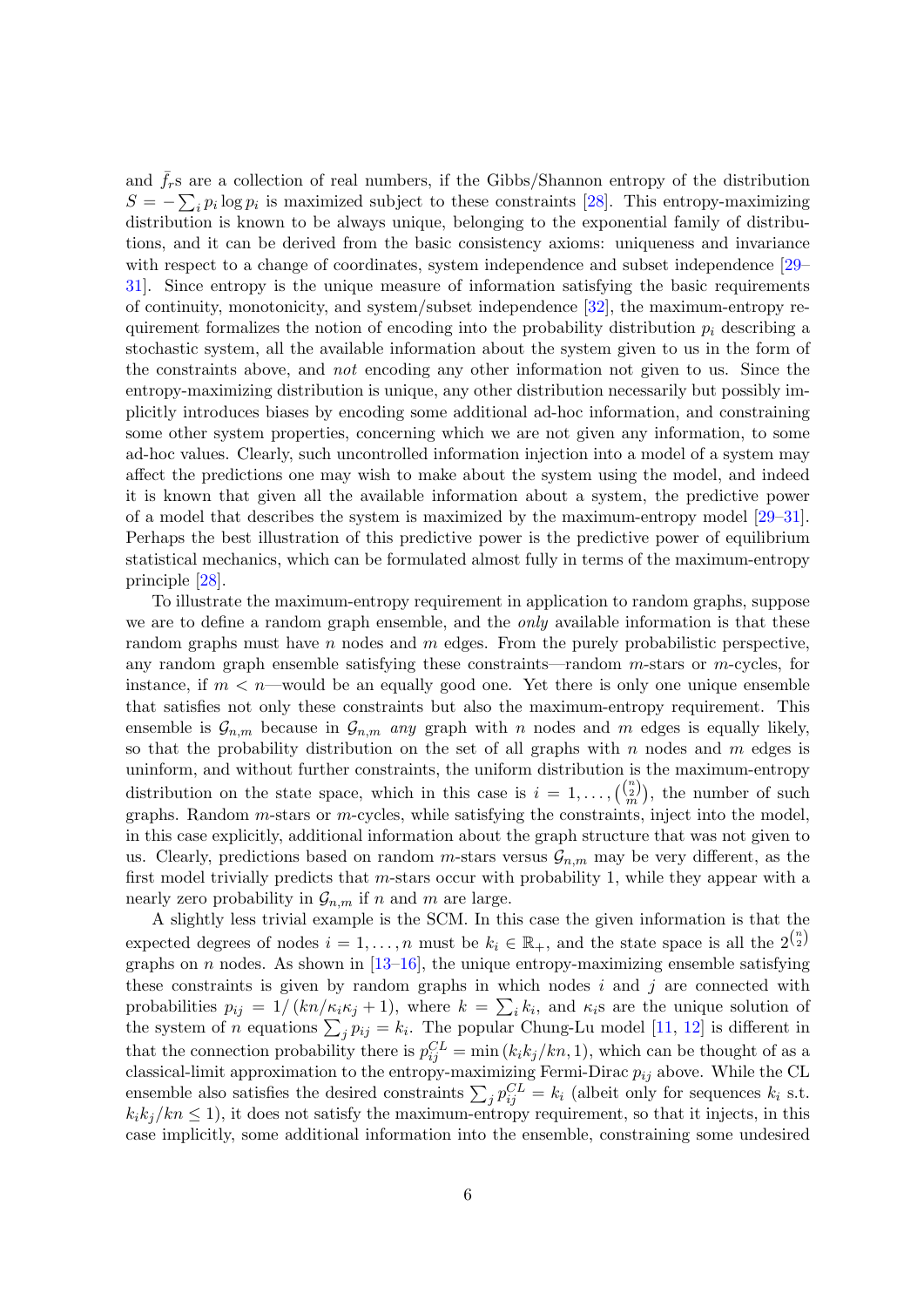properties of graphs in the ensemble to some ad-hoc values. Since the undesired information injection is implicit in this case, it may be quite difficult to detect and quantify all the biases introduced into the ensemble.

#### <span id="page-6-0"></span>1.4 Main results

The main result of this paper is the proof in Theorem [3.1](#page-16-1) that the HSCM is unbiased, that is, that the HSCM random graphs maximize the Gibbs entropy of random graphs whose degree distribution and average degree converge to [\(4](#page-3-1)[,6\)](#page-4-2).

The first difficulty that we face in proving this result is how to properly formulate the entropy-maximization problem under these constraints. Indeed, we are to show that the probability distributions  $P_n$  that the HSCM defines on the set of *n*-sized graphs  $G_n$  maximizes the graph entropy

$$
\mathcal{S}[P'_n] = -\sum_{G_n} P'_n(G_n) \log P'_n(G_n)
$$

across all the distributions  $P'_n$  that define random graph ensembles with the degree distributions and average degrees converging to  $(4,6)$  $(4,6)$ . These constraints are quite different than the SCM constraints, for example, because for any fixed  $n$ , we do not have a fixed set of constraints or sufficient statistics. Instead of introducing such sufficient statistics, e.g., expected degrees converging to a desired Pareto distribution, and proceeding from there, we show in Section [2](#page-9-1) that the problem of graph entropy maximization under these constraints is equivalent to a graphon entropy maximization problem [\[33\]](#page-40-7), i.e., to the problem of finding a graphon W that maximizes graphon entropy

$$
\sigma_n[W'] = \iint_{A_n^2} H\left(W'(x, y)\right) d\mu_n(x) d\mu_n(y),
$$

where  $H(p) = -p \log p - (1 - p) \log(1 - p)$  is the entropy of a Bernoulli random variable with success probability  $p$ , across all the graphons  $W'$  that satisfy the constraint

$$
(n-1)\int_{A_n} W'(x,y) d\mu_n(y) = \kappa_n(x),
$$

where  $\kappa_n(x) \approx \sqrt{\nu n} e^{-x}$  is the expected degree of a node at coordinate x in the power-law HSCM. We then prove in Proposition [3.4](#page-18-1) that the unique solution to this graphon entropy maximization problem is given by the Fermi-Dirac graphon  $W$  in  $(1)$ . The fact that the Fermi-Dirac graphon is the unique solution to this graphon entropy maximization problem is a reflection of the basic fact in statistical physics that the grand canonical ensemble of Fermi particles, which are edges of energy  $x + y$  in our case, is the unique maximum-entropy ensemble with fixed expected values of energy and number of particles [\[34\]](#page-40-8), in which the probability to find a particle at a state with energy  $x + y$  is given by [\(1\)](#page-2-2).

Yet the solutions to the graph and graphon entropy maximization problems yield equivalent random graph ensembles only if the rescaled graph entropy  $S^*[P_n] = S[P_n]/\binom{n}{2}$  $n \choose 2$  converges to the graphon entropy  $\sigma_n[W]$ . Here we face another difficulty that since our ensembles are sparse, both  $S^*[P_n]$  and  $\sigma_n[W]$  converge to zero, so that we are actually to prove that the two entropies converge to each other faster than either of them converges to zero. To this end we prove in Theorems [3.5](#page-18-2) and [3.6](#page-19-1) that both the graphon and graph entropies converges to zero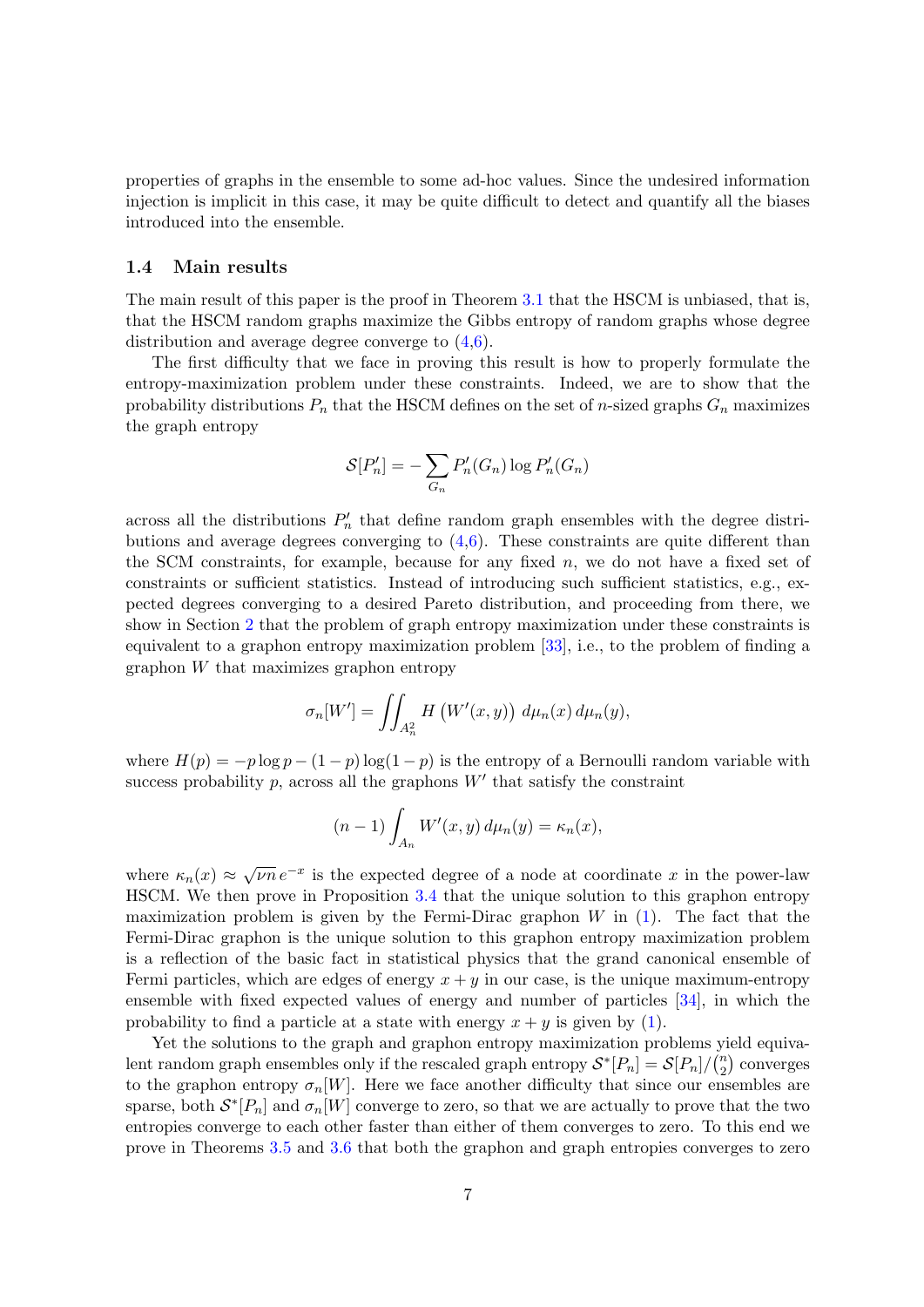as  $\sigma_n[W], \mathcal{S}^*[P_n] \sim \nu \log(n)/n$ . The key result then, also in Theorem [3.6,](#page-19-1) is the proof that if divided by the scaling factor of  $\log(n)/n$ , the difference between the graphon and graph entropies vanishes in the limit,  $\lim_{n\to\infty} (n/\log n)|\mathcal{S}^*[P_n]-\sigma_n[W]| \to 0$ , meaning that the two entropies do indeed converge to each other faster than to zero.

The combination of graphon [\(1\)](#page-2-2) being the entropy maximizer, and the convergence of the rescaled graph entropy to the entropy of this graphon, implies the main result in Theorem [3.1](#page-16-1) that the power-law HSCM is a graph entropy maximizer subject to the degree distribution and average degree constraints [\(4,](#page-3-1)[6\)](#page-4-2).

#### <span id="page-7-0"></span>1.5 Exchangeability and projectivity

In addition to the natural, dictated by real-world network data, requirements of constant, i.e., independent of graphs size n, average degree and power-law degree distribution, as well as the maximum-entropy requirement, dictated by the basic statistical considerations, a reasonable model of real networks must also satisfy two more requirements: exchangeability and projectivity.

Exchangeability takes care of the fact that node labels in random graph models are usually meaningless. Even though node labels in real networks often have some network-specific meaning, such as autonomous system numbers in the Internet [\[9\]](#page-38-6), node labels in random graph models can be, and usually are, random integer indices  $i = 1, 2, \ldots$ . A random graph model is exchangeable if for any permutation  $\sigma$  of node indices i, the probabilities of any two graphs G and  $G_{\sigma}$  given by adjacency matrices  $G_{i,j}$  and  $G_{\sigma(i),\sigma(j)}$  are the same,  $P(G) = P(G_{\sigma})$  [\[35,](#page-40-9) [36\]](#page-40-10).

A random graph model is projective if there exists a map  $\pi_{n\mapsto n'}$  from graphs of size n to graphs of size  $n' < n$  such that the probability of graphs in the model satisfies  $P(G_{n'}) =$  $P(\pi_{n\mapsto n'}(G_n))$  [\[37,](#page-40-11) [38\]](#page-40-12). If this condition is satisfied, then it is easy to see that the same model admits a dual formulation as an equilibrium model of graphs of a fixed size, or as a growing graph model [\[39\]](#page-40-13). If this requirement is not satisfied, then as soon as one node is added to a graph, e.g., due to the growth of a real network that this graph represents, then the resulting bigger graph is effectively sampled from a different distribution corresponding to the model with different parameters, necessarily affecting the structure of its existing subgraphs, a clearly unrealistic scenario. As the simplest examples,  $\mathcal{G}_{n,p}$  is projective (the map  $\pi_{n\mapsto n'}$ ) simply selects any subset of n nodes consisting of  $n'$  nodes), but  $\mathcal{G}_{n,k/n}$  with constant k is not. In the first case, one can realize  $\mathcal{G}_{n,p}$  by growing graphs adding nodes one at a time, and connecting each new node to all existing nodes with probability  $p$ , while in the second case such growth is impossible since the existing edges in the growing graphs must be removed with probability  $1/n$  for the resulting graphs to be samples from  $\mathcal{G}_{n,k/n}$  for each n.

The HSCM random graphs are manifestly exchangeable as any graphon-based ensemble [\[40,](#page-40-14) [41\]](#page-41-0). Here we note that the fact that these graphs are both sparse and exchangeable is not by any means in conflict with the Aldous-Hoover theorem [\[35,](#page-40-9) [42\]](#page-41-1) that states that the limit graphon, mapped to the unit square, of any exchangeable sparse graph family is necessarily zero. Indeed, if mapped to unit square, the limit HSCM graphon  $W_{I,n}$  [\(3\)](#page-3-2) is zero as well. We also note that the convergence of  $W_{I,n}$  to zero does not mean that the ensemble converges to infinite empty graphs. In fact, the expected degree distribution and average degree in the ensemble converge to  $(4,6)$  $(4,6)$  in the limit, as stated above.

If  $\alpha = 2$ , the HSCM ensemble is also projective, but only with a specific labeling of nodes breaking exchangeability. This can be seen by observing that the density of points on intervals  $A_n$ ,  $\delta_n = n/\mu(A_n) = \alpha (\beta^2 \nu)^{\alpha/2} n^{1-\alpha/2}$ , and consequently on the whole real line R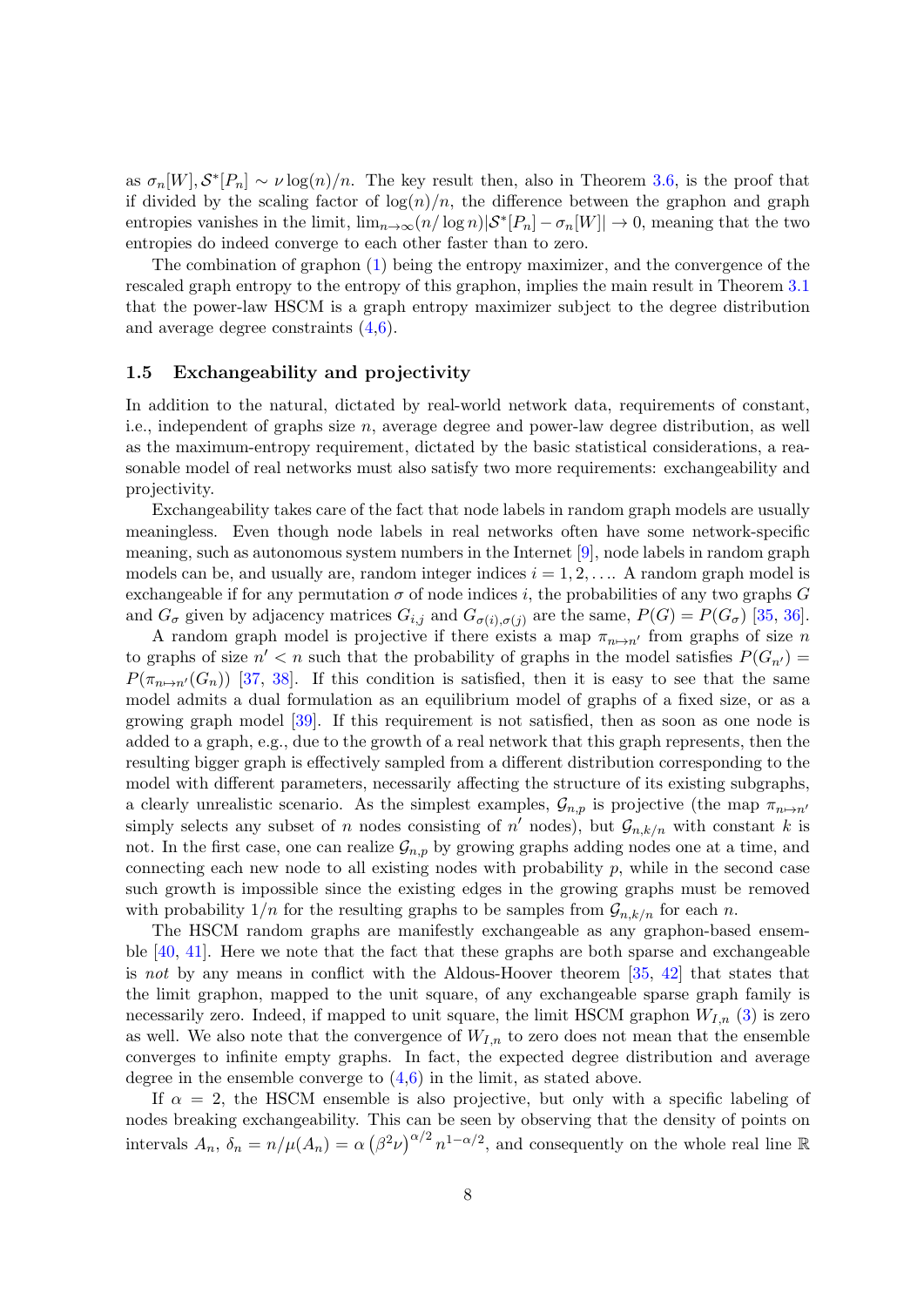in the limit, is constant  $\delta = \nu/2$  if  $\alpha = 2$ . In this case, the HSCM can be equivalently defined as a model of growing labeled graphs as follows: for  $n = 1, 2, \ldots$ , the location  $x_n$  of new node n belongs to  $A_n$ 's increment,  $x_n \in B_n = A_n \setminus A_{n-1}$   $(A_0 = \emptyset)$ , and sampled from  $\mu$  restricted to this increment, i.e., from the probability measure  $\tilde{\mu}_n = \mu|_{B_n}/\mu(B_n) = \alpha e^{\alpha(x - R_n + R_{n-1})}$ . Having its location sampled, new node *n* then connects to all existing nodes  $i = 1 \dots n - 1$ with probability given by  $(1)$ .

This growing model is equivalent to the original equilibrium HSCM definition in Section [1.1](#page-2-1) only asymptotically. However, the exact equivalence, for each  $n$ , between the equilibrium HSCM with ordered  $x_i$ s,  $x_i < x_{i+1}$ , and its growing counterpart can be also achieved by ensuring that the joint distribution of  $x_i$ s is exactly the same in both cases, using basic properties of Poisson point processes [\[39\]](#page-40-13). Specifically, the equilibrium definition in Section [1.1](#page-2-1) must be adjusted by making the right boundary  $R_n$  of interval  $A_n$  not a fixed function of  $n(2)$  $n(2)$ , but a random variable  $R_n = (1/2) \log(2V_n)$ , where  $V_n$  is a random variable sampled from the Gamma distribution with shape n and rate  $\delta = \nu/2$ . Node n is then placed at random coordinate  $x_n = R_n$ , while the coordinates of the rest of  $n-1$  nodes are sampled from probability measure  $\mu_n$ —measure  $\mu$  restricted to the random interval  $A_n = (-\infty, R_n]$ —and then labeled in the increasing order of their coordinates. The growing model definition must be also adjusted: the coordinate  $x_{n+1}$  of the  $n+1$ 'th node is determined by  $v_{n+1} = v_n + V$ , where  $v_0 = 0$ ,  $v_i = (1/2)e^{2x_i}$ , and V is a random variable sampled from the exponential distribution with rate  $\delta = \nu/2$ . One can show that coordinates  $x_i$ , both for finite and infinite n, in both the equilibrium and growing HSCM models defined this way, are equivalent realizations of the same Poisson point process on R with measure  $\mu$  and rate  $\delta$ , converging to the binomial sampling with  $R_n$  fixed to [\(2\)](#page-3-3) [\[39\]](#page-40-13).

The projective map  $\pi_{n\mapsto n'}$  in the projectivity definition above, simply maps graphs  $G_n$ to their subgraphs induced by nodes  $i = 1...n'$ . We note that even though the growing HSCM is not exchangeable since it relies on labeling of nodes in the increasing order of their coordinates, it is nevertheless equivalent to the equilibrium HSCM with this ordered labeling, because the joint distribution of node coordinates, and the linking probability as a function of these coordinates are the same in both the equilibrium and growing HSCM definitions [\[39\]](#page-40-13). This observation suggests that there might exist a less trivial projective map such that the HSCM is both projective and exchangeable at the same time.

#### <span id="page-8-0"></span>1.6 Other remarks

We note that thanks to its projectiveness, the power-law HSCM was shown in [\[24\]](#page-39-9) to be equivalent to a soft version of preferential attachment, a model of growing graphs in which new nodes connect to existing nodes with probabilities proportional to the expected degrees of existing nodes. It is well-known that similar to the HSCM, the degree distribution and average degree in graphs grown according to preferential attachment do not essentially change either as graphs grow [\[43,](#page-41-2) [44\]](#page-41-3). If  $\alpha = 2$ , then the equivalence between the HSCM and soft preferential attachment is exact. If  $\alpha \neq 2$ , then the HSCM, even with ordered labeling, is not equivalent to soft preferential attachment, but it is equivalent to its adjusted version with a certain rate of (dis)appearance of edges between existing vertices [\[24\]](#page-39-9).

We also note that the HSCM is the zero-clustering limit [\[45\]](#page-41-4) of random hyperbolic graphs [\[27\]](#page-40-2), where the  $\alpha = 2$  case corresponds to the uniform density of points in the hyperbolic space  $\mathbb{H}^d$ , and where  $x_i$ s are the radial coordinates of nodes i in the spherical coordinate system of the hyperboloid model of  $\mathbb{H}^d$ . These coordinates can certainly not be negative,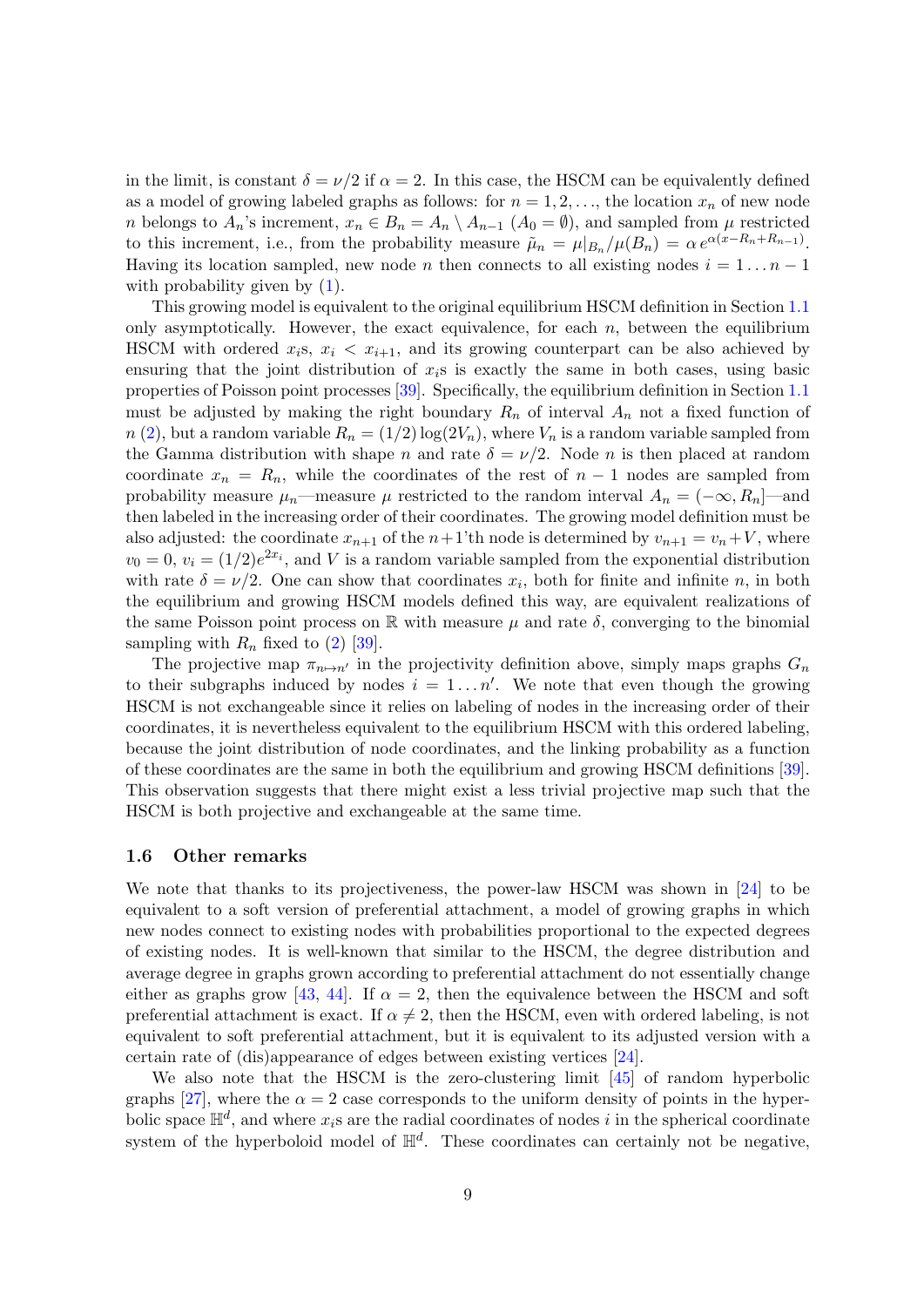but the expected fraction of nodes with negative coordinates in the HSCM is negligible:  $\mu_n(\mathbb{R}_-) = (\beta^2 \nu/n)^{\alpha/2} \to 0$ . In the zero-clustering limit, the angular coordinates of nodes in  $\mathbb{H}^d$  are ignored in the hyperbolic graphon [\[27\]](#page-40-2), which becomes equivalent to [\(1\)](#page-2-2).

As a final introductory remark we note that among the rigorous approaches to sparse exchangeable graphs, the HSCM definition is perhaps closest to graphon processes and graphexes in [\[46](#page-41-5)[–48\]](#page-41-6). In particular in [\[48\]](#page-41-6), where the focus is on graph convergence to well-defined limits, two ensembles are considered. One ensemble, also appearing in [\[47\]](#page-41-7), is defined by any graphon  $W:\mathbb{R}_+^2\to[0,1]$  and any measure  $\mu$  on  $\mathbb{R}_+$  ( $\mathbb{R}_+$  can be replaced with any measure space). Graphs of a certain expected size, which is a growing function of time  $t > 0$ , are defined by sampling points as the Poisson point process on  $\mathbb{R}_+$  with intensity  $t\mu$ , then connecting pairs of points with the probability given by  $W$ , and finally removing isolated vertices. The other ensemble is even more similar to the HSCM. It is still defined by W and  $\mu$  on  $\mathbb{R}_+$ , but the location of vertex n on  $\mathbb{R}_+$  is sampled from  $\mu_n = \mu|_{A_n}/\mu(A_n)$ , where  $A_n$ s are finite-size intervals growing with n whose infinite union covers the whole  $\mathbb{R}_+$ . The latter ensemble is not exchangeable, but both ensembles are shown to converge to properly stretched graphons defined by  $W$ , yet only if the expected average degree grows to infinity in the limit. The HSCM definition is different—in particular all n vertices of n-sized graphs are sampled from the same  $\mu_n$ —ensuring exchangeability, and allowing for an explicit control of the degree distribution and average degree, which can be constant, but making the problem of graph convergence difficult. We do not further discuss graph convergence here, leaving it, as well as the generalization of the results to arbitrary degree distributions, for future publications.

#### <span id="page-9-0"></span>1.7 Paper organization

In the next Section [2](#page-9-1) we first review in more detail the necessary background information and provide all the required definitions. In Section [3](#page-15-1) we formally state all the results in the paper, while Section [4](#page-20-0) contains all the proofs of these results.

### <span id="page-9-1"></span>2 Background information and definitions

#### <span id="page-9-2"></span>2.1 Graph ensembles and their entropy

A graph ensemble is a set of graphs  $G$  with probability measure P on  $G$ . The Gibbs entropy of the ensemble is

$$
S[P] = -\sum_{G \in \mathcal{G}} P(G) \log P(G) \tag{7}
$$

Note that this is just the entropy of the random variable  $G$  with respect to the probability measure P. When  $G_n$  is a graph of size n, sampled from  $G$  according to measure P, we write  $\mathcal{S}[G_n]$  instead of  $\mathcal{S}[P]$ . Given a set of constraints, e.g., in the form of graph properties fixed to given values, the maximum-entropy ensemble is given by  $P^*$  that maximizes  $\mathcal{S}[P]$ across all measures  $P$  that satisfy the constraints. These constraints can be either sharp (microcanonical) or soft (canonical), satisfied either exactly or on average, respectively. The simplest example of the constrained graph property is the number of edges, fixed to  $m$ , in graphs of size n. The corresponding microcanonical and canonical maximum-entropy ensembles are  $\mathcal{G}_{n,m}$  and  $\mathcal{G}_{n,p}$  with  $p = m/(n \choose 2)$  $\binom{n}{2}$ , respectively. The  $P^*$  is respectively the uniform and exponential Boltzmann distribution  $P(G) = e^{-H(G)}/Z$  with Hamiltonian  $H(G) = \lambda m(G)$ ,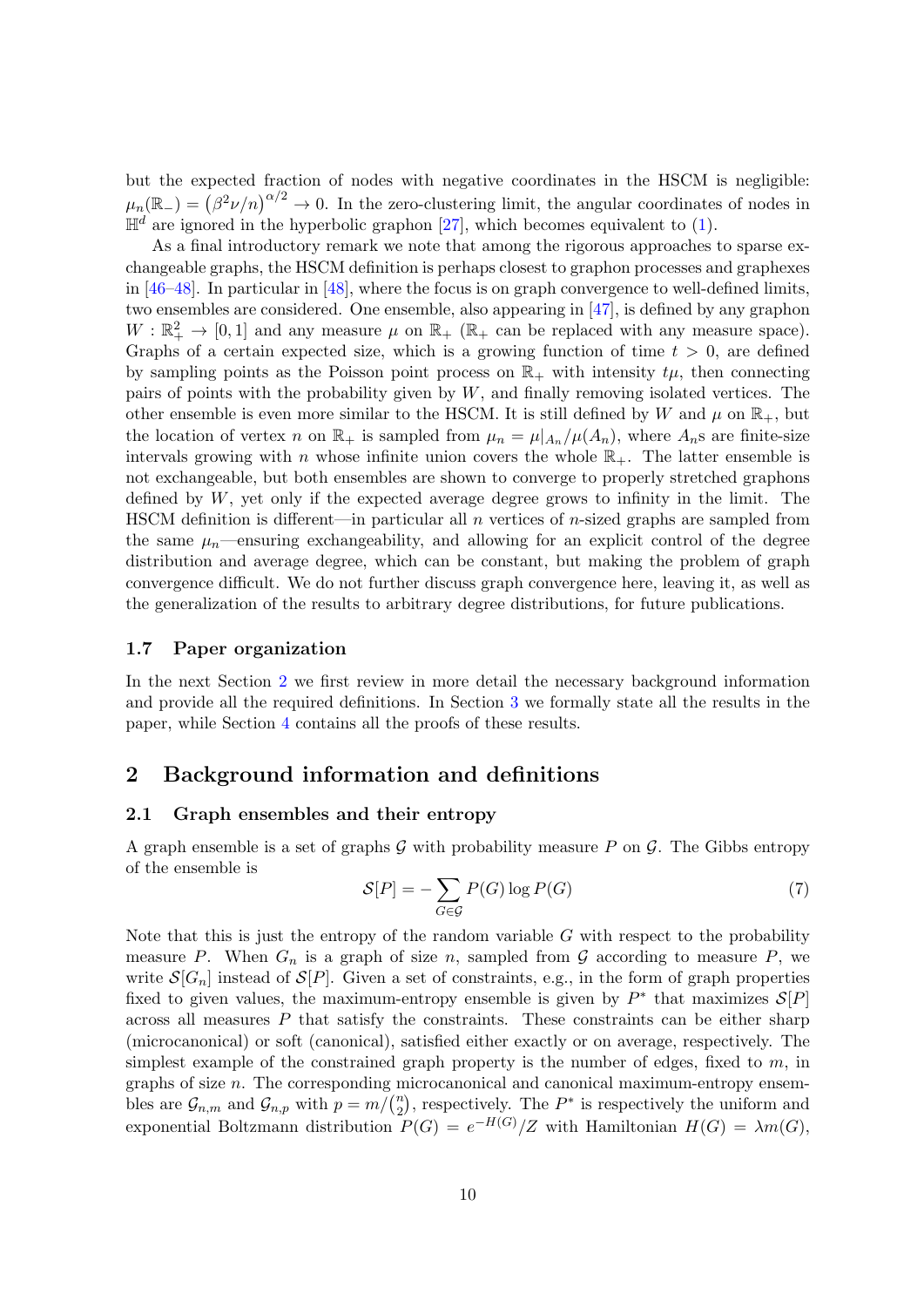where  $m(G)$  is the number of edges in graph G, and the Lagrange multiplier  $\lambda$  is given by  $p = 1/(e^{\lambda} + 1)$  [\[13\]](#page-39-2).

When the constraints are given by the degrees of nodes, instead of the number of edges, we have the following characterization of the microcanonical and canonical ensemble.

#### <span id="page-10-0"></span>2.1.1 Maximum-entropy graphs with a given degree sequence (CM)

Given a degree sequence  $\mathbf{d}_n = d_1 \dots d_n$ , the microcanonical ensemble of graphs that have this degree sequence is the configuration model (CM) [\[7,](#page-38-4) [8\]](#page-38-5). The entropy-maximizing  $P^*$  is uniform on the set of all graphs that have degree sequence  $\mathbf{d}_n$ .

#### <span id="page-10-1"></span>2.1.2 Maximum-entropy graphs with a given expected degree sequence (SCM)

If the sharp CM constraints are relaxed to soft constraints, the result is the canonical ensemble of the soft configuration model (SCM) [\[14,](#page-39-11) [15\]](#page-39-10). Given an expected degree sequence  $\mathbf{k}_n$ , which in contrast to CM's  $\mathbf{d}_n$ , does not have to be a graphical sequence of non-negative integers, but can be any sequence of non-negative real numbers, the SCM is defined by connecting nodes  $i$  and  $j$  with probabilities

$$
p_{ij} = \frac{1}{e^{\lambda_i + \lambda_j} + 1}
$$
, where Lagrange multipliers  $\lambda_i$  are the solution of (8)

$$
k_i = \sum_{i < j} p_{ij}, \quad i = 1 \dots n. \tag{9}
$$

The entropy-maximizing  $P^*$  is the Boltzmann distribution with Hamiltonian  $H(G) = \sum_i \lambda_i d_i(G)$ , where  $d_i(G)$  is the degree of node i in graph G [\[14,](#page-39-11) [15\]](#page-39-10).

#### <span id="page-10-2"></span>2.2 Sparse graphs with a given degree distribution

Let  $p(k)$ ,  $k = 0, 1, 2, \ldots$ , be a probability density function with finite mean. Denote by  $\mathcal{D}$  the corresponding random variable, and consider a sequence of graph ensembles that maximize Gibbs entropy under the constraint that for all  $k$ 

<span id="page-10-6"></span><span id="page-10-5"></span><span id="page-10-4"></span>
$$
\lim_{n \to \infty} \mathbb{P} \left( \mathcal{D}_n = k \right) = \mathbb{P} \left( \mathcal{D} = k \right),\tag{C1}
$$

where  $\mathcal{D}_n$  is the degree of a uniformly chosen node in the ensemble of graphs of size n. In other words, this is a maximum-entropy ensemble of graphs whose degree distribution converges to  $p(k)$ .

In addition to the degree distribution constraint, we also want our graphs to be sparse. The most common definition of *sparseness* seems to be that the number of edges is  $o(n^2)$ , so that the expected average degree can be unbounded. In contrast, here we use the term sparse to mean that the expected degree converges to the expected value of D:

<span id="page-10-3"></span>
$$
\lim_{n \to \infty} \mathbb{E} \left[ \mathcal{D}_n \right] = \mathbb{E} \left[ \mathcal{D} \right] := \nu. \tag{C2}
$$

Constraint [\(C2\)](#page-10-3) implies that the number of edges is  $O(n)$ . We note that, in general, (C2) does not follow from  $(C_1)$ , since convergence in distribution does not necessarily imply convergence in expectation.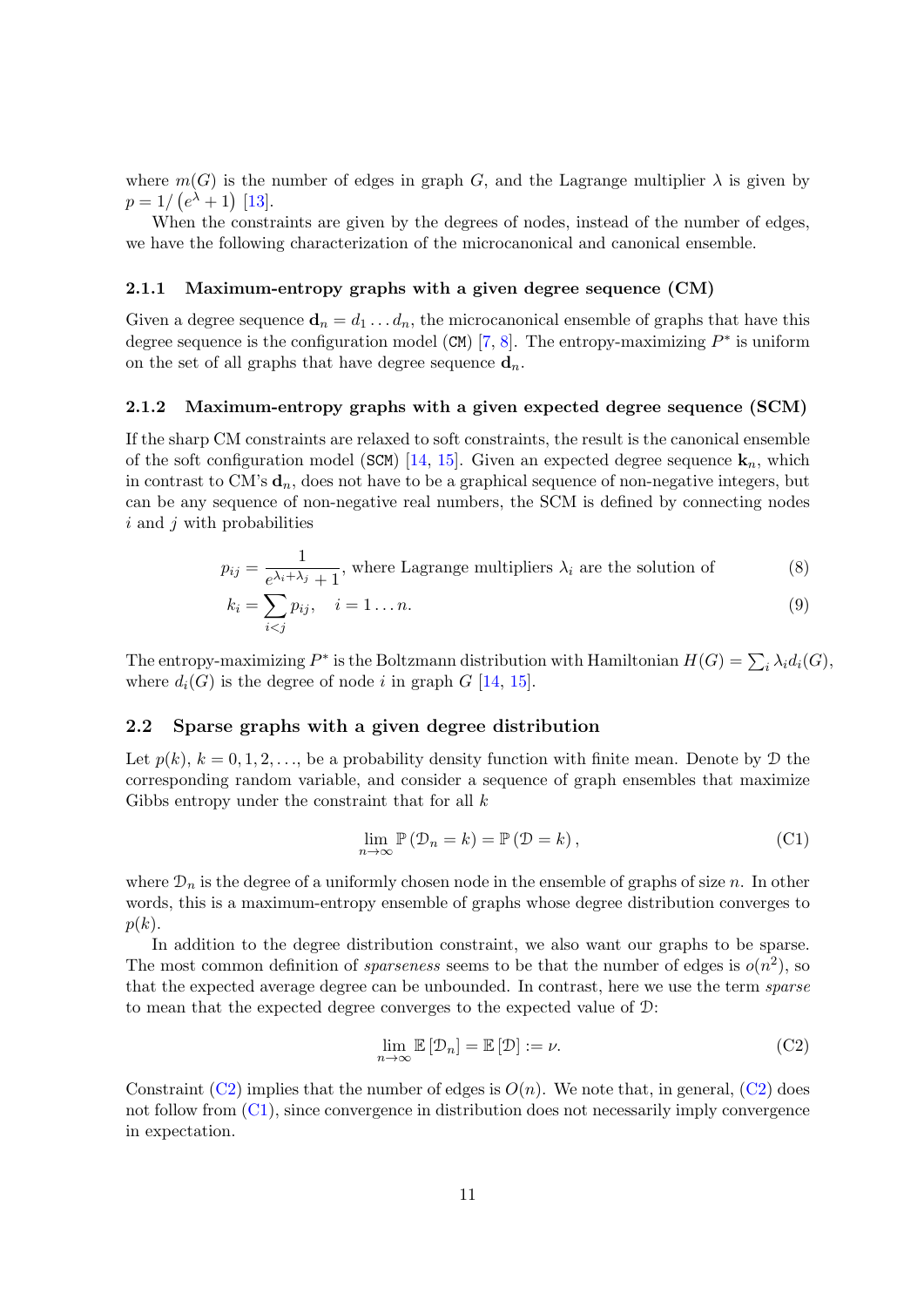We also note that constraints  $(C1,C2)$  $(C1,C2)$  are neither sharp nor soft, since they deal only with the  $n \to \infty$  limits of the degree distribution and expected degree. We call these constraints hypersoft, since as we will see below, random graphs satisfying these constraints can be realized as random graphs with Lagrange multipliers that are not parameters but hyperparameters in the statistics terminology [\[25\]](#page-40-0).

#### <span id="page-11-0"></span>2.3 Maximum-entropy graphs with hypersoft constraints

Similar to the case of random graphs with a given (expected) degree sequence, we are to determine the distribution  $P$  that satisfies  $(C1)$  and  $(C2)$ , and maximizes the Gibbs entropy. However, this task poses the question of what it means to maximize entropy under these limit constraints. In particular, unlike an ensemble of graphs with a given (expected) degree sequence, we are no longer dealing with a set of graphs of fixed size, but with a sequence of graphs  $(G_n)_{n\geq 1}$  of varying sizes. To answer this question, and to give a proper definition of entropy maximization under hypersoft constraints, we consider graphon-based ensembles of graphs.

#### <span id="page-11-1"></span>2.3.1 Graphon-based graph ensembles

In the simplest case, a graphon is a symmetric integrable function  $W : [0,1]^2 \rightarrow [0,1]$ . Graphons, or more precisely graphon equivalence classes, consisting of all functions  $W_{\sigma}$  such that  $W(x, y) = W_{\sigma}(\sigma(x), \sigma(y))$  under all measure preserving transformations  $\sigma : [0, 1] \rightarrow$  $[0, 1]$ , are well-defined limits of dense graph families  $[49, 41]$  $[49, 41]$ . One can think of the interval  $[0, 1]$  as the continuum limit of node indices i, and of W as the limit of graphs' adjacency matrices. Equivalently,  $W(x, y)$  is the probability that there exists the edge between "nodes" x and y. Graphons are an application to graphs of a class of earlier results on exchangeable arrays in statistics [\[35,](#page-40-9) [50\]](#page-41-9), and are better known as the connection probability in random graphs with latent parameters in sociology  $[51–54]$  $[51–54]$  and network science  $[21, 22]$  $[21, 22]$ , also known in graph theory as inhomogeneous random graphs [\[55\]](#page-41-12). Here we use the term graphon to refer to any symmetric function  $W : A \times A \rightarrow [0,1]$ , for some  $A \subseteq \mathbb{R}$ .

Let  $\mu$  be a probability measure on  $A \subseteq \mathbb{R}$  and W a graphon. Then the standard graphonbased ensemble  $\mathcal{G}_{W,\mu,A}$  known as W-random graphs [\[40\]](#page-40-14) is the ensemble of random n-sized graphs  $G_n$  defined by first i.i.d. sampling n node coordinates  $\mathbf{x}_n = x_1, \ldots, x_n \in A$  according to  $\mu$ , and then connecting every node pair  $(i, j)$ , independently, with probability  $W(x_i, x_j)$ .

To be able to satisfy the hypersoft constraints we generalize this ensemble as follows. Let  $\mu$  be a measure on R, W a graphon, and let  $\mathbf{A} = (A_1, A_2, \ldots), A_n \subseteq A_{n+1}$ , be an infinite sequence of growing subsets of  $\mathbb R$  such that  $\bigcup_{n\geq 1} A_n = \mathbb R$  and  $\mu(A_n) < \infty$ . We then define the graphon ensemble  $\mathcal{G}_{W,\mu,\mathbf{A}} = (\mathcal{G}_{W,\mu_n,n})_{n\geq 1}$  to be random graphs  $(G_n)_{n\geq 1}$  defined by the graphon W and measures

$$
\mu_n = \frac{\mu|_{A_n}}{\mu(A_n)},
$$

which are the probability measures on  $A_n$  associated with  $\mu$ . To sample a graph  $G_n$  from this ensemble, n i.i.d. points  $x_i \in A_n$  are first sampled according to measure  $\mu_n$ , and then pairs of nodes i and j are connected by an edge with probability  $W(x_i, x_j)$ .

We remark that if  $A_n = A = [0, 1]$  and  $\mu$  is the uniform measure, we are in the most classical settings of W-random graphs [\[40\]](#page-40-14). In the case of an arbitrary **A** and measure  $\mu$ , our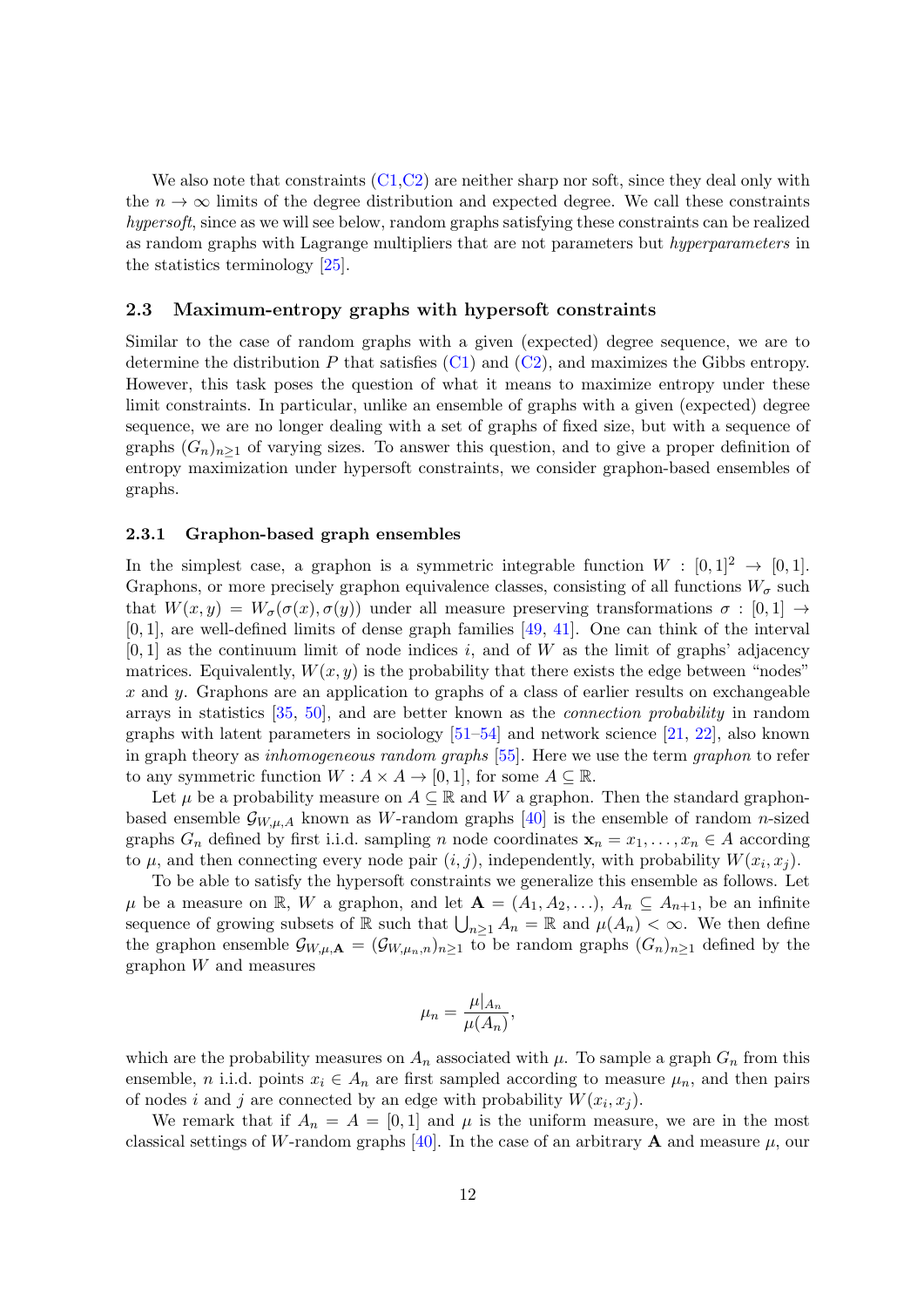random graph ensemble is similar to a model considered recently in [\[48\]](#page-41-6), Section 2.4. There, a growing graph construction is considered where  $G_n$  is created from  $G_{n-1}$  by sampling the coordinate  $x_n$  of node n according to measure  $\mu_n$ , and then connecting it to all existing nodes i, independently with probability  $W(x_n, x_i)$ . The main difference between such sampling and the one above is that in the former case, the coordinates  $x_i$  of different nodes  $i = 1 \dots n$  are sampled from different measures  $\mu_i$ , thus breaking exchangeability, while in the latter case, all  $x_i$ s are sampled from the same measure  $\mu_n$ .

#### <span id="page-12-0"></span>2.3.2 Bernoulli and graphon entropies

Given the coordinates  $x_n$ , edges in our random graphs are independent Bernoulli random variables, albeit with different success probabilities  $W(x_i, x_j)$ . The conditional Bernoulli entropy of random graphs with fixed coordinates  $x_n$  is thus

$$
\mathcal{S}[G_n|\mathbf{x}_n] = \sum_{i < j} H\left(W(x_i, x_j)\right),
$$

where  $H$  is the Bernoulli entropy,

$$
H(p) = -p \log p - (1 - p) \log(1 - p), \quad 0 \le p \le 1.
$$
 (10)

The graphon entropy [\[50,](#page-41-9) [41,](#page-41-0) [56–](#page-42-0)[59\]](#page-42-1) of W with respect to  $\mu$  on A is defined as

<span id="page-12-4"></span>
$$
\sigma[W, \mu, A] = \iint_{A^2} H\left(W(x, y)\right) \, d\mu(x) \, d\mu(y),\tag{11}
$$

which we write as  $\sigma[W,\mu]$ , when  $\mu$  has support A and no confusion arises. In addition, if  $G_n$ is a graph in the graphon ensemble  $\mathcal{G}_{W,\mu_n,n}$ , we write  $\sigma[G_n]$  for  $\sigma[W,\mu_n,A_n]$ .

Since for any two discrete random variables  $X$  and  $Y$ , the expectation of the conditional entropy of X given Y is a lower bound for X's entropy,  $S[X] > \mathbb{E}[S[X|Y]]$ , the graphon entropy definition implies

<span id="page-12-3"></span>
$$
\mathcal{S}[G_n] \ge \mathbb{E}\left[\mathcal{S}[G_n|\mathbf{x}_n]\right] = \binom{n}{2} \mathbb{E}\left[H(W(x,y))\right] = \binom{n}{2} \sigma[G_n],\tag{12}
$$

The graphon entropy is thus a lower bound for the rescaled Gibbs entropy defined as

<span id="page-12-5"></span>
$$
\mathcal{S}^*[G_n] = \frac{\mathcal{S}[G_n]}{\binom{n}{2}}.\tag{13}
$$

Before we give our definition of the maximum-entropy ensemble of sparse graphs, it is instructive to consider the case of dense graphs.

#### <span id="page-12-1"></span>2.3.3 Dense maximum-entropy graphs with a given degree distribution

Consider a sequence  $(\mathbf{d}_n)_{n\geq 1}$  of degree sequences  $\mathbf{d}_n = (d_1 \dots d_n)_n$ ,  $(d_i)_n \geq (d_{i+1})_n$ , for which there exist constants  $0 < c_1 \leq c_2$  such that  $c_1 n \leq (d_i)_n \leq c_2 n$  for any  $(d_i)_n \in \mathbf{d}_n$ . Now let  $(\mathcal{G}_n)_{n>1}$  be a sequence of microcanonical ensembles of random graphs, that is, CMs, defined by  $\mathbf{d}_n$ . If there exists a function  $f : [0, 1] \to (0, 1)$  such that for any  $c \in (0, 1)$ 

<span id="page-12-2"></span>
$$
\lim_{n \to \infty} \mathbb{P}\left(\frac{\mathcal{D}_n}{n} \le c\right) = \mathbb{P}\left(f(U) \le c\right),\tag{14}
$$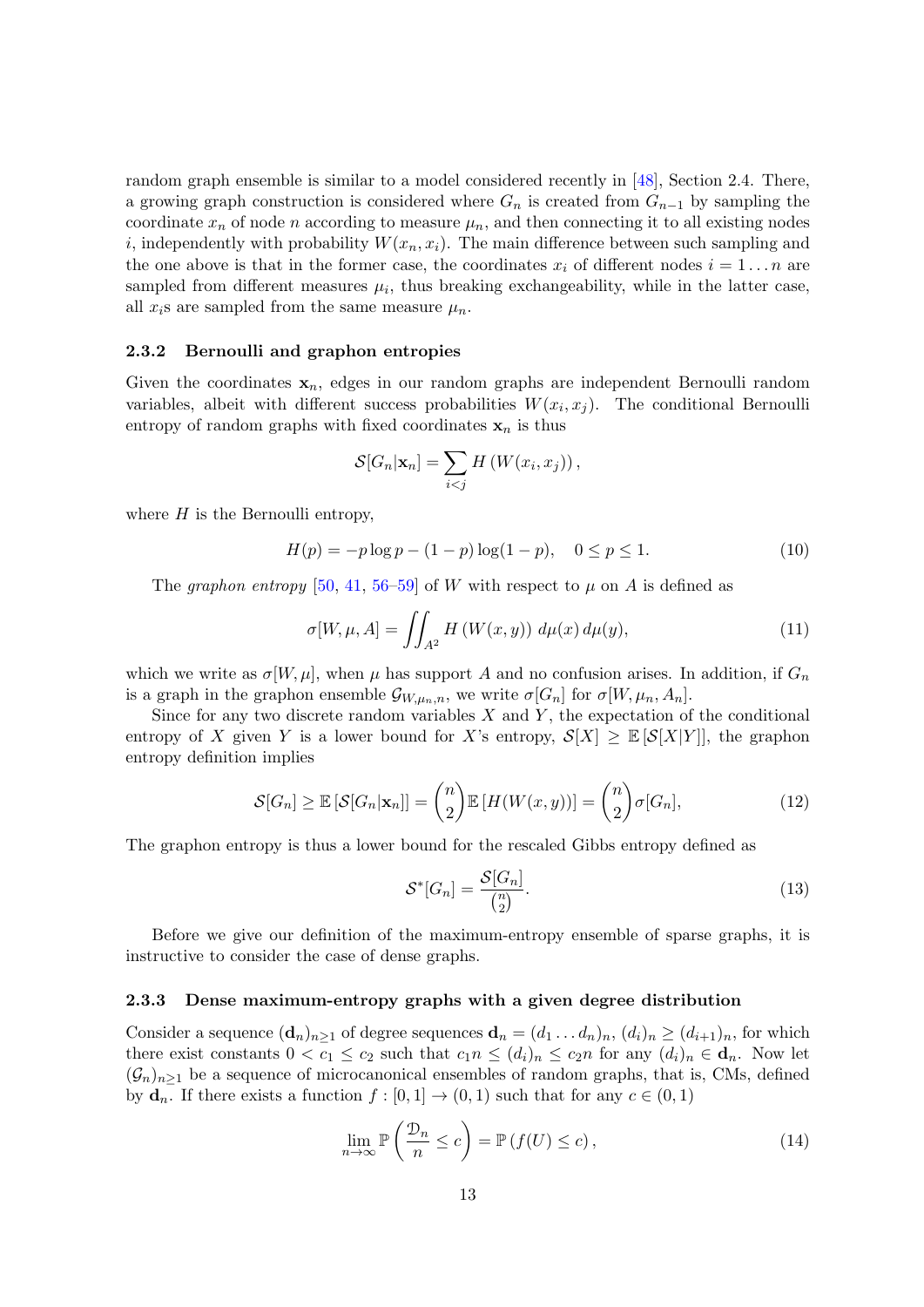where  $\mathcal{D}_n$  is the degree of a random node in random graph  $G_n \in \mathcal{G}_n$  or equivalently, a uniformly sampled  $(d_i)_n \in \mathbf{d}_n$ , and U is a uniform random variable on [0, 1], then it was proven in [\[20\]](#page-39-7) that the limit of the CM sequence  $(\mathcal{G}_n)_{n\geq 1}$  is given by the graphon

<span id="page-13-1"></span>
$$
W(x,y) = \frac{1}{e^{g(x) + g(y)} + 1},\tag{15}
$$

where  $q(x)$  is such that

<span id="page-13-0"></span>
$$
f(x) = \int_0^1 W(x, y) \, dy = \int_A W_A(x, y) \, d\mu(y) = \int_A \frac{1}{e^{x+y} + 1} \, d\mu(y),\tag{16}
$$

where A is the image of g and  $\mu = g^{-1}$  (functions f and g are continuous and strictly increasing almost everywhere on [0, 1] [\[20\]](#page-39-7)).

Some important observations are in order here. First, we note that  $(14)$  is very similar to  $(C1)$ , with the exception that  $(14)$  implies that the degrees of all nodes are  $O(n)$ , so that the graphs are dense. In particular, in our graphs we have that  $\mathcal{D}_n = o(n)$  so that  $\mathcal{D}_n/n \to 0$ .

Second, consider the problem of maximizing the graphon entropy under the constraint given by  $(16)$ . We will show in Proposition [3.4](#page-18-1) that the solution to this problem is given by  $(15)$ , where g is defined by  $(16)$ . Hence the graphon  $(15)$  obtained in [\[20\]](#page-39-7) maximizes the graphon entropy under the constraint  $(16)$  imposed by the limit f of the sequence of rescaled degree sequences  $(\mathbf{d}_n/n)_{n\geq 1}$ .

Third, Theorem D.5 in [\[41\]](#page-41-0) states that in dense W-random graph ensembles  $\mathcal{G}_{W,\mu,A}$ 

<span id="page-13-2"></span>
$$
\lim_{n \to \infty} \mathcal{S}^*[G_n] = \sigma[W, \mu, A],\tag{17}
$$

meaning that the rescaled Gibbs entropy of W-random graphs converges to the graphon entropy of W.

Given f, this result suggests to consider the family of W-random graph ensembles  $\tilde{G}_n$ defined by the Fermi-Dirac graphon  $(15)$  with g given by  $(16)$ , which we call the dense hypersoft configuration model (HSCM). The distribution of rescaled degrees  $\mathcal{D}_n/n$  in these HSCM graphs converges to f, cf.  $(14)$ , while the limit of these graphs is also W since the limit of any dense W-random graphs is W [\[60\]](#page-42-2). That is, the limit of HSCM ensembles  $\tilde{G}_n$  and the limit of CM ensembles  $\mathcal{G}_n$  with any  $(\mathbf{d}_n/n)_{n>1}$  converging to f, are the same Fermi-Dirac graphon  $W(15)$  $W(15)$ . Since the two ensembles have the same graphon limit, their rescaled Gibbs entropies converge to the same value, equal, thanks to  $(17)$ , to the graphon entropy, even though for any finite  $n$  the two ensembles are quite different.

Fourth, if we replace the sequence of degree sequences  $(d_n)_{n\geq 1}$  with a sequence of expected degree sequences  $(\mathbf{k}_n)_{n\geq 1}$  converging upon rescaling to f, and then replace the sequence of CMs with the corresponding sequence of SCMs, then the limit of this SCM sequence is the same graphon  $W(15)$  $W(15)$  [\[20\]](#page-39-7), so that the rescaled SCM Gibbs entropy also converges to the same graphon entropy, squeezed, for any finite n, between the CM entropy  $[7, 61, 62]$  $[7, 61, 62]$  $[7, 61, 62]$  $[7, 61, 62]$  and the HSCM entropy [\(12\)](#page-12-3). In other words, dense CM, SCM, and HSCM are all equivalent in the limit, versus the sparse case where the equivalence is broken [\[18,](#page-39-5) [19\]](#page-39-6) since the graphon is zero in the limit.

The key point here however is that the rescaled degree distribution in the dense HSCM converges to a well-defined limit, i.e., satisfies the hypersoft constraints  $(14)$ , and that the HSCM Gibbs entropy converges to the graphon entropy. Therefore if we define a maximumentropy ensemble under given hypersoft constraints  $f$  to be an ensemble that: 1) satisfies these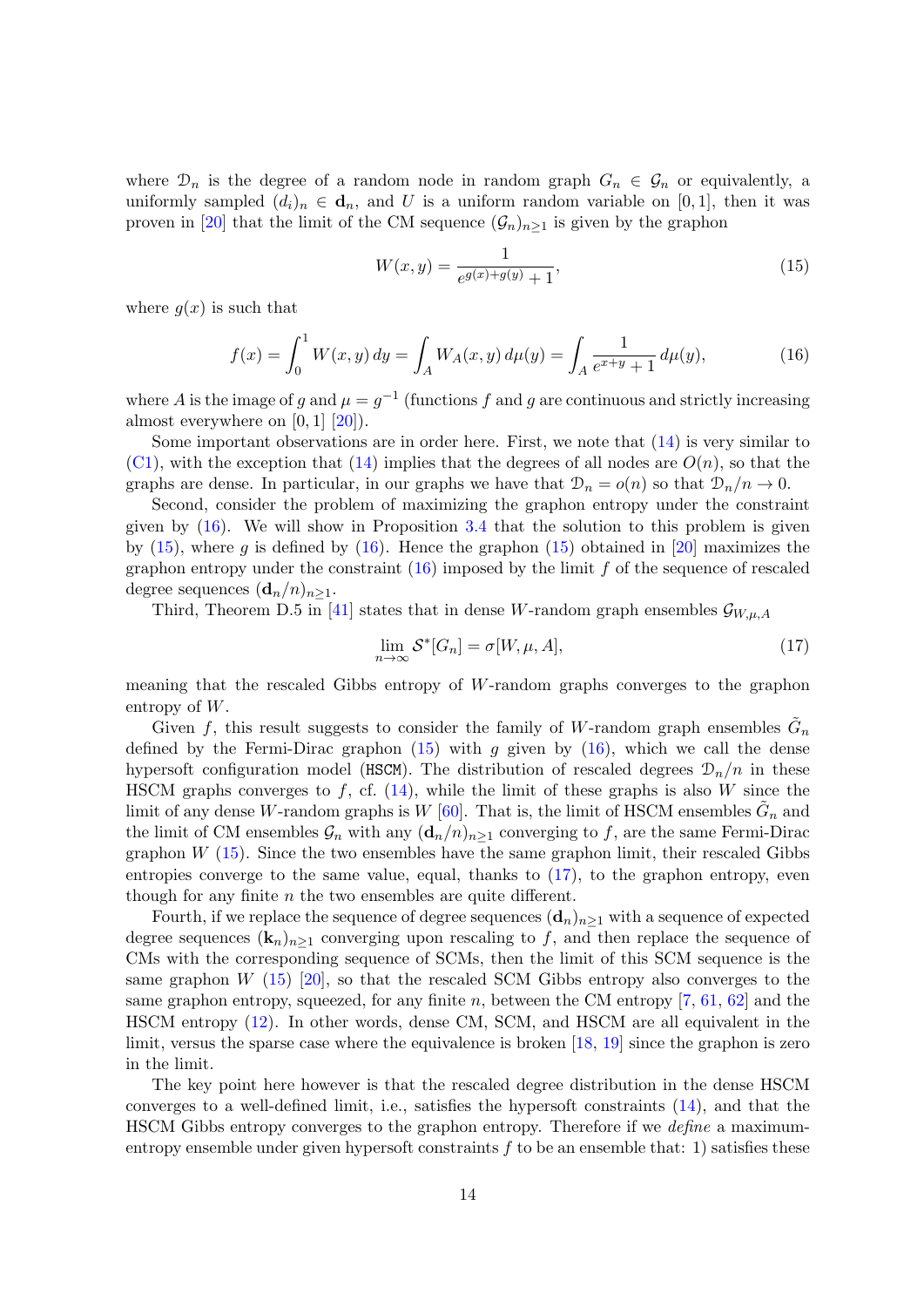constraints, i.e., has a degree distribution converging to f in the limit, 2) maximizes graphon entropy under these constraints given by [\(16\)](#page-13-0), and 3) has rescaled Gibbs entropy converging to the graphon entropy, then the dense HSCM ensemble is trivially such an ensemble. In addition, this ensemble is the unique maximum-entropy hypersoft ensemble in the dense case [\[20\]](#page-39-7).

These observations instruct us to extend this definition of maximum-entropy hypersoft dense graphs to sparse graphs, where we naturally replace the dense hypersoft constraints [\(14\)](#page-12-2) with sparse hypersoft constraints  $(C1, C2)$  $(C1, C2)$ . However, things become immediately less trivial in this case. In particular, we face the difficulty that since the limit graphon of any sparse exchangeable graph ensemble is zero according to the Aldous-Hoover theorem [\[35,](#page-40-9) [42\]](#page-41-1), the entropy of this graphon is zero as well. Since this entropy is zero,  $|S^*[G_n] - \sigma[G_n]| \to 0$  in [\(17\)](#page-13-2) does not necessarily imply that the rescaled Gibbs entropy converges to the graphon entropy. We address this difficulty next.

#### <span id="page-14-0"></span>2.3.4 Rescaled graphon entropy of sparse graphs

Consider again the generalized graphon ensemble  $\mathcal{G}_{W,\mu_n,n}$  of random graphs defined in Section [2.3.1,](#page-11-1) and their graphon entropy defined as

<span id="page-14-4"></span>
$$
\sigma[G_n] = \iint_{A_n^2} H\left(W(x, y)\right) d\mu_n(x) d\mu_n(y). \tag{18}
$$

If  $W \neq \{0, 1\}$  everywhere, then for any finite n,  $\sigma[G_n]$  is positive, but if the ensemble is sparse, then  $\lim_{n\to\infty} \sigma[G_n] = 0$ .

To address this problem we rescale the graphon entropy  $\sigma[G_n]$  such that upon rescaling it converges to a positive constant. That is, let  $a_n$  be a sequence such that

<span id="page-14-3"></span>
$$
\lim_{n \to \infty} a_n \sigma[G_n] = a \in (0, \infty).
$$
\n(19)

This rescaling does not affect the graphon entropy maximization problem, because maximizing  $\sigma[G_n]$  for every n as a functional of W under a given constraint is equivalent to maximizing  $a_n \sigma[G_n]$  under the same constraint.

Upon this rescaling, we see that the rescaled Gibbs entropy converges to the graphon entropy, generalizing [\(17\)](#page-13-2), if

<span id="page-14-2"></span>
$$
\lim_{n \to \infty} a_n |\mathcal{S}^* [G_n] - \sigma[G_n]| = 0,
$$
\n(20)

in which case  $a_n S^*[G_n]$  converges to a. This condition implies that the rescaled Gibbs entropy  $\mathcal{S}^*[G_n]$  converges to the graphon entropy  $\sigma[G_n]$  faster than either of them converge to zero.

#### <span id="page-14-1"></span>2.3.5 Sparse maximum-entropy graphs with a given degree distribution

With the graphon rescaling in the previous section, we can now *define* a graphon ensemble  $\mathcal{G}_{W,\mu_n,n}$  to be a maximum-entropy ensemble under the sparse hypersoft constraints [\(C1](#page-10-4)[,C2\)](#page-10-3) if:

- 1) the degree distribution and expected degree in  $\mathcal{G}_{W,\mu_n,n}$  converge to [\(C1,](#page-10-4)[C2\)](#page-10-3);
- 2) graphon entropy  $\sigma[G_n]$  of  $\mathcal{G}_{W,\mu_n,n}$  is maximized for every n under the constraint imposed by  $(C1, C2)$  $(C1, C2)$ ; and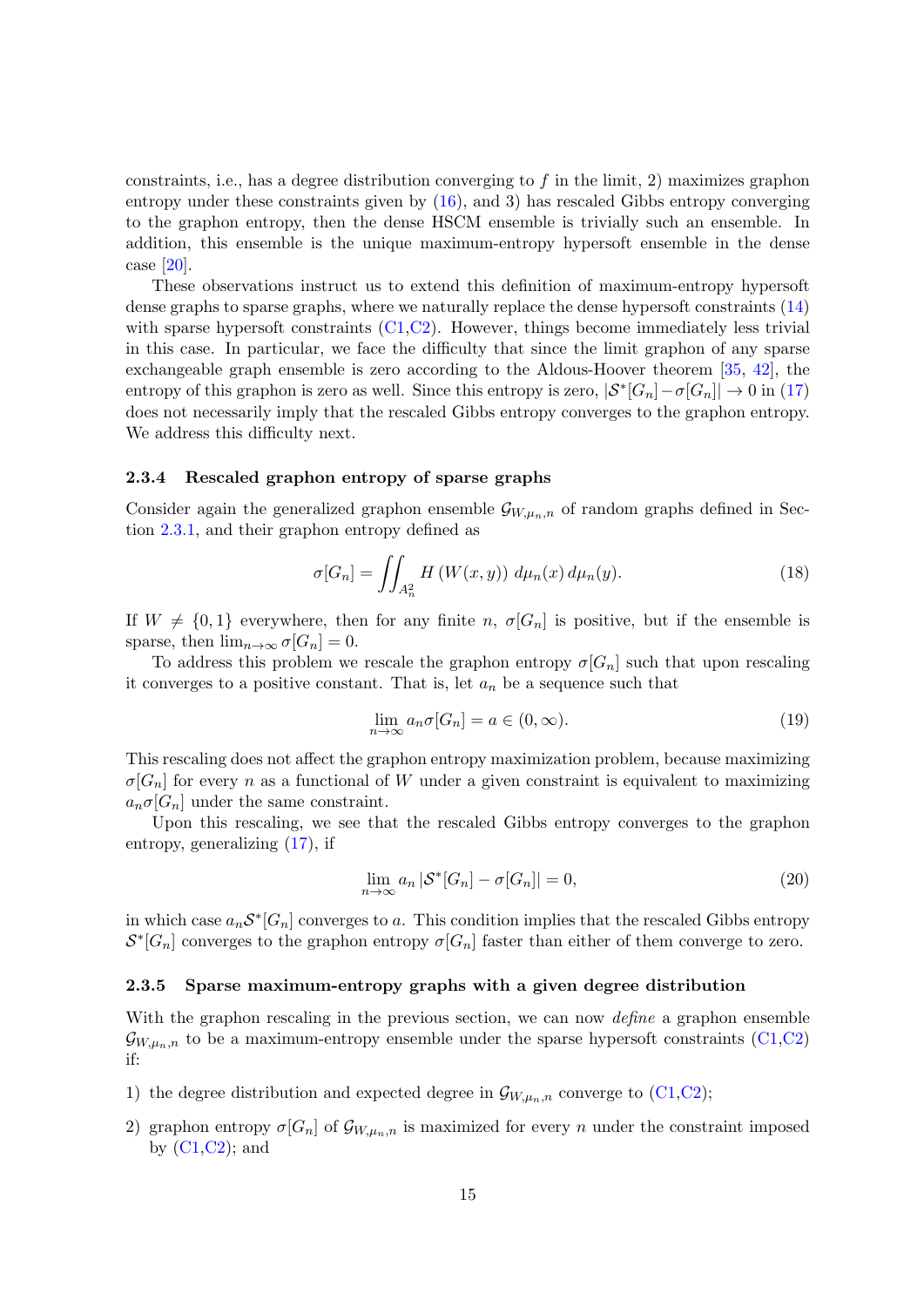3) [\(20\)](#page-14-2) holds, with  $a_n$  given by [\(19\)](#page-14-3).

Our main result (Theorem [3.1\)](#page-16-1) is that the sparse power-law hypersoft configuration model, defined next, is a maximum-entropy model under hypersoft constraints.

#### <span id="page-15-0"></span>2.3.6 Sparse power-law hypersoft configuration model (sparse HSCM)

The sparse power-law HSCM( $\alpha, \nu$ ) is defined as the graphon ensemble  $\mathcal{G}_{W,\mu_n,n} = \mathcal{G}_{W,\mu,\mathbf{A}}$ , Section [2.3.1,](#page-11-1) with

$$
W(x,y) = \frac{1}{e^{x+y} + 1},
$$
\n(21)

<span id="page-15-6"></span>
$$
\mu = e^{\alpha x}, \quad \alpha > 1,\tag{22}
$$

$$
A_n = (-\infty, R_n],\tag{23}
$$

<span id="page-15-5"></span>
$$
R_n = \frac{1}{2} \log \frac{n}{\nu \beta^2}, \quad \nu > 0, \quad \beta = 1 - \frac{1}{\alpha}, \tag{24}
$$

<span id="page-15-4"></span>
$$
\mu_n = \frac{\mu|_{A_n}}{\mu(A_n)} = \alpha e^{\alpha(x - R_n)}.
$$
\n(25)

The dense power-law HSCM is recovered from the above definition by setting  $\nu = \tilde{\nu}n$ , where  $\tilde{\nu}$  is a constant, in which case  $R_n = R = -(1/2) \log (\tilde{\nu} \beta^2)$ ,  $A_n = A = (-\infty, R]$ , and  $\mu_n = \mu =$  $\alpha e^{\alpha(x-R)}$ .

### <span id="page-15-1"></span>3 Results

In this section we formally state our results, and provide brief overviews of their proofs ap-pearing in subsequent sections. The main result is Theorem [3.1,](#page-16-1) stating that the HSCM( $\alpha, \nu$ ) defined in Section [2.3.6](#page-15-0) is a maximum-entropy model under hypersoft power-law degree distribution constraints, according to the definition in Section [2.3.5.](#page-14-1) This result follows from Theorems [3.2-](#page-17-2)[3.6](#page-19-1) and Proposition [3.4.](#page-18-1) Theorems [3.2](#page-17-2)[,3.3](#page-17-3) establish the limits of the degree distribution and expected average degree in the  $HSCM(\alpha, \nu)$ . Proposition [3.4](#page-18-1) states that HSCM's graphon uniquely maximizes the graphon entropy under the constraints imposed by the degree distribution. Theorem [3.5](#page-18-2) establishes proper graphon rescaling and the limit of the rescaled graphon. Finally, the most critical and involved Theorem [3.6](#page-19-1) proves that the rescaled Gibbs entropy of the HSCM converges to its rescaled graphon entropy.

#### <span id="page-15-2"></span>3.1 Main result

Let Y be a Pareto random variable with shape  $\alpha > 1$ , scale  $\nu\beta > 0$ ,  $\beta = 1 - 1/\alpha$ , so that Y's probability density function is

$$
P_Y(y) = \alpha (\nu \beta)^{\alpha} y^{-\gamma}, \quad y \ge \nu \beta, \quad \gamma = \alpha + 1, \quad \text{and}
$$
 (26)

$$
\mathbb{P}(Y > y) = \begin{cases} (\nu \beta)^{\alpha} y^{-\alpha} & \text{if } y \ge \nu \beta \\ 1 & \text{otherwise.} \end{cases}
$$
 (27)

Let  $\mathcal D$  be a discrete random variable with probability density function

<span id="page-15-8"></span><span id="page-15-7"></span><span id="page-15-3"></span>
$$
\mathbb{P}\left(\mathcal{D}=k\right) = \mathbb{E}\left[\frac{Y^k}{k!}e^{-Y}\right], \quad k = 0, 1, 2, \dots,
$$
\n(28)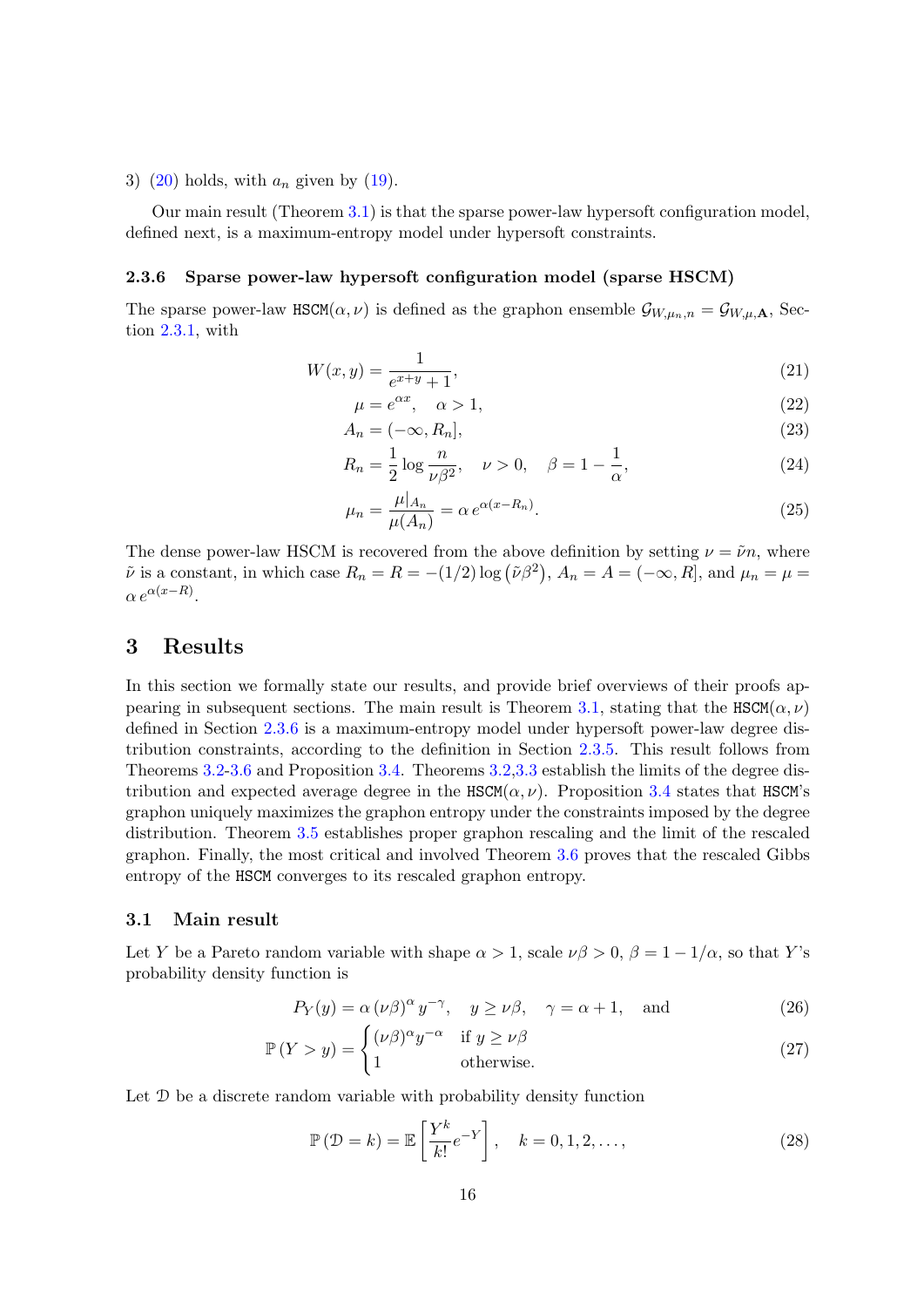which is the mixed Poisson distribution with mixing parameter  $Y$  [\[63\]](#page-42-5). Then it follows that

<span id="page-16-2"></span>
$$
\mathbb{E}\left[\mathcal{D}\right] = \mathbb{E}\left[Y\right] = \nu,\tag{29}
$$

and since Y is a power law with exponent  $\gamma$ , the tail of D's distribution is also a power law with the same exponent [\[63\]](#page-42-5). In particular,  $\mathbb{P}(\mathcal{D} = k)$  is given by [\(4\)](#page-3-1). Therefore if  $\mathcal D$  is the degree of a random node in a random graph ensemble, then graphs in this ensemble are sparse and have a power-law degree distribution.

Our main result is:

<span id="page-16-1"></span>**Theorem 3.1.** For any  $\alpha > 1$  and  $\nu > 0$ , HSCM( $\alpha, \nu$ ) is a maximum entropy ensemble of random graphs under the hypersoft constraints  $(C1, C2)$  $(C1, C2)$  $(C1, C2)$  with  $\mathbb{P}(\mathcal{D} = k)$  and  $\nu$  defined by [\(26-](#page-15-3) [29\)](#page-16-2).

#### <span id="page-16-0"></span>3.2 The limit of the degree distribution in the HSCM

The degree  $\mathcal{D}_n$  of a random node i in a random HSCM( $\alpha, \nu$ ) graph of size n, conditioned on the node coordinates  $\mathbf{x}_n = x_1 \dots x_n$ , is the sum of  $n-1$  independent Bernoulli random variables with success probabilities  $W(x_i, x_j)$ ,  $j \neq i$ . The distribution of this sum can be approximated by the mixed Poisson distribution with the mixing parameter  $\sum_{j\neq i} W(x_i, x_j)$ . Therefore after first integrating over  $x_j$  with  $j \neq i$  and then over  $x_i$ , the distribution of  $\mathcal{D}_n$  is approximately the mixed Poisson distribution

$$
\mathbb{P}\left(\mathcal{D}_n = k\right) = \mathbb{E}\left[\frac{(\kappa_n(X))^k}{k!} e^{-\kappa_n(X)}\right], \text{ so that } \mathbb{E}\left[\mathcal{D}_n\right] = \mathbb{E}\left[\kappa_n(X)\right],
$$

where the random variable X has density  $\mu_n$  [\(25\)](#page-15-4), and the mixing parameter  $\kappa_n(x)$  is the expected degree of a node at coordinate x:

<span id="page-16-3"></span>
$$
\kappa_n(x) = (n-1)w_n(x),\tag{30}
$$

$$
w_n(x) = \int_{A_n} W(x, y) d\mu_n(y), \qquad (31)
$$

where  $A_n$  is given by  $(23)$ .

In the  $n \to \infty$  limit, the distribution of the expected degree  $\kappa_n(X)$  of X converges to the Pareto distribution with shape  $\alpha$  and scale  $\nu\beta$ . To prove this, we use the observation that the mass of measure  $\mu_n$  is concentrated towards the right end of the interval  $A_n = (-\infty, R_n]$ , where  $R_n \gg 1$  for large n. Therefore, not only the contributions coming from negative x, y are negligible, but we can also approximate the Fermi-Dirac graphon  $W(x, y)$  in [\(21\)](#page-15-6) with its classical limit approximation

<span id="page-16-5"></span><span id="page-16-4"></span>
$$
\widehat{W}(x,y) = e^{-(x+y)}\tag{32}
$$

on  $\mathbb{R}^2_+$ . In addition, the expected degree function  $w_n(x)$  can be approximated with  $\hat{w}_n(x)$ defined by

$$
\widehat{w}_n(x) = \begin{cases} \omega_n e^{-x} & \text{if } 0 \le x \le R_n \\ 0 & \text{otherwise} \end{cases}
$$
, where (33)

$$
\omega_n = \int_0^{R_n} e^{-x} \, d\mu_n(x) = \frac{1 - e^{-(\alpha - 1)R_n}}{\beta e^{R_n}} = \left(\frac{\nu}{n}\right)^{\frac{1}{2}} + o\left(n^{-\frac{1}{2}}\right),\tag{34}
$$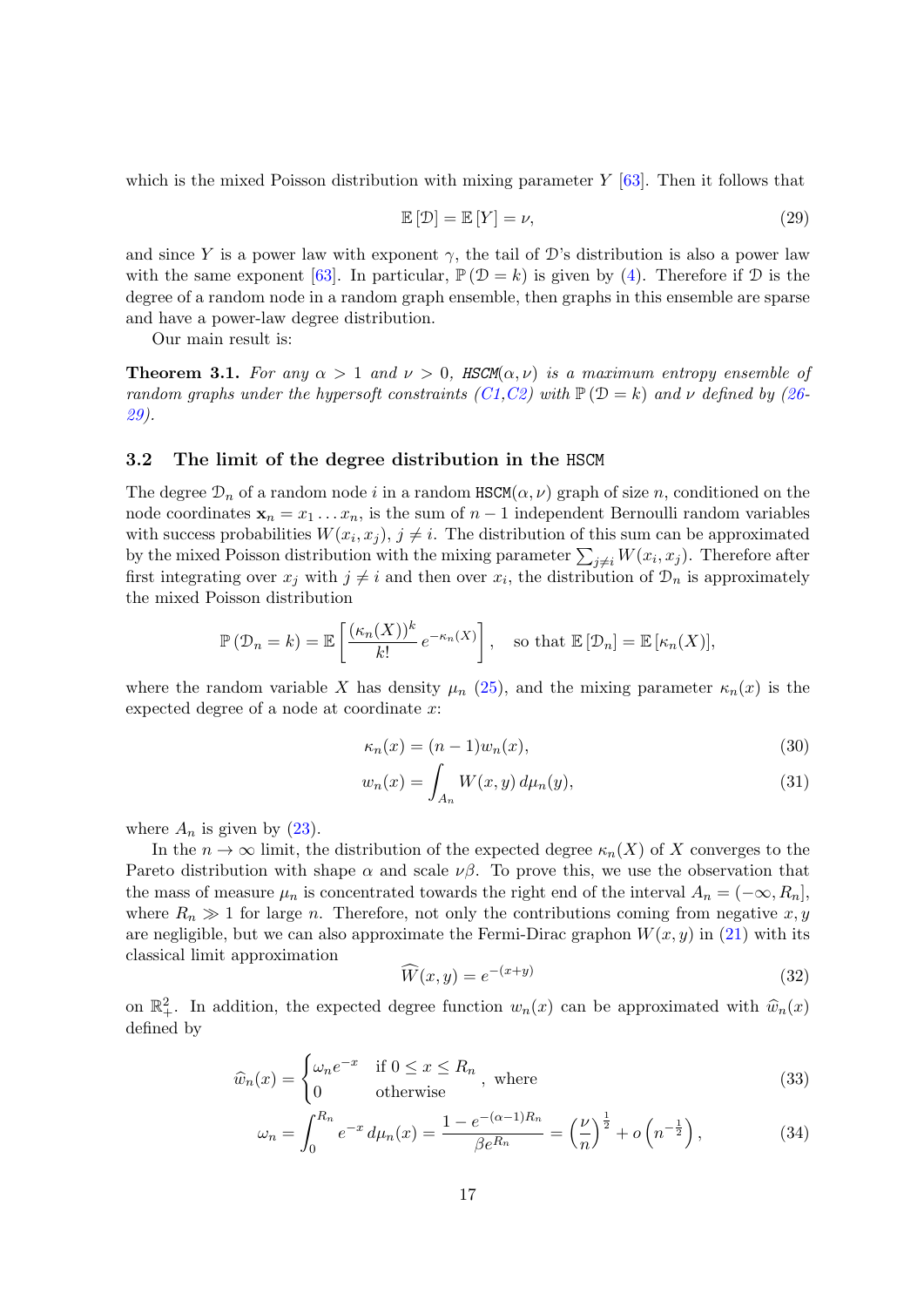so that the expected degree of a node at coordinate x can be approximated by

$$
\widehat{\kappa}_n(x) = n\widehat{w}_n(x) = e^{-x} \left( (\nu n)^{\frac{1}{2}} + o\left( n^{\frac{1}{2}} \right) \right).
$$

To see that  $\widehat{\kappa}_n(X)$  converges to a Pareto random variable, note that since X has density  $\mu_n$ , it follows that for all  $t > \nu \beta$ 

$$
\mathbb{P}\left(\widehat{\kappa}_n(X) > t\right) = \mathbb{P}\left(X < \log \frac{n\omega_n}{t}\right) = e^{-\alpha R_n} \left(\frac{n\omega_n}{t}\right)^{\alpha} \\
= (\nu \beta)^{\alpha} t^{-\alpha} \left(1 + o(1)\right) = \mathbb{P}\left(Y > t\right) \left(1 + o(1)\right),
$$

where Y is a Pareto-distributed random variable  $(27)$ . We therefore have the following result, the full proof of which can be found in Section [4.2.2:](#page-28-0)

<span id="page-17-2"></span>**Theorem 3.2** (HSCM $(\alpha, \nu)$  satisfies [\(C1\)](#page-10-4)). Let  $\alpha > 1$ ,  $\nu > 0$ , and  $\mathcal{D}_n$  be the degree of a uniformly chosen vertex in the HSCM( $\alpha, \nu$ ) graphs of size n. Then, for each  $k = 0, 1, 2, \ldots$ ,

$$
\lim_{n \to \infty} \mathbb{P}(\mathcal{D}_n = k) = \mathbb{P}(\mathcal{D} = k),
$$

where  $\mathbb{P}(\mathcal{D} = k)$  is given by [\(28\)](#page-15-8).

#### <span id="page-17-0"></span>3.3 The limit of the expected average degree in the HSCM

The expected degree of a random node in n-sized HSCM graphs is, for any fixed  $i$ ,

<span id="page-17-5"></span>
$$
\mathbb{E}\left[\mathcal{D}_n\right] = \sum_{j \neq i} \mathbb{E}\left[W(X_i, X_j)\right] = (n-1)\mathbb{E}\left[W(X, Y)\right],\tag{35}
$$

where X and Y are independent random variables with distribution  $\mu_n$ . Approximating  $W(x, y)$  with  $\widehat{W}(x, y)$  on  $\mathbb{R}^2_+$ , and using  $e^{2R_n} = n/\nu\beta^2$ , we have

$$
n\iint_0^{R_n} \widehat{W}(x,y) d\mu_n(x) d\mu_n(y) = n\left(\int_0^{R_n} e^{-x} d\mu_n(x)\right)^2 = \frac{n}{\beta^2 e^{2R_n}} \left(1 - e^{-(\alpha - 1)R_n}\right)^2 = \nu + o(1).
$$

All other contributions are shown to also vanish in the  $n \to \infty$  limit in Section [4.2.3,](#page-30-0) where the following theorem is proved:

<span id="page-17-3"></span>**Theorem 3.3** (HSCM satisfies [\(C2\)](#page-10-3)). Let  $\alpha > 1$ ,  $\nu > 0$ , and  $\mathcal{D}_n$  be the degree of a uniformly chosen vertex in the HSCM( $\alpha, \nu$ ) graphs of size n. Then

$$
\lim_{n \to \infty} \mathbb{E} \left[ \mathcal{D}_n \right] = \nu.
$$

#### <span id="page-17-1"></span>3.4 HSCM maximizes graphon entropy

Let  $A \subseteq \mathbb{R}$  be some interval,  $\mu$  a measure on A with  $\mu(A) < \infty$ , and suppose some  $\mu$ -integrable function  $w : A \to \mathbb{R}$  is given. Consider the graphon entropy maximization problem under the constraint

<span id="page-17-4"></span>
$$
w(x) = \int_{A} W(x, y) d\mu(y).
$$
 (36)

That is, the problem is to find a symmetric function  $W^*$  that maximizes graphon entropy  $\sigma[W,\mu,A]$  in [\(11\)](#page-12-4) and satisfies the constraint above, for fixed A and  $\mu$ .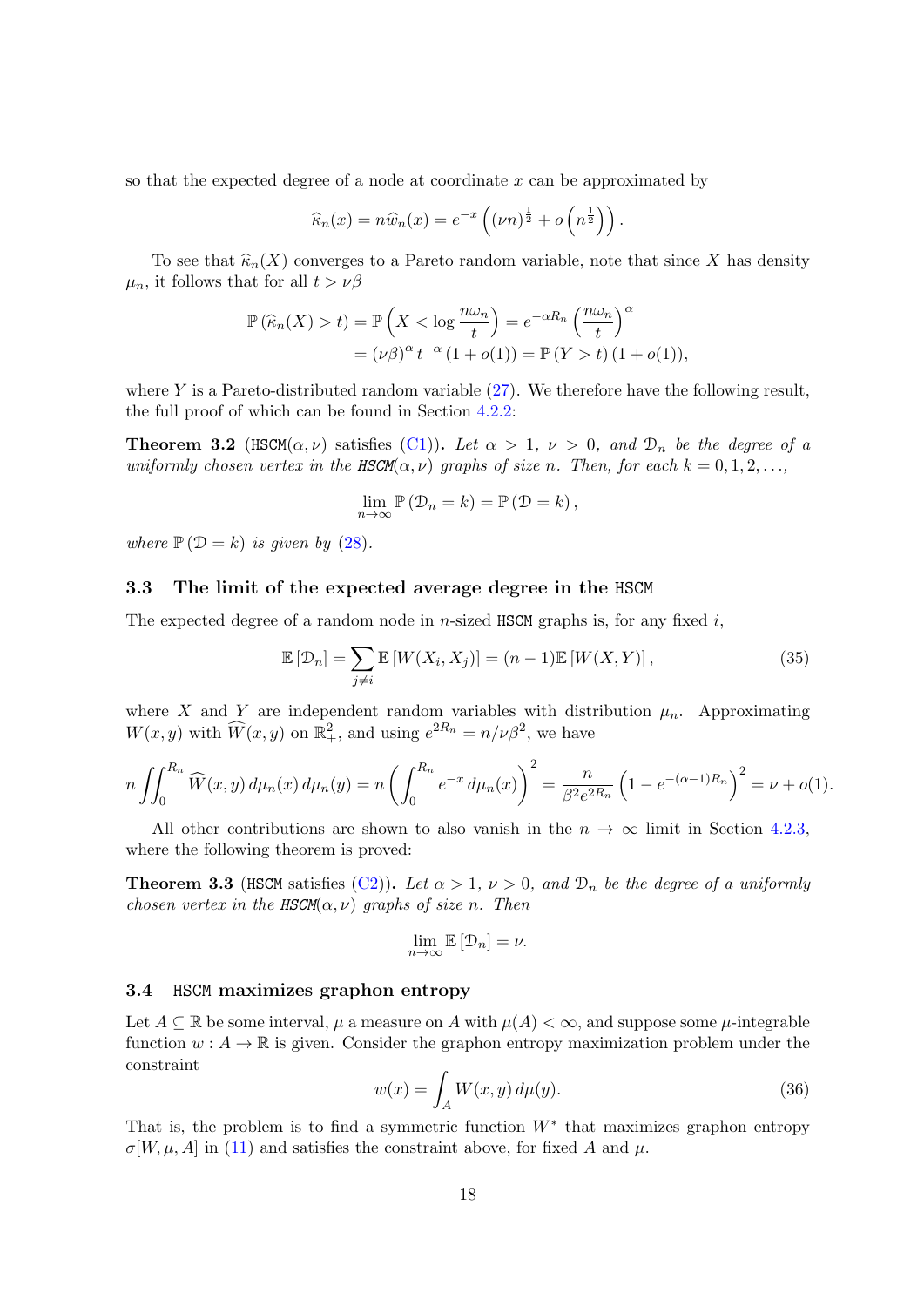We note that this problem is a "continuous version" of the Gibbs entropy maximization problem in the SCM ensemble in Section [2.1.2.](#page-10-1) The following proposition, which we prove in Section [4.3.1,](#page-31-1) states that the solution to this problem is a "continuous version" of the SCM solution [\(8\)](#page-10-5):

<span id="page-18-1"></span>**Proposition 3.4** (HSCM Maximizes Graphon Entropy). Suppose there exists a solution  $W^*$  to the graphon entropy maximization problem defined above. Then this solution has the following form:

<span id="page-18-3"></span>
$$
W^*(x, y) = \frac{1}{e^{\lambda(x) + \lambda(y)} + 1},
$$
\n(37)

where function  $\lambda$  is  $\mu$ -almost-everywhere uniquely defined on A by [\(36\)](#page-17-4).

This proposition proves that for each n, the  $\text{HSCM}(\alpha, \nu)$ 's Fermi-Dirac graphon [\(21\)](#page-15-6) max-imizes the graphon entropy under constraint [\(31\)](#page-16-3), because **A** and  $\mu$  in the HSCM( $\alpha, \nu$ ) are chosen such that  $\lambda(x) = x$ . This is always possible as soon as  $\lambda(x)$  is invertible, cf. Sec-tion [2.3.3.](#page-12-1) For each n, interval  $A_n$  [\(23\)](#page-15-5) and measure  $\mu_n$  [\(25\)](#page-15-4) in the HSCM( $\alpha, \nu$ ) can be mapped to [0, 1] and 1, respectively, in which case  $\lambda_n(x) = R_n + (1/\alpha) \log x$ , leading to [\(3\)](#page-3-2). In other words, node coordinates x in the original  $\text{HSCM}(\alpha, \nu)$  definition in Section [2.3.6,](#page-15-0) and their coordinates  $\tilde{x}$  in its equivalent definition with  $A_n = [0, 1]$  and  $\mu_n = 1$  are related by

$$
\tilde{x} = e^{\alpha(x - R_n)}
$$

.

#### <span id="page-18-0"></span>3.5 Graphon entropy scaling and convergence

To derive the rate of convergence of HSCM's graphon entropy to zero, it suffices to consider the classical limit approximation  $\widehat{W}$  [\(32\)](#page-16-4) to  $W$  [\(21\)](#page-15-6) on  $\mathbb{R}^2_+$ . Its Bernoulli entropy [\(10\)](#page-10-6) is

$$
H\left(\widehat{W}(x,y)\right)=(x+y)\widehat{W}(x,y)-(1-\widehat{W}(x,y))\log(1-\widehat{W}(x,y)).
$$

Since the most of the mass of  $\mu_n$  is concentrated near  $R_n$  and  $\widehat{W}(R_n, R_n) \to 0$ , the second term is negligible. Integrating the first term over  $[0, R_n]$ , we get

$$
\iint_0^{R_n} (x+y)\widehat{W}(x,y) d\mu_n(x) d\mu_n(y) = \alpha^2 e^{-2\alpha R_n} \iint_0^{R_n} (x+y)e^{(\alpha-1)(x+y)} dx dy
$$
  
= 
$$
\frac{2R_n}{\beta^2 e^{2R_n}} + O(n^{-1}) = \frac{\nu}{n} \log \frac{n}{\nu \beta^2} + O(n^{-1}) = \nu \frac{\log n}{n} + O(n^{-1}),
$$
 (38)

from which we obtain the proper scaling as  $\log(n)/n$ . All further details behind the proof of the following theorem are in Section [4.3.2.](#page-33-0)

<span id="page-18-2"></span>**Theorem 3.5** (Graphon Entropy Convergence). Let  $\sigma[G_n]$  be the graphon entropy [\(18\)](#page-14-4) in the HSCM( $\alpha, \nu$ ) ensemble with any  $\alpha > 1$  and  $\nu > 0$ . Then, as  $n \to \infty$ ,

$$
\left|\frac{n\,\sigma[G_n]}{\log n}-\nu\right|=O\left(1/\log n\right).
$$

This theorem implies that  $\sigma[G_n]$  goes to zero as  $\log(n)/n$ , while  $n \sigma[G_n]/\log n$  goes to  $\nu$ as  $1/\log n$ .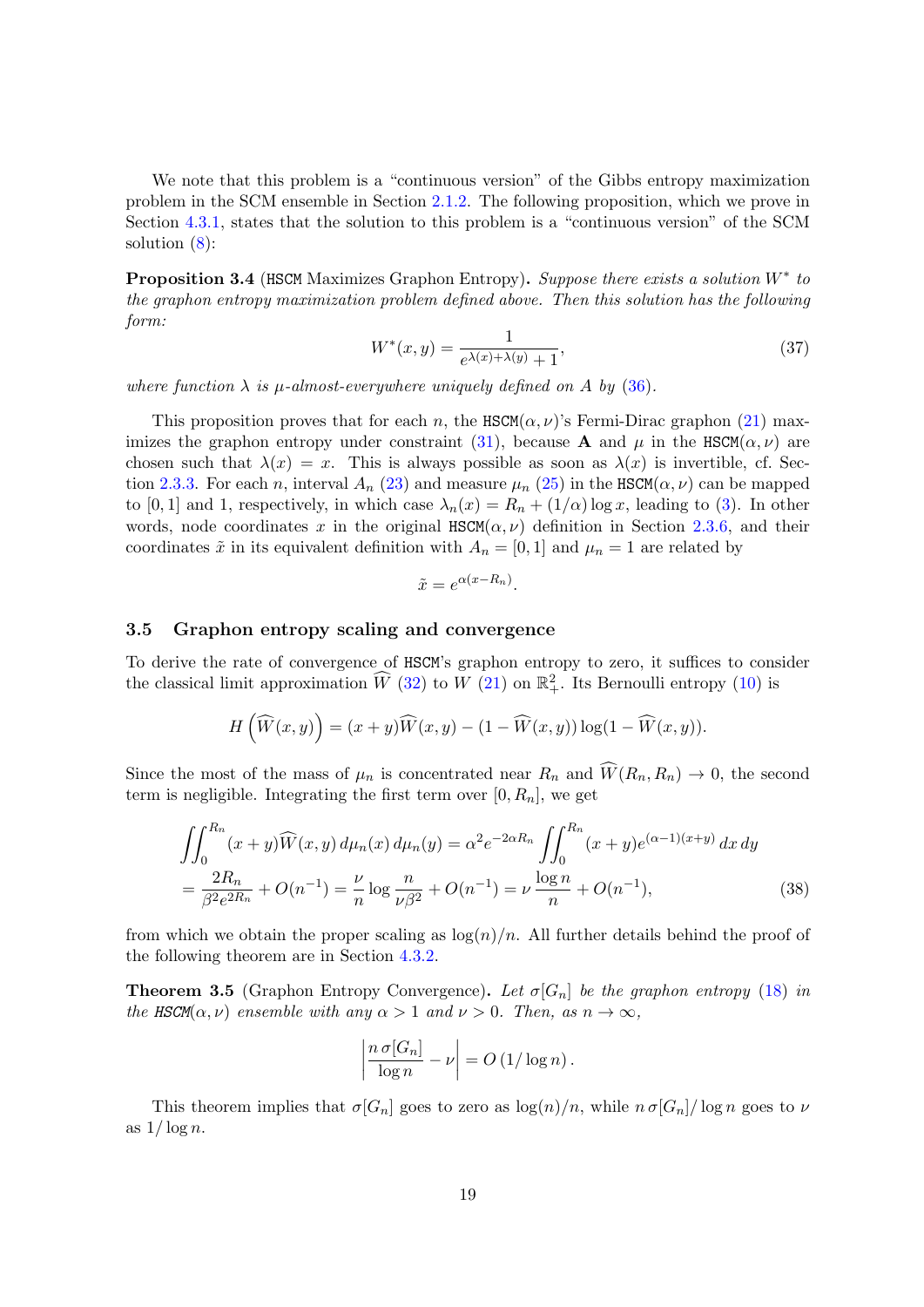#### <span id="page-19-0"></span>3.6 Gibbs entropy scaling and convergence

The last part of Theorem [3.1](#page-16-1) is to prove that the rescaled Gibbs entropy [\(13\)](#page-12-5) of the HSCM converges to its graphon entropy [\(18\)](#page-14-4) faster than the latter converges to zero.

The graphon entropy is a trivial lower bound for the rescaled Gibbs entropy, Section [2.3.2,](#page-12-0) so the problem is to find an appropriate upper bound for the latter converging to the graphon entropy. To identify such an upper bound, we rely on an argument similar to [\[41\]](#page-41-0). Specifically, we first partition  $A_n$  into m intervals  $I_t$  that induce a partition of  $A_n^2$  into rectangles  $I_{st}$  =  $I_s \times I_t$ ,  $s, t = 1 \dots m$ . We then approximate the graphon by its average value on each rectangle. Such approximation brings in an error term on each rectangle. We then show that the Gibbs entropy is upper-bounded by the entropy of the averaged graphon, plus the sum of entropies of indicator random variables  $M_i$  which take value t if the coordinate  $x_i$  of node i happens to fall within interval  $I_t$ . The smaller the number of intervals  $m$ , the smaller the total entropy of these random variables  $M_i$ , but the larger the sum of the error terms coming from graphon averaging, because rectangles  $I_{st}$  are large. The smaller they are, the smaller the total error term, but the larger the total entropy of the  $M_i$ 's. The crux of the proof is to find a "sweet spot"—the right number of intervals guaranteeing the proper balance between these two types of contributions to the upper bound, which we want to be tighter than the rate of the convergence of the graphon entropy to zero.

This program is executed in Section [4.4,](#page-35-0) where we prove the following theorem:

<span id="page-19-1"></span>**Theorem 3.6** (Gibbs Entropy Convergence). Let  $\sigma[G_n]$  be the graphon entropy [\(18\)](#page-14-4) and  $S^*[G_n]$  be the rescaled Gibbs entropy [\(13\)](#page-12-5) in the HSCM( $\alpha, \nu$ ) ensemble with any  $\alpha > 1$  and  $\nu > 0$ . Then

$$
\lim_{n \to \infty} \frac{n}{\log n} |\mathcal{S}^* [G_n] - \sigma[G_n]| = 0, \text{ and}
$$

$$
\lim_{n \to \infty} \frac{2\mathcal{S}[G_n]}{n \log n} = \nu.
$$

We remark that this theorem implies that

$$
\mathcal{S}[G_n] \sim \frac{\nu}{2} n \log n,
$$

which is the leading term of the (S)CM Gibbs entropy obtained in [\[23\]](#page-39-13). It is also instructive to compare this scaling of Gibbs entropy with its scaling in dense ensembles with  $\lim_{n\to\infty} \sigma[G_n]$  $\sigma[W,\mu,A]=\sigma\in(0,\infty)$  [\[41\]](#page-41-0):

$$
\mathcal{S}[G_n] \sim \frac{\sigma}{2} n^2.
$$

Finally, it is worth mentioning that even though we use the Fermi-Dirac graphon W [\(21\)](#page-15-6) to define our W-random graphs, the same convergence results could be obtained for  $W$ -random graphs defined by any other graphon  $W'$  such that

$$
\lim_{n \to \infty} n \mathbb{E} [ |W(X, Y) - W'(X, Y)| ] = 0,
$$

with X and Y having density  $\mu_n$ . In fact, to establish the required limits, we use the classical limit approximation graphon  $\widehat{W}$  instead of W. Therefore there exists a vast equivalence class of W-random graphs defined by graphons  $W'$  that all have the same limit degree distribution [\(C1\)](#page-10-4) and average degree [\(C2\)](#page-10-3), and whose rescaled Gibbs entropy converges to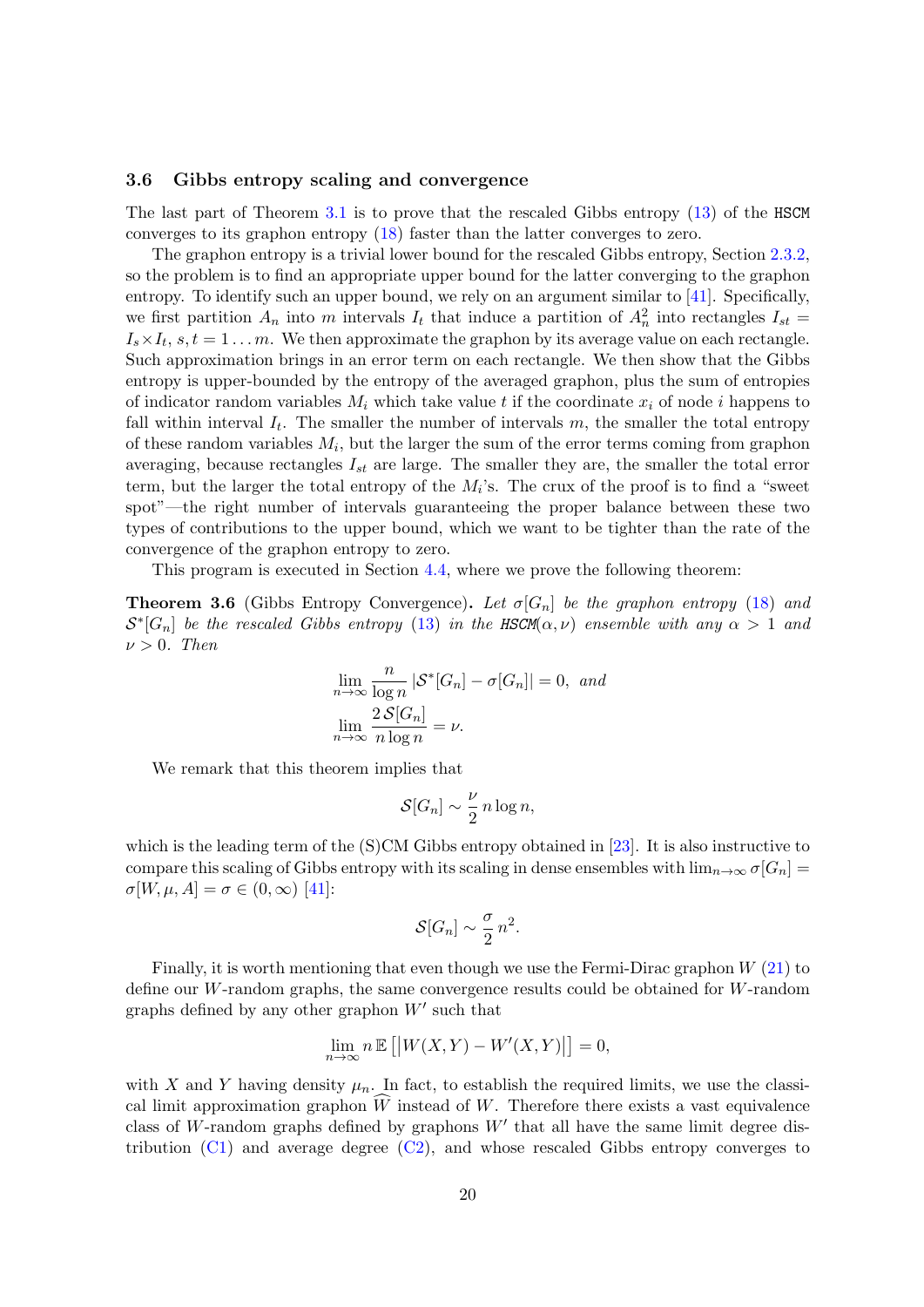the graphon entropy of the Fermi-Dirac W. However, it follows from Proposition [3.4](#page-18-1) that among all these ensembles, only the W-random graph ensemble defined by the Fermi-Dirac graphon  $(21)$  uniquely maximizes the graphon entropy  $(11)$  for each n, which, by our definition of maximum-entropy ensembles under hypersoft constraints, is a necessary condition for graph entropy maximization.

### <span id="page-20-0"></span>4 Proofs

In this section we provide the proofs of all the results stated in the previous section. In Section [4.1](#page-20-1) we begin with some preliminary results on the accuracy of the approximation of the Fermi-Dirac graphon  $W(21)$  $W(21)$  by the classical limit approximation  $\hat{W}$ . In the same section we also establish results showing that the main contribution of the integration with respect to  $\mu_n$  is on the positive part  $[0, R_n]$  of the interval  $A_n$  as defined by [\(23\)](#page-15-5). In particular, we show that all contributions coming from the negative part of this interval, i.e.,  $\mathbb{R}_-$ , are  $o(n^{-1})$ , which means that for all our results the negative part of the support of our measure  $\mu_n$  is negligible. We then proceed with proving Theorems [3.2](#page-17-2) and [3.3](#page-17-3) in Section [4.2.](#page-25-0) The proofs of Proposition [3.4](#page-18-1) and Theorem [3.5](#page-18-2) can be found in Section [4.3.](#page-31-0) Finally, the convergence of the rescaled Gibbs entropy to the graphon entropy (Theorem [3.6\)](#page-19-1) is given in Section [4.4.](#page-35-0)

### <span id="page-20-1"></span>4.1 The classical limit approximation of the Fermi-Dirac graphon

We will use  $e^{-(x+y)}$  as an approximation to the graphon W to compute all necessary limits. To be precise we define

$$
\widehat{W}(x,y) = \min\{e^{-(x+y)}, 1\}
$$
\n(39)

and show that differences between the integrals of W and  $\widehat{W}$  converge to zero as n tends to infinity. Note that, instead of  $\widehat{W}$ , we could have also worked with the integral expressions involving  $W$ , which might have led to better bounds. However, these integrals tend to evaluate to combinations of hypergeometric functions, while the integrals of  $\widehat{W}$  are much easier to evaluate and are sufficient for our purposes.

By the definition of  $\widehat{W}(x, y)$  we need to consider separately, the intervals  $(-\infty, 0]$  and  $(0, R_n]$ . Since graphons are symmetric functions, this leads to the following three different cases:

I) 
$$
-\infty < x, y \le 0
$$
 II)  $-\infty < y \le R_n$  and  $0 < x \le R_n$ , III)  $0 < x, y \le R_n$ . (40)

For case I) we note that  $W, \widehat{W} \leq 1$  and

<span id="page-20-2"></span>
$$
\iint_{-\infty}^{0} d\mu_n(y) d\mu_n(x) = O\left(n^{-\alpha}\right). \tag{41}
$$

With this we obtain the following result, which shows that for both W and  $\widehat{W}$ , only the integration over  $(0, R_n]^2$ , i.e. case III, matters.

#### <span id="page-20-3"></span>Lemma 4.1.

$$
\iint_{-\infty}^{R_n} \widehat{W}(x, y) d\mu_n(y) d\mu_n(x) - \iint_0^{R_n} \widehat{W}(x, y) d\mu_n(y) d\mu_n(x) = O\left(n^{-\frac{\alpha+1}{2}}\right)
$$

and the same result holds if we replace  $\widehat{W}$  with W.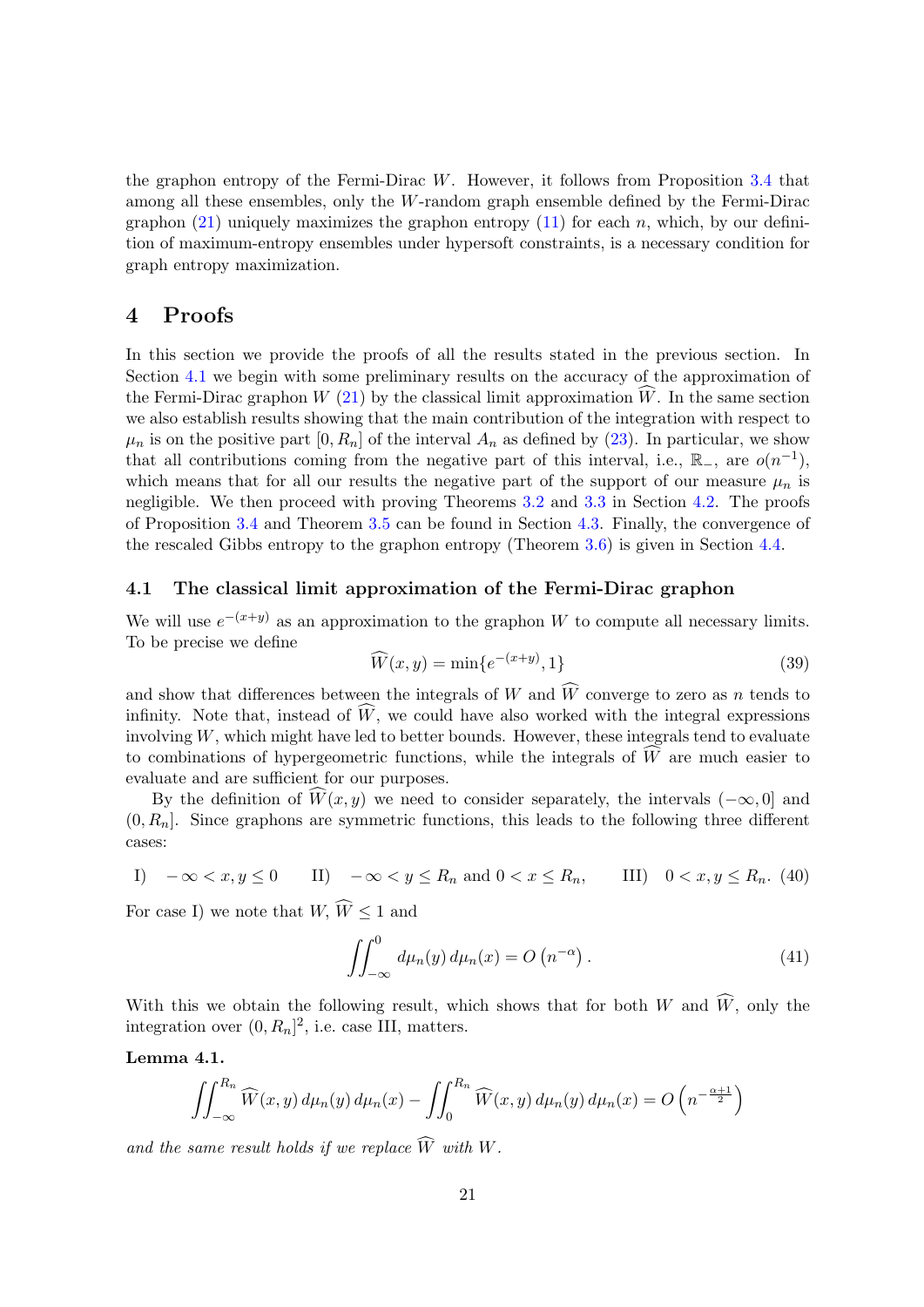Proof. First note that

<span id="page-21-0"></span>
$$
\int_{-\infty}^{-R_n} \int_{-\infty}^{R_n} \widehat{W}(x, y) d\mu_n(y) d\mu_n(x) \le \int_{-\infty}^{-R_n} d\mu_n(y) = O\left(n^{-\alpha}\right).
$$
 (42)

We show that

<span id="page-21-1"></span>
$$
\int_{-R_n}^{0} \int_0^{R_n} \widehat{W}(x, y) \, d\mu_n(y) \, d\mu_n(x) = O\left(n^{-\frac{\alpha+1}{2}}\right),\tag{43}
$$

which together with  $(41)$  and  $(42)$  implies the first result. The result for W follows by noting that  $W \leq \widehat{W}$ .

We split the integral [\(43\)](#page-21-1) as follows

$$
\int_{-R_n}^{0} \int_0^{R_n} \widehat{W}(x, y) d\mu_n(y) d\mu_n(x) = \int_{-R_n}^{0} \int_0^{-x} d\mu_n(y) d\mu_n(x) + \int_{-R_n}^{0} \int_{-x}^{R_n} e^{-(x+y)} d\mu_n(y) d\mu_n(x).
$$

For the first integral we compute

$$
\int_{-R_n}^{0} \int_0^{-x} d\mu_n(y) d\mu_n(x) = \alpha e^{-2\alpha R_n} \int_{-R_n}^{0} (e^{-\alpha x} - 1) e^{\alpha x} dx
$$
  
=  $e^{-2\alpha R_n} (\alpha R_n + e^{-\alpha R_n} - 1) = O(\log(n)n^{-\alpha})$ 

Finally, the second integral evaluates to

$$
\frac{\alpha}{\beta}e^{-2\alpha R_n} \int_{-R_n}^0 \left(e^{(\alpha-1)R_n} - e^{-(\alpha-1)x}\right) e^{(\alpha-1)x} dx
$$

$$
= \frac{\alpha}{\beta}e^{-2\alpha R_n} \left(\frac{e^{(\alpha-1)R_n} - 1}{\alpha - 1} - R_n\right) = O\left(n^{-\frac{\alpha+1}{2}}\right),
$$

from which the result follows since  $\alpha > (\alpha + 1)/2$ .

 $\Box$ 

We can show a similar result for  $H(W)$  and  $H(\widehat{W})$ .

### <span id="page-21-2"></span>Lemma 4.2.

$$
\iint_{-\infty}^{R_n} H\left(\widehat{W}(x,y)\right) d\mu_n(y) d\mu_n(x) - \iint_0^{R_n} H\left(\widehat{W}(x,y)\right) d\mu_n(y) d\mu_n(x) = \epsilon_n,
$$

where

$$
\epsilon_n = \begin{cases} O\left(\log(n)n^{-\alpha}\right) & \text{if } 1 < \alpha < 2, \\ O\left(\log(n)^2 n^{-2}\right) & \text{if } \alpha = 2, \\ O\left(n^{-\frac{2+\alpha}{2}}\right) & \text{if } \alpha > 2, \end{cases}
$$

Moreover, the same result holds if we replace  $\widehat{W}$  with W.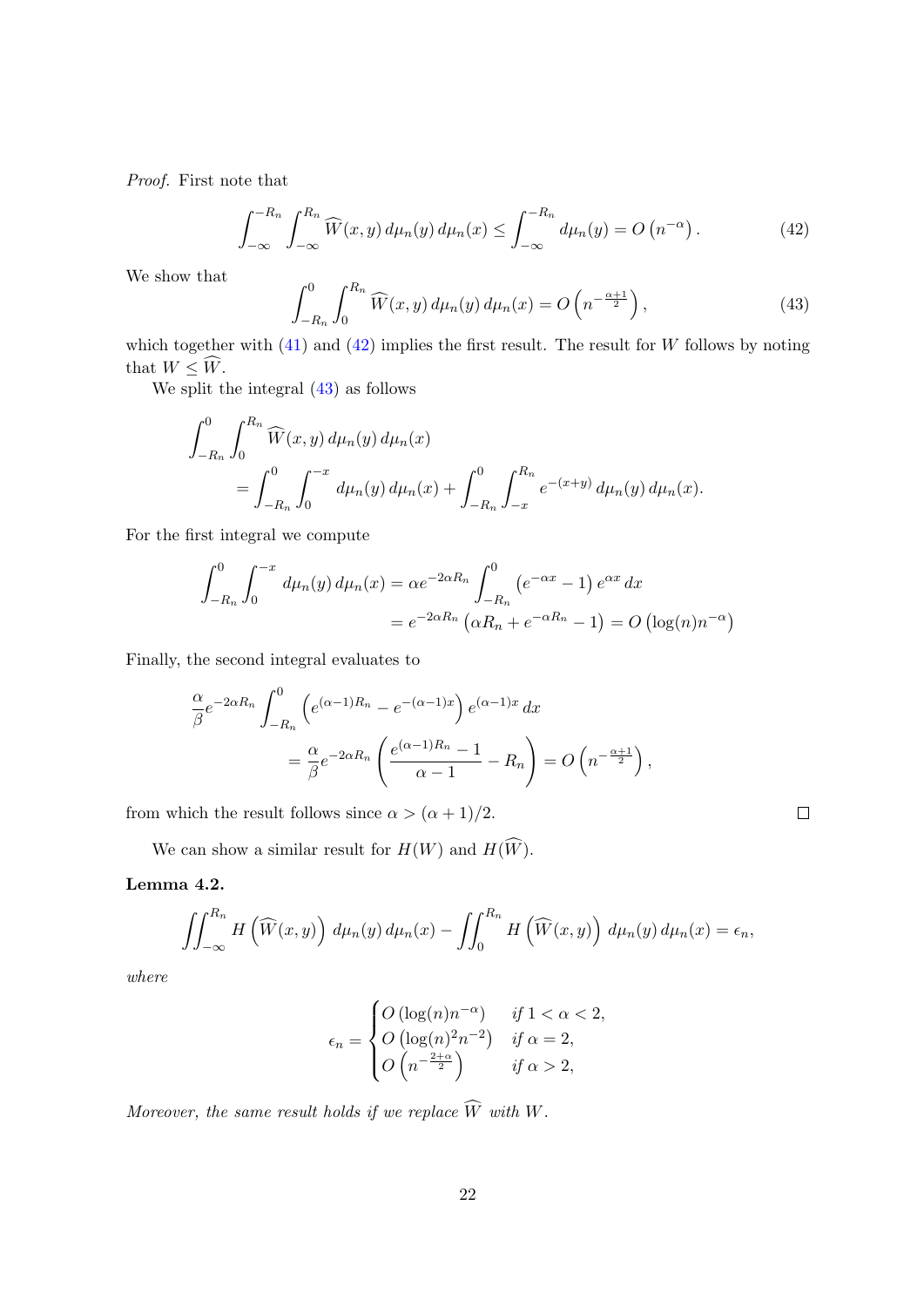*Proof.* We will first prove the result for W. For this we split the interval  $A_n$  into three parts  $(-\infty, -R_n]$ ,  $[-R_n, 0]$  and  $(0, R_n]$  and show that the integrals on all ranges other than  $[0, R_n]^2$ are bounded by a term that scales as  $\epsilon_n$ .

Since  $H(p) \leq \log(2)$  for all  $0 \leq p \leq 1$  it follows from [\(41\)](#page-20-2) and [\(42\)](#page-21-0) that, for all  $\alpha > 1$ ,

$$
\iint_{-\infty}^{0} H(\widehat{W}(x, y)) d\mu_n(y) d\mu_n(x) = O(n^{-\alpha}) = o(\epsilon_n),
$$
  

$$
\int_{-\infty}^{R_n} \int_{-\infty}^{-R_n} H(\widehat{W}(x, y)) d\mu_n(y) d\mu_n(x) = O(n^{-\alpha}) = o(\epsilon_n).
$$

Hence, using the symmetry of  $\widehat{W}$ , we only need to consider the integration over  $(0, R_n] \times$  $(-R_n, 0].$ 

First we compute

$$
H\left(\widehat{W}(x,y)\right) = e^{-(x+y)}(x+y) - (1 - e^{-(x+y)}) \log\left(1 - e^{-(x+y)}\right)
$$

and observe that

<span id="page-22-0"></span>
$$
-(1-e^{-z})\log(1-e^{-z}) \le e^{-2z} \quad \text{for all large enough } z. \tag{44}
$$

Now let  $\delta > 0$  be such that [\(44\)](#page-22-0) holds for all  $z \geq \delta$ . Then  $\delta < R_n$  for sufficiently large n and we split the integration as follows

$$
\int_0^{R_n} \int_{-R_n}^0 H(\widehat{W}(x, y)) d\mu_n(y) d\mu_n(x)
$$
  
= 
$$
\int_0^{\delta} \int_{-R_n}^0 H(\widehat{W}(x, y)) d\mu_n(y) d\mu_n(x) + \int_{\delta}^{R_n} \int_{-R_n}^0 H(\widehat{W}(x, y)) d\mu_n(y) d\mu_n(x).
$$

The first integral is  $O(n^{-\alpha})$ . For the second we note that  $x + y > \delta$  for all  $y > \delta - x$  and hence

$$
\int_{\delta}^{R_n} \int_{-R_n}^{0} H(\widehat{W}(x, y)) d\mu_n(y) d\mu_n(x) \le \int_{\delta}^{R_n} \int_{-R_n}^{\delta - x} \log(2) d\mu_n(y) d\mu_n(x) + \int_{\delta}^{R_n} \int_{\delta - x}^{0} e^{-2(x+y)} d\mu_n(y) d\mu_n(x).
$$

For the second integral we obtain,

$$
\int_{\delta}^{R_n} \int_{\delta-x}^0 e^{-2(x+y)} d\mu_n(y) d\mu_n(x) = \begin{cases} O\left(\log(n)n^{-\alpha}\right) & \text{if } 1 < \alpha < 2, \\ O\left(\log(n)^2 n^{-2}\right) & \text{if } \alpha = 2, \\ O\left(n^{-\frac{2+\alpha}{2}}\right) & \text{if } \alpha > 2, \end{cases}
$$

while for the first integral we have

$$
\int_{\delta}^{R_n} \int_{-R_n}^{\delta-x} \log(2) d\mu_n(y) d\mu_n(x) \leq \alpha e^{-2\alpha R_n} \int_{\delta}^{R_n} e^{\alpha \delta} dx = O\left(\log(n) n^{-\alpha}\right).
$$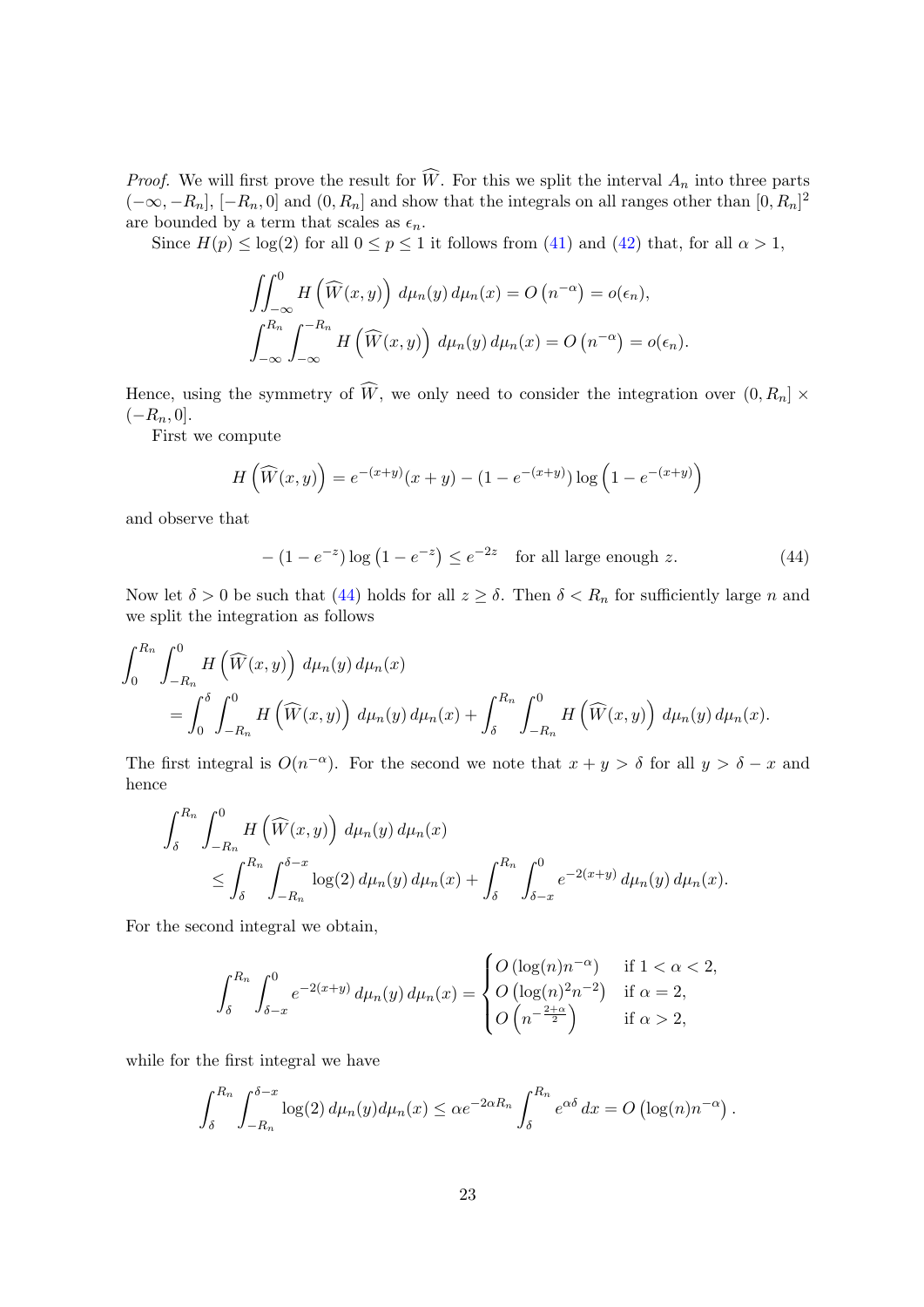Therefore we conclude that

$$
\int_0^{R_n} \int_{-\infty}^0 H\left(\widehat{W}(x,y)\right) d\mu_n(y) d\mu_n(x) = \begin{cases} O\left(\log(n)n^{-\alpha}\right) & \text{if } 1 < \alpha < 2, \\ O\left(\log(n)n^{-2}\right) & \text{if } \alpha = 2, \\ O\left(n^{-\frac{4+\alpha}{2}}\right) & \text{if } \alpha > 2, \end{cases}
$$

which yields the result for  $\widehat{W}$ .

For  $W$  we first compute that

$$
H(W(x, y)) = \log (1 + e^{x+y}) - \frac{(x+y)e^{x+y}}{1 + e^{x+y}}
$$
  
=  $\log (1 + e^{x+y}) - (x+y) + (x+y) \left(1 - \frac{e^{x+y}}{1 + e^{x+y}}\right)$   
=  $\log \left(1 + e^{-(x+y)}\right) + \frac{(x+y)}{1 + e^{x+y}} \le \log \left(1 + e^{-(x+y)}\right) + (x+y)e^{-(x+y)}.$ 

Comparing this upper bound to  $H(\widehat{W}(x, y))$  and noting that  $\log(1 + e^{-z}) \leq e^{-2z}$  for large enough z, the result follows from the computation done for  $\widehat{W}$ .  $\Box$ 

With these two lemmas we now establish two important results on the approximations of W. The first shows that if X and Y are independent with distribution  $\mu_n$ , then  $\overline{W}(X, Y)$ converges in expectation to  $W(X, Y)$ , faster than  $n^{-1}$ .

<span id="page-23-0"></span>**Proposition 4.3.** Let X, Y be independent with density  $\mu_n$  and  $\alpha > 1$ . Then, as  $n \to \infty$ ,

$$
\mathbb{E}\left[\left|W(X,Y)-\widehat{W}(X,Y)\right|\right]=O\left(n^{-\frac{\alpha+1}{2}}\right)
$$

Proof. Since

$$
\mathbb{E}\left[\left|W(X,Y)-\widehat{W}(X,Y)\right|\right]=\iint_{-\infty}^{R_n}\left|W(x,y)-\widehat{W}(x,y)\right|d\mu_n(y)\,d\mu_n(x),
$$

and  $|W(x,y) - \widehat{W}(x,y)| \leq 1$  it follows from Lemma [4.1](#page-20-3) that it is enough to consider the integral

$$
\iint_0^{R_n} \left| W(x, y) - \widehat{W}(x, y) \right| d\mu_n(y) d\mu_n(x).
$$

For this we note that

$$
\left| W(x,y) - \widehat{W}(x,y) \right| \le e^{-2(x+y)}.
$$

Hence we obtain

$$
\iint_0^{R_n} \left| W(x, y) - \widehat{W}(x, y) \right| d\mu_n(y) d\mu_n(x)
$$
\n
$$
\leq \left( \int_0^{R_n} e^{-2x} d\mu_n(x) \right)^2 = \begin{cases} O\left( n^{-\alpha} \right) & \text{if } 1 < \alpha < 2 \\ O\left( \log(n)^2 n^{-2} \right) & \text{if } \alpha = 2 \\ O\left( n^{-2} \right) & \text{if } \alpha > 2. \end{cases}
$$

Since all these terms are  $o(n^{-(\alpha+1)/2})$ , the result follows.

 $\Box$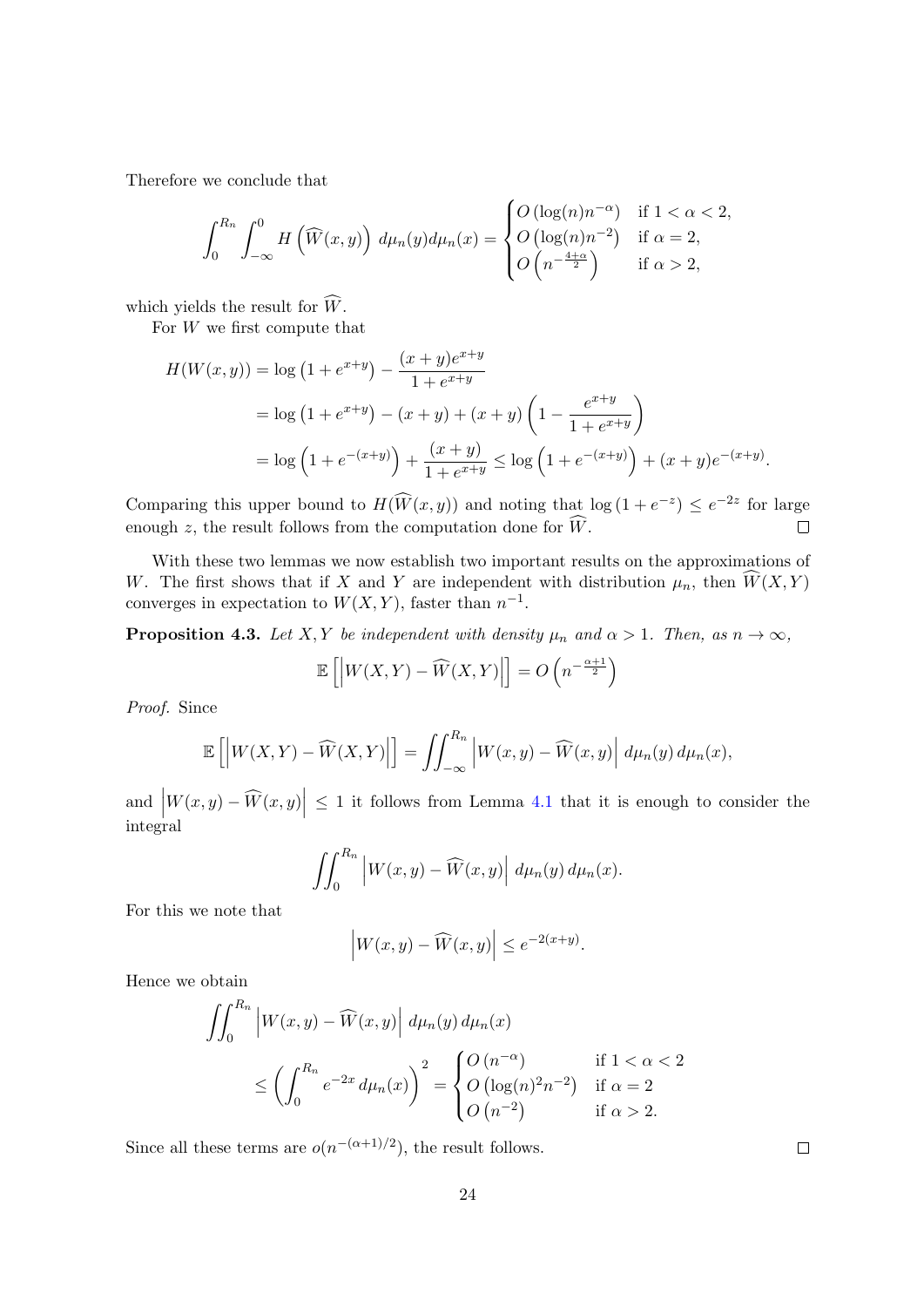Next we show that also  $H(\widehat{W}(X, Y))$  converges in expectation to  $H(W(X, Y))$ , faster than  $n^{-1}$ .

<span id="page-24-0"></span>**Proposition 4.4.** Let X, Y be independent with density  $\mu_n$  and  $\alpha > 1$ . Then, as  $n \to \infty$ ,

$$
\mathbb{E}\left[\left|H\left(W(X,Y)\right) - H\left(\widehat{W}(X,Y)\right)\right|\right] = \begin{cases} O\left(\log(n)n^{-\alpha}\right) & \text{if } 1 < \alpha < 2 \\ O\left(\log(n)^3 n^{-2}\right) & \text{if } \alpha = 2 \\ O\left(\log(n)n^{-2}\right) & \text{if } \alpha > 2. \end{cases}
$$

Proof. Similar to the previous proof we now use Lemma [4.2](#page-21-2) to show that it is enough to consider the integral

$$
\iint_0^{R_n} \left| H\left(W(x,y)\right) - H\left(\widehat{W}(x,y)\right) \right| d\mu_n(y) d\mu_n(x).
$$

Define

$$
\delta_W(x,y)=\frac{1}{e^{2(x+y)}+e^{x+y}},
$$

and note that  $W(x, y) = W(x, y) + \delta_W(x, y)$ . Now fix x, y. Then, by the Taylor-Lagrange theorem, there exists a  $W(x, y) \le c_W(x, y) \le W(x, y)$  such that

$$
\left| H\left(W(x,y)\right) - H\left(\widehat{W}(x,y)\right) \right| = \left| H'\left(c_W(x,y)\right) \right| \delta_W(x,y) \le \left( \left| H'\left(W(x,y)\right) \right| + \left| H'\left(\widehat{W}(x,y)\right) \right| \right) \delta_W(x,y).
$$

Next we compute that

$$
\left| H'\left(W(x,y)\right) \right| = (x+y), \quad \text{and} \quad \left| H'\left(\widehat{W}(x,y)\right) \right| = \log\left(e^{x+y} - 1\right),
$$

where  $\log(e^{x+y}-1) \leq (x+y)$  for all  $x+y \geq 1$ . We now split the integral and bound it as follows

$$
\iint_{0}^{R_{n}} \left| H(W(x, y)) - H(\widehat{W}(x, y)) \right| d\mu_{n}(y) d\mu_{n}(x)
$$
\n
$$
= \int_{0}^{1} \int_{0}^{1-x} \left| H(W(x, y)) - H(\widehat{W}(x, y)) \right| d\mu_{n}(y) d\mu_{n}(x)
$$
\n
$$
+ \int_{0}^{1} \int_{1-x}^{R_{n}} \left| H(W(x, y)) - H(\widehat{W}(x, y)) \right| \delta_{W}(x, y) d\mu_{n}(y) d\mu_{n}(x)
$$
\n
$$
+ \int_{1}^{R_{n}} \int_{0}^{R_{n}} \left| H(W(x, y)) - H(\widehat{W}(x, y)) \right| \delta_{W}(x, y) d\mu_{n}(y) d\mu_{n}(x)
$$
\n
$$
\leq \log(2) \int_{0}^{1} \int_{0}^{1-x} d\mu_{n}(y) d\mu_{n}(x)
$$
\n
$$
+ 2 \int_{0}^{1} \int_{1-x}^{R_{n}} (x+y) \delta_{W}(x, y) d\mu_{n}(y) d\mu_{n}(x)
$$
\n
$$
+ 2 \int_{1}^{R_{n}} \int_{0}^{R_{n}} (x+y) \delta_{W}(x, y) d\mu_{n}(y) d\mu_{n}(x)
$$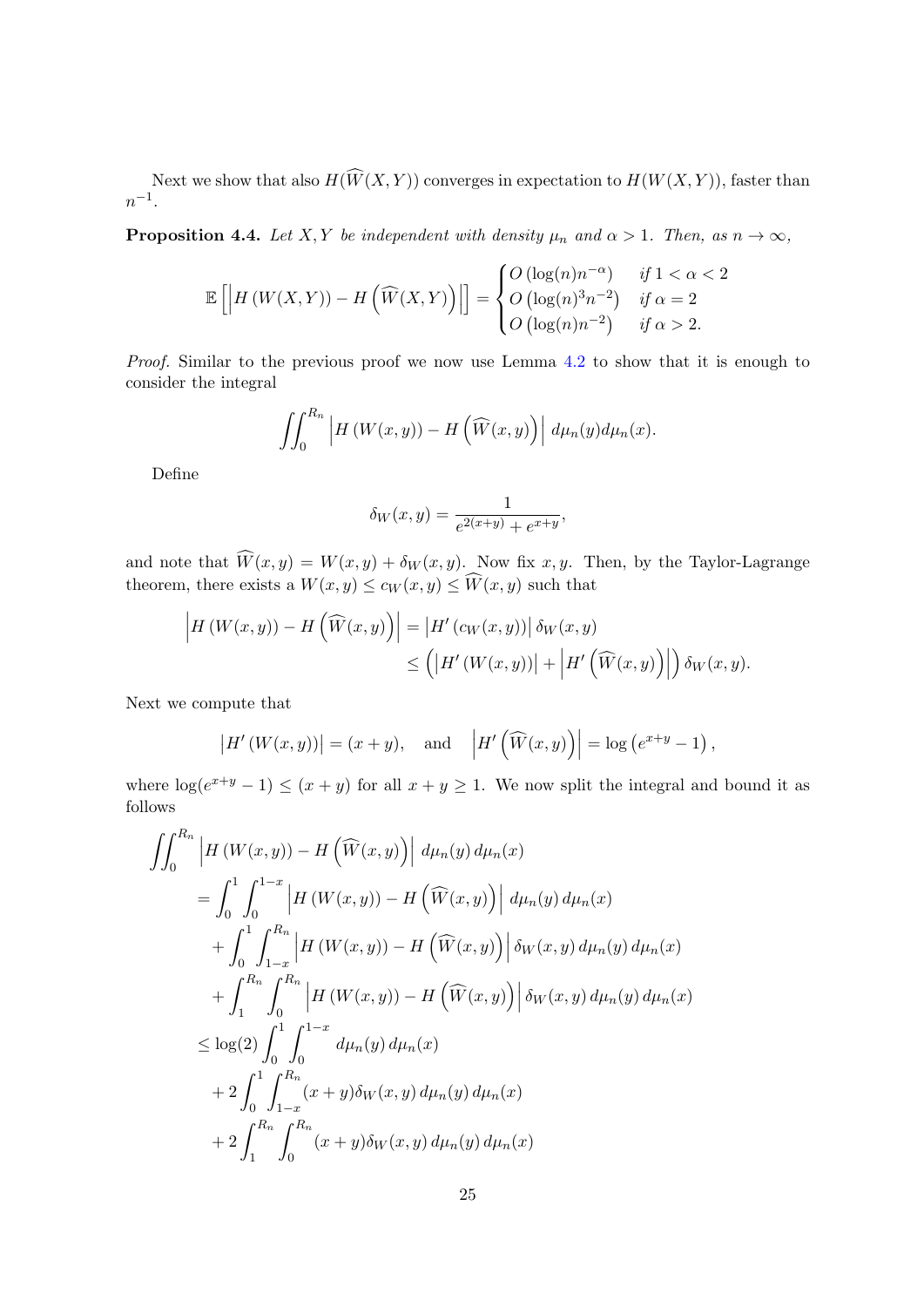$$
\leq \log(2) \int_0^1 \int_0^{1-x} d\mu_n(y) d\mu_n(x) + 4 \iint_0^{R_n} (x+y) \delta_W(x,y) d\mu_n(y) d\mu_n(x).
$$

The first integral is  $O(\log(n)n^{-\alpha})$ , while for the second we have

$$
4 \iint_0^{R_n} (x+y)\delta_W(x,y) d\mu_n(y) d\mu_n(x)
$$
  
\n
$$
\leq 8R_n \left( \int_0^{R_n} e^{-2x} d\mu_n(x) \right)^2 = \begin{cases} O(\log(n)n^{-\alpha}) & \text{if } 1 < \alpha < 2\\ O(\log(n)^3 n^{-2}) & \text{if } \alpha = 2\\ O(\log(n)n^{-2}) & \text{if } \alpha > 2. \end{cases}
$$

Comparing these scaling to the ones from Lemma [4.2](#page-21-2) we see that the former are dominating, which finishes the proof.  $\Box$ 

#### <span id="page-25-0"></span>4.2 Proofs for node degrees in the HSCM

In this section we give the proofs of Theorem [3.2](#page-17-2) and Theorem [3.3.](#page-17-3) Denote by  $D_i$  the degree of node i and recall that  $\mathcal{D}_n$  is the degree of a node, sampled uniformly at random. Since the node labels are interchangeable we can, without loss of generality, consider  $D_1$  for  $\mathcal{D}_n$ .

For Theorem [3.3](#page-17-3) we use  $(35)$ . We show that if X and Y are independent with distribution  $\mu_n$ , then  $\mathbb{E}\left[\widehat{W}(X,Y)\right] \to \nu$ . The final result will then follow from Proposition [4.3.](#page-23-0)

 $\sum_{j=2}^{n} W(X_1, X_j)$ . We follow the strategy from [\[64,](#page-42-6) Theorem 6.7] and construct a coupling The proof of Theorem [3.2](#page-17-2) is more involved. Given the coordinates  $X_1, \ldots X_n$  we have  $\mathcal{D}_n =$ between  $\mathcal{D}_n$  and a mixed Poisson random variable  $P_n$ , with mixing parameter  $n\hat{w}_n(X)$ , where  $\widehat{w}_n(x)$  is given by [\(33\)](#page-16-5) and X has distribution  $\mu_n$ .

In general, a coupling between two random variables  $X$  and  $Y$  consists of a pair of new random variables  $(\widehat{X}, \widehat{Y})$ , with some joint probability distribution, such that  $\widehat{X}$  and  $\widehat{Y}$  have the same marginal probabilities as, respectively  $X$  and  $Y$ . The advantage of a coupling is that we can tune the joint distribution to fit our needs. For our proof we construct a coupling  $(\mathcal{D}_n, \overline{P}_n)$ , such that

$$
\lim_{n \to \infty} \mathbb{P}\left(\widehat{\mathcal{D}}_n \neq \widehat{P}_n\right) = 0.
$$

Hence, since  $\mathcal{D}_n$  and  $P_n$  have the same distribution as, respectively  $\mathcal{D}_n$  and  $P_n$  we have

$$
\mathbb{P}(\mathcal{D}_n = k) = \mathbb{P}(P_n = k) + \mathbb{P}\left(\widehat{\mathcal{D}}_n = k, \widehat{\mathcal{D}}_n \neq \widehat{P}_n\right)
$$

,

from which it follows that  $|\mathbb{P}(\mathcal{D}_n = k) - \mathbb{P}(P_n = k)| \to 0$ . Finally, we show that

$$
\lim_{n \to \infty} \mathbb{P}\left(n\widehat{w}_n(X) > k\right) = \mathbb{P}\left(Y > k\right),\,
$$

where Y is a Pareto random variable with shape  $\nu\beta$  and scale  $\alpha$ , i.e. it has probability density  $P_Y(y)$  given by [\(26\)](#page-15-3). This implies that the mixed Poisson random variable  $P_n$  with mixing parameter  $n\hat{w}_n(X)$  converges to a mixed Poisson D with mixing parameter Y, which proves the result.

Before we give the proofs of the two theorems we first establish some technical results needed to construct the coupling, required for Theorem [3.2,](#page-17-2) the proof of which is given in Section [4.2.2.](#page-28-0)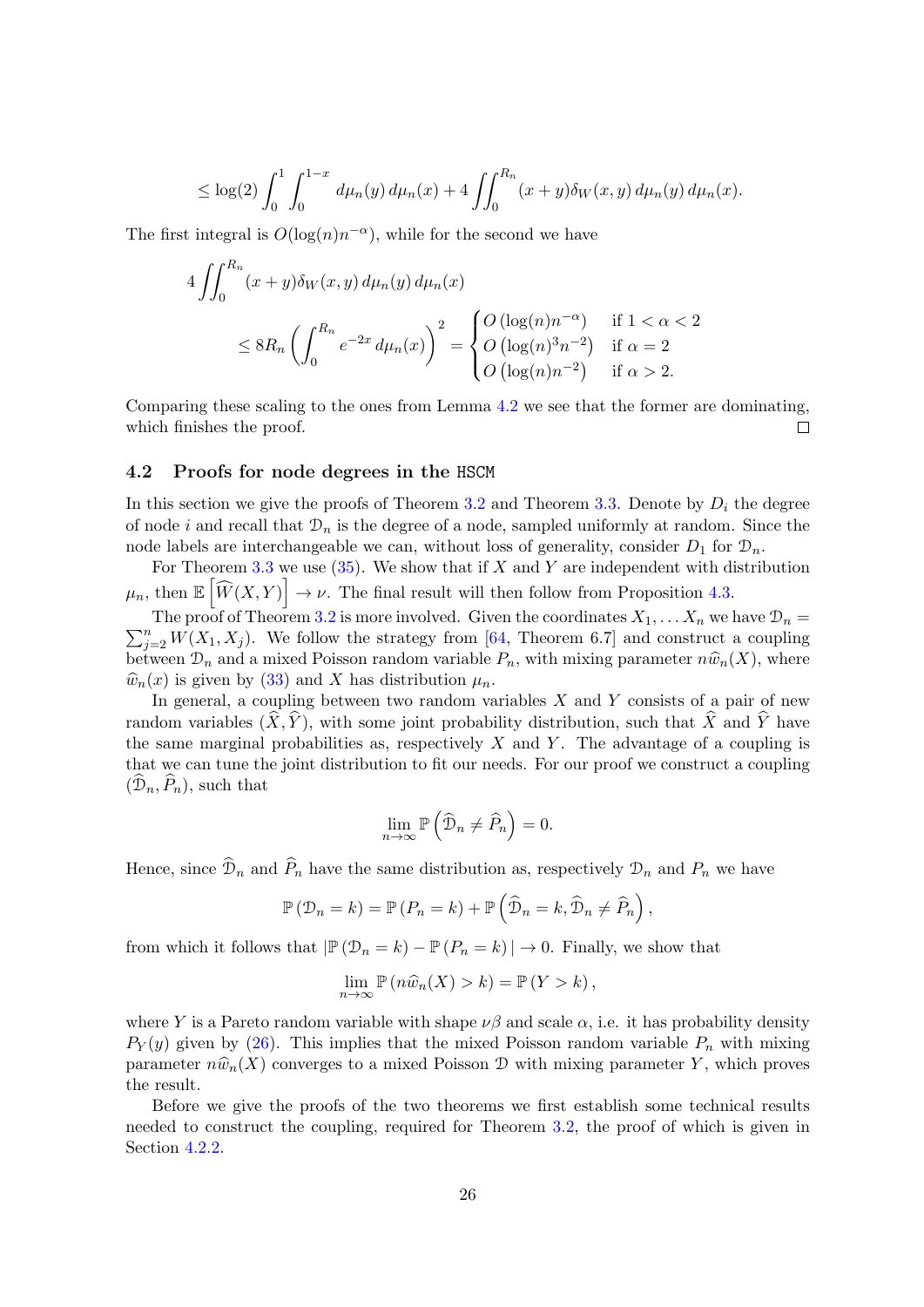#### <span id="page-26-0"></span>4.2.1 Technical results on Poisson couplings and concentrations

We first establish a general result for couplings between mixed Poisson random variables, where the mixing parameters converge in expectation.

<span id="page-26-2"></span>**Lemma 4.5.** Let  $X_n$  and  $Y_n$  be random variables such that,

$$
\lim_{n \to \infty} \mathbb{E} [ |X_n - Y_n| ] = 0.
$$

Then, if  $P_n$  and  $Q_n$  are mixed Poisson random variables with, respectively, parameters  $X_n$ and  $Y_n$ ,

$$
\mathbb{P}\left(P_n \neq Q_n\right) = O\left(\mathbb{E}\left[|X_n - Y_n|\right]\right),\,
$$

and in particular

$$
\lim_{n \to \infty} \mathbb{P}\left(P_n \neq Q_n\right) = 0.
$$

*Proof.* Let  $a_n = \mathbb{E}[|X_n - Y_n|]$  and define the event  $A_n = \{|X_n - Y_n| \leq \sqrt{a_n}\}\.$  Then, since

$$
\lim_{n \to \infty} \mathbb{P}(|X_n - Y_n| > \sqrt{a_n}) \le \lim_{n \to \infty} \frac{\mathbb{E} [ |X_n - Y_n| ]}{\sqrt{a_n}} = 0,
$$

it is enough to show that

$$
\lim_{n \to \infty} \mathbb{P}\left(P_n \neq Q_n, A_n\right) = 0.
$$

Take  $\hat{P}_n$  to be mixed Poisson with parameter  $X_n + \sqrt{a_n}$ . In addition, let  $V_n$  and  $Z_n$  be mixed Poisson with parameter min $\{X_n + \sqrt{a_n} - Y_n, 0\}$  and  $\sqrt{a_n}$ , respectively. Then, since on  $A_n$  we have  $X_n + \sqrt{a_n} > Y_n$  we get, using Markov's inequality,

$$
\mathbb{P}\left(P_n \neq Q_n, A_n\right) \leq \mathbb{P}\left(P_n \neq Q_n, P_n = \hat{P}_n, A_n\right) + \mathbb{P}\left(\hat{P}_n \neq P_n, A_n\right)
$$
  
\n
$$
= \mathbb{P}\left(\hat{P}_n \neq Q_n, A_n\right) + \mathbb{P}\left(Z_n \neq 0, A_n\right) = \mathbb{P}\left(V_n \neq 0, A_n\right) + \mathbb{P}\left(Z_n \neq 0, A_n\right)
$$
  
\n
$$
\leq \mathbb{P}\left(V_n \geq 1, A_n\right) + \mathbb{P}\left(Z_n \geq 1, A_n\right) \leq \mathbb{E}\left[\left|X_n + \sqrt{a_n} - Y_n\right|\right] + \sqrt{a_n}
$$
  
\n
$$
\leq \mathbb{E}\left[\left|X_n - Y_n\right|\right] + 2\sqrt{a_n} = O(\sqrt{a_n}).
$$

Since  $a_n \to 0$  by assumption, this finishes the proof.

Next we show that  $\widehat{W}(X, Y)$  converges in expectation to  $\widehat{w}_n(X)$  when  $X, Y$  have distribution  $\mu_n$ . We also establish an upper bound on the rate of convergence, showing that it converges faster than  $n^{-1}$ .

<span id="page-26-1"></span>**Lemma 4.6.** Let X, Y be independent random variables with density  $\mu_n$ . Then, as  $n \to \infty$ ,

$$
\mathbb{E}\left[\left|\widehat{W}(X,Y)-\widehat{w}_n(X)\right|\right] = O\left(\log(n)n^{-\alpha} + n^{-\frac{1+\alpha}{2}}\right)
$$

 $\Box$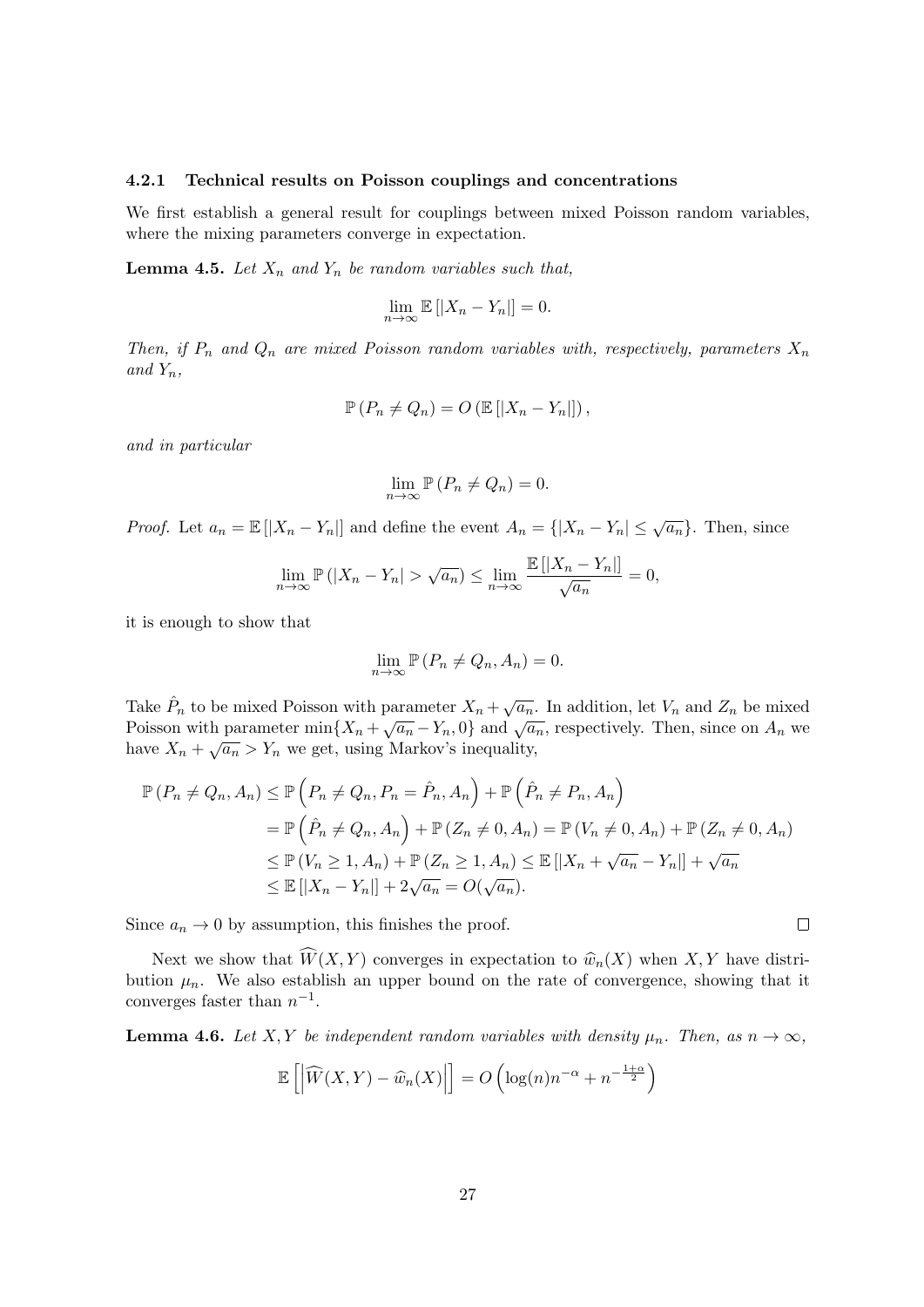Proof. Recall that

$$
\widehat{w}_n(x) = \begin{cases}\n\omega_n e^{-x} & \text{if } 0 \le x \le R_n \\
0 & \text{otherwise}\n\end{cases}
$$
, where  

$$
\omega_n = \int_0^{R_n} e^{-x} d\mu_n(x) = \frac{1 - e^{-(\alpha - 1)R_n}}{\beta e^{R_n}}.
$$

Hence, it follows that

$$
\mathbb{E}\left[\left|\widehat{W}(X,Y)-\widehat{w}_n(X)\right|\right] = \int_{-\infty}^0 \int_{-\infty}^{R_n} \widehat{W}(x,y) \, d\mu_n(y) \, d\mu_n(x) + \int_0^{R_n} \int_{-\infty}^{R_n} \left|\widehat{W}(x,y)-\widehat{w}_n(x)\right| \, d\mu_n(y) \, d\mu_n(x),
$$

where the first integral is  $O(n^{-(\alpha+1)/2})$  by Lemma [4.1.](#page-20-3)

To deal with the second integral we first compute

$$
\int_0^{R_n} \int_{-\infty}^{-x} d\mu_n(y) d\mu_n(x) = \alpha R_n e^{-2\alpha R_n} = O\left(\log(n) n^{-\alpha}\right).
$$

Therefore we have

$$
\int_{0}^{R_{n}} \int_{-\infty}^{R_{n}} \left| \widehat{W}(x, y) - \widehat{w}_{n}(x) \right| d\mu_{n}(y) d\mu_{n}(x)
$$
  
\n
$$
= \int_{0}^{R_{n}} \int_{-\infty}^{-x} d\mu_{n}(y) d\mu_{n}(x) + \int_{0}^{R_{n}} \int_{-x}^{R_{n}} \left| e^{-(x+y)} - \omega_{n} e^{-x} \right| d\mu_{n}(y) d\mu_{n}(x)
$$
  
\n
$$
\leq O\left( \log(n) n^{-\alpha} \right) + \int_{0}^{R_{n}} \int_{0}^{R_{n}} e^{-x} \left| e^{-y} - \omega_{n} \right| d\mu_{n}(y) d\mu_{n}(x)
$$
  
\n
$$
= O\left( \log(n) n^{-\alpha} \right) + \omega_{n} \int_{0}^{R_{n}} \left| e^{-y} - \omega_{n} \right| d\mu_{n}(y)
$$

We proceed to compute the last integral and show that it is  $O(n^{-(\alpha+1)/2})$ . For this we note that since

$$
e^{-y} \le \omega_n \iff y \le -\log(\omega_n),
$$

we have

$$
\int_0^{R_n} |e^{-y} - \omega_n| d\mu_n(y) = \int_0^{-\log(\omega_n)} (\omega_n - e^{-y}) d\mu_n(y) + \int_{-\log(\omega_n)}^{R_n} (e^{-y} - \omega_n) d\mu_n(y)
$$

For the first integral we compute

$$
\int_0^{-\log(\omega_n)} (\omega_n - e^{-y}) d\mu_n(y) = \alpha e^{-\alpha R_n} \left( \frac{\omega_n^{1-\alpha}}{\alpha} - \frac{\omega_n^{1-\alpha}}{\alpha - 1} - \frac{\omega_n}{\alpha} + \frac{1}{\alpha - 1} \right)
$$

$$
= \frac{e^{-\alpha R_n}}{\beta} - \frac{\omega_n e^{-\alpha R_n}}{\alpha - 1} - \omega_n e^{-\alpha R_n} = \frac{e^{-\alpha R_n}}{\beta} - \frac{\omega_n e^{-\alpha R_n}}{\beta}.
$$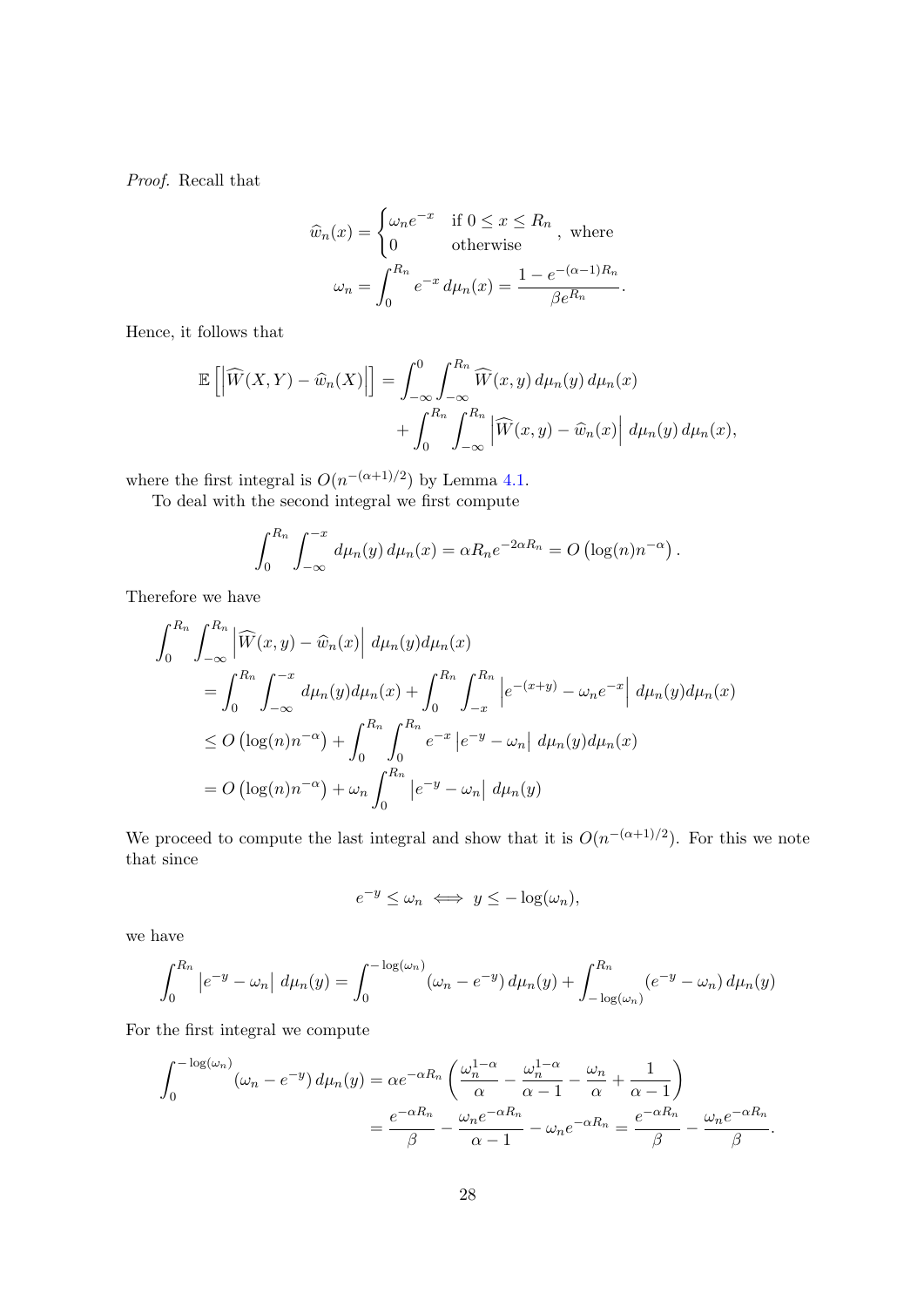Similar calculations yield

$$
\int_{-\log(\omega_n)}^{R_n} (e^{-y} - \omega_n) d\mu_n(y) = \frac{e^{-R_n}}{\beta} - \omega_n - \frac{\omega_n^{1-\alpha} e^{-\alpha R_n}}{\alpha - 1},
$$

and hence,

$$
\int_0^{R_n} |e^{-y} - \omega_n| d\mu_n(y) = \frac{1}{\beta} (e^{-R_n} + e^{-\alpha R_n}) - \omega_n - \frac{\omega_n e^{-\alpha R_n}}{\beta} - \frac{\omega_n^{1-\alpha} e^{-\alpha R_n}}{\alpha - 1}
$$

$$
\leq \frac{1}{\beta} (e^{-R_n} + e^{-\alpha R_n}) - \omega_n.
$$

We now use this last upper bound, together with

$$
\omega_n = \frac{1 - e^{-(\alpha - 1)R_n}}{\beta e^{R_n}} = \frac{1}{\beta} \left( e^{-R_n} - e^{-\alpha R_n} \right),
$$

to obtain

$$
\omega_n \int_0^{R_n} \left| e^{-y} - \omega_n \right| d\mu_n(y) \le \frac{\omega_n}{\beta} \left( e^{-R_n} + e^{-\alpha R_n} \right) - \omega_n^2
$$
  
=  $\frac{1}{\beta^2} \left( e^{-2R_n} + e^{-\alpha 2R_n} \right) - \frac{1}{\beta^2} \left( e^{-R_n} - e^{-\alpha R_n} \right)^2$   
=  $\frac{2}{\beta^2} e^{-(\alpha+1)R_n} = O\left( n^{-\frac{1+\alpha}{2}} \right),$ 

from which the result follows.

#### <span id="page-28-0"></span>4.2.2 Proof of Theorem [3.2](#page-17-2)

We start with constructing the coupling  $(\mathcal{D}_n, \overline{P}_n)$ , between  $\mathcal{D}_n$  and  $P_n$  such that

<span id="page-28-1"></span>
$$
\lim_{n \to \infty} \mathbb{P}\left(\widehat{\mathcal{D}}_n \neq \widehat{P}_n\right) = 0. \tag{45}
$$

 $\Box$ 

First, let  $I_j$  be the indicator that the edge  $(1, j)$  is present in  $G_n$ . Let  $\mathbf{X}_n = X_1, \ldots, X_n$  denote the coordinates of the nodes. Then, conditioned on these, we have that  $I_j$  are independent Bernoulli random variables with probability  $W(X_1, X_j)$ , while  $D_1 = \sum_{j=2}^n I_j$ . Now, let  $Q_n$ be a mixed Poisson with parameter  $\sum_{j=2}^{n} W(X_1, X_j)$ . Then, see for instance [\[64,](#page-42-6) Theorem 2.10], there exists a coupling  $(\widehat{D}_1, \widehat{Q}_n)$  of  $D_1$  and  $Q_n$ , such that

$$
\mathbb{P}\left(\left.\widehat{D}_1\neq \widehat{Q}_n\right|\mathbf{X}_n\right)\leq \sum_{j=2}^n W(X_1,X_j)^2.
$$

Therefore, we get that

$$
\mathbb{P}\left(\widehat{D}_1 \neq \widehat{Q}_n\right) \leq (n-1) \iint_{-\infty}^{R_n} W(x, y)^2 d\mu_n(y) d\mu_n(x)
$$
  
\n
$$
\leq n \left( \int_{-\infty}^{R_n} e^{-2x} d\mu_n(x) \right)^2 = \begin{cases} O\left(n^{-(\alpha-1)}\right) & \text{if } 1 < \alpha < 2\\ O\left(\log(n)n^{-1}\right) & \text{if } \alpha = 2\\ O\left(n^{-1}\right) & \text{if } \alpha > 2 \end{cases}.
$$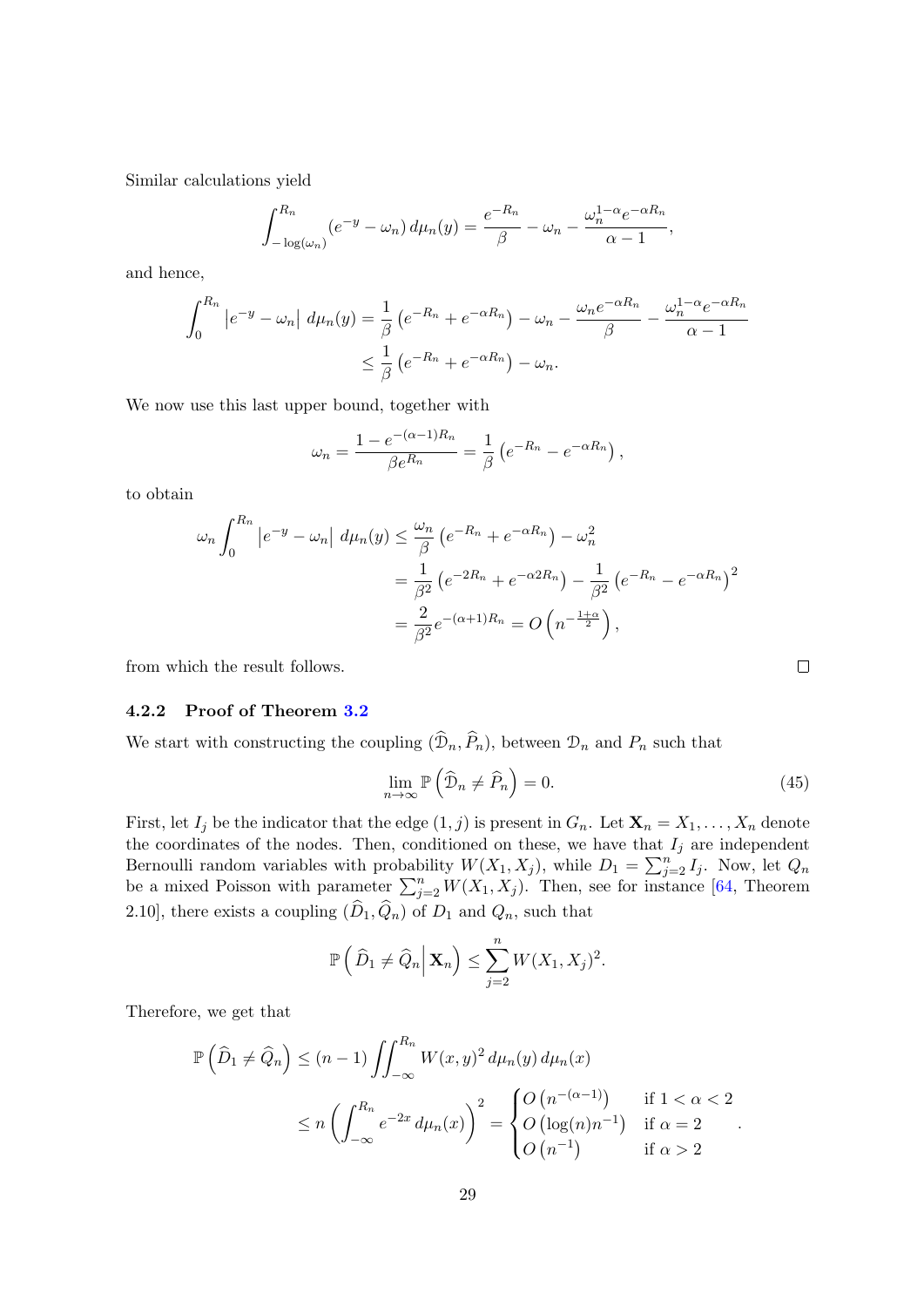Next, since  $X_1$  and  $X_j$  are independent for all  $2 \leq j \leq n$  we use Proposition [4.3](#page-23-0) together with Lemma [4.6](#page-26-1) to obtain

$$
\mathbb{E}\left[\left|\sum_{j=2}^{n}W(X_1,X_j) - n\widehat{w}_n(X_1)\right|\right] \n\leq (n-1)\mathbb{E}\left[\left|W(X_1,X_2) - \widehat{w}_n(X_1)\right|\right] + \mathbb{E}\left[\widehat{w}_n(X_1)\right] \n\leq (n-1)\mathbb{E}\left[\left|W(X_1,X_2) - \widehat{W}(X_1,X_2)\right|\right] + (n-1)\mathbb{E}\left[\left|\widehat{W}(X_1,X_2) - \widehat{w}_n(X_1)\right|\right] + \mathbb{E}\left[\widehat{w}_n(X_1)\right] \n= O\left(n^{-\frac{\alpha-1}{2}}\right).
$$

from which it follows that

<span id="page-29-0"></span>
$$
\lim_{n \to \infty} \mathbb{E}\left[\left|\sum_{j=2}^{n} W(X_1, X_j) - n \widehat{w}_n(X_1)\right|\right] = 0. \tag{46}
$$

Now let  $\widehat{P}_n$  be a mixed Poisson random variable with mixing parameter  $n\widehat{w}_n(X_1)$ . Then by  $(46)$  and Lemma [4.5](#page-26-2)

<span id="page-29-2"></span>
$$
\lim_{n \to \infty} \mathbb{P}\left(\widehat{P}_n \neq \widehat{Q}_n\right) = 0
$$

and [\(45\)](#page-28-1) follows from

$$
\mathbb{P}\left(\widehat{\mathcal{D}}_n \neq \widehat{P}_n\right) \leq \mathbb{P}\left(\widehat{\mathcal{D}}_n \neq \widehat{Q}_n\right) + \mathbb{P}\left(\widehat{P}_n \neq \widehat{Q}_n\right).
$$

As a result we have that

$$
\lim_{n \to \infty} |\mathbb{P}(\mathcal{D}_n = k) - \mathbb{P}(P_n = k)| = \lim_{n \to \infty} \left| \mathbb{P}(\widehat{\mathcal{D}}_n = k) - \mathbb{P}(\widehat{P}_n = k) \right|
$$
  
\n
$$
= \lim_{n \to \infty} \mathbb{P}(\widehat{\mathcal{D}}_n = k, \widehat{\mathcal{D}}_n \neq \widehat{P}_n) \le \lim_{n \to \infty} \mathbb{P}(\widehat{\mathcal{D}}_n \neq \widehat{P}_n) = 0,
$$
\n(47)

We will now prove that if X has density  $\mu_n$ , then for any  $t > 0$ 

<span id="page-29-1"></span>
$$
\lim_{n \to \infty} |\mathbb{P}(n\widehat{w}_n(X) > t) - \mathbb{P}(Y > t)| = 0.
$$
\n(48)

A sequence  $\{P_n\}_{n\geq 1}$  of mixed Poisson random variables, with mixing parameters  $Z_n$  converges to a mixed Poisson random variable P with mixing parameter  $Z$ , if  $Z_n$  converge to  $Z$  in distribution, see for instance [\[63\]](#page-42-5). Therefore, since D is mixed Poisson with mixing parameter  $Y$ ,  $(48)$  implies

$$
\lim_{n \to \infty} \mathbb{P}\left(P_n = k\right) = \mathbb{P}\left(\mathcal{D} = k\right)
$$

which, combined with [\(47\)](#page-29-2), yields

$$
\lim_{n\to\infty}\mathbb{P}\left(\mathcal{D}_n=k\right)=\mathbb{P}\left(\mathcal{D}=k\right).
$$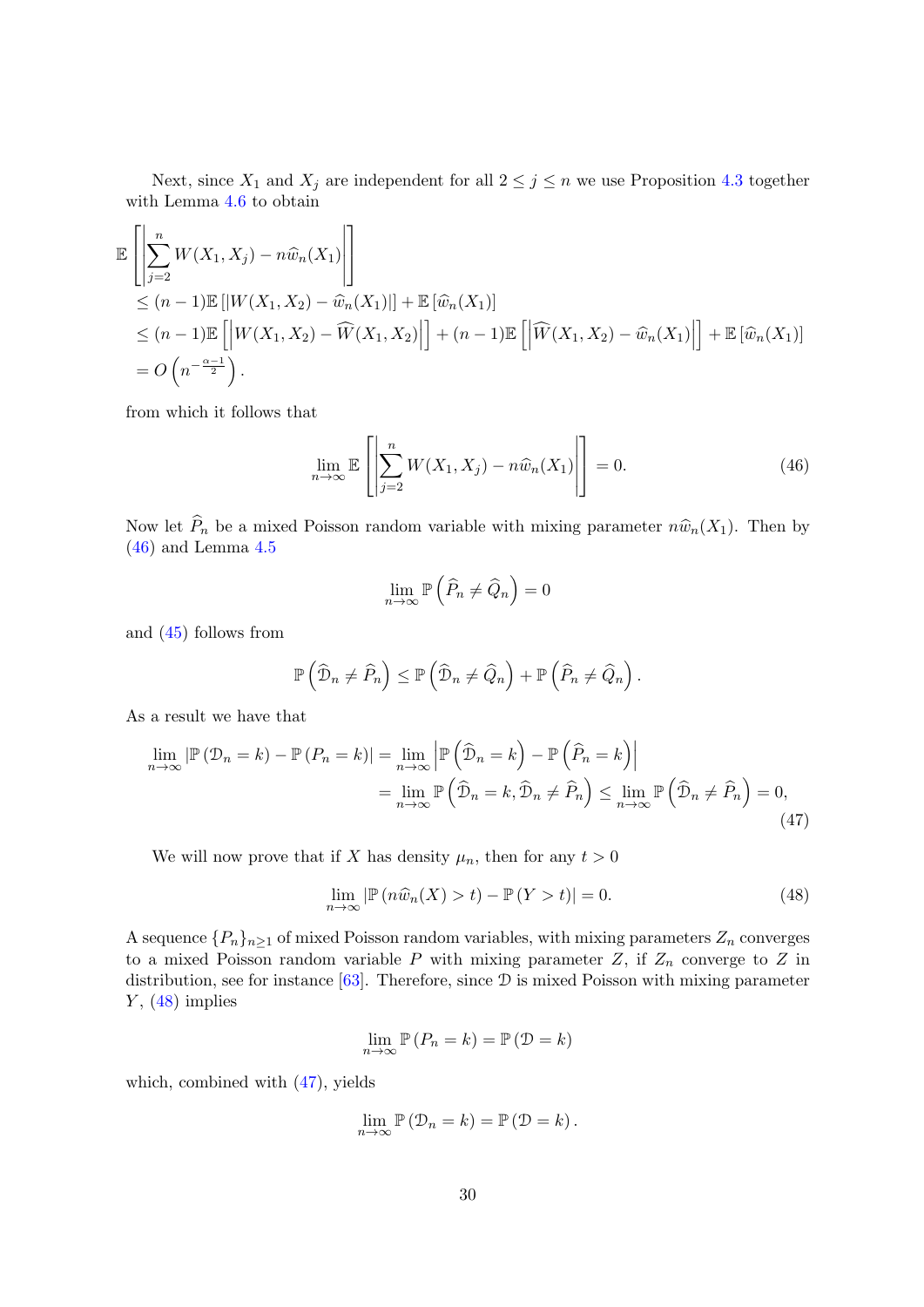To establish [\(48\)](#page-29-1), first define

$$
\epsilon_n = e^{-(\alpha - 1)R_n} - e^{-2\alpha R_n}
$$

so that

$$
n\widehat{w}_n(x) = \frac{n}{\beta e^{R_n}} \left( 1 - e^{-(\alpha - 1)R_n} \right) = \sqrt{\nu n} e^{-x} (1 - \epsilon_n).
$$

Next, for all  $0 \le x \le R_n$  we have that

<span id="page-30-1"></span>
$$
\nu\beta\left(1-\epsilon_n\right)\leq n\widehat{w}_n(x)\leq \sqrt{\nu n}\,\left(1-\epsilon_n\right)
$$

and hence

$$
\mathbb{P}(n\hat{w}_n(X) > t) = \begin{cases} \mathbb{P}\left(X < \log\left(\frac{n\omega_n}{t}\right)\right) & \text{if } \nu\beta \left(1 - \epsilon_n\right) \le t \le \sqrt{\nu n} \left(1 - \epsilon_n\right) \\ 1 & \text{if } t < \nu\beta \left(1 - \epsilon_n\right) \\ 0 & \text{else.} \end{cases}
$$

Moreover, for any  $\nu\beta(1 - \epsilon_n) \le t \le \sqrt{\nu n} (1 - \epsilon_n)$ 

$$
\mathbb{P}\left(n\widehat{w}_{n}(X) > t\right) = \mathbb{P}\left(X < \log\left(\frac{n\omega_{n}}{t}\right)\right) = \int_{-\infty}^{\log\left(\frac{n\omega_{n}}{t}\right)} d\mu_{n}(x)
$$

$$
= e^{-\alpha R_{n}} \left(\frac{n\omega_{n}}{t}\right)^{\alpha} = \left(n\omega_{n}e^{-R_{n}}\right)^{\alpha} t^{-\alpha} = \left(\frac{\nu\beta}{t}\right)^{\alpha} (1 - \epsilon_{n})^{\alpha}.
$$
(49)

Now, fix  $t < \nu\beta$ . Then, for large enough n it holds that  $t < \nu\beta(1 - \epsilon_n)$  in which case [\(48\)](#page-29-1) holds trivially, since both probabilities are 1. Hence we can assume, without loss of generality that  $t \geq \nu\beta$ . Then for n large enough such  $t \leq \sqrt{\nu n} (1 - \epsilon_n)$ , it follows from [\(49\)](#page-30-1) and [\(27\)](#page-15-7) that

$$
|\mathbb{P}(n\widehat{w}_n(X) > t) - \mathbb{P}(Y > t)| = \left| \left(\frac{\nu\beta}{t}\right)^{\alpha} (1 - \epsilon_n)^{\alpha} - \left(\frac{\nu\beta}{t}\right)^{\alpha} \right|
$$
  
= 
$$
\left(\frac{\nu\beta}{t}\right)^{\alpha} (1 - (1 - \epsilon_n)^{\alpha}) \le 1 - (1 - \epsilon_n)^{\alpha},
$$

which converges to zero as  $n \to \infty$  and hence proves [\(48\)](#page-29-1).

#### <span id="page-30-0"></span>4.2.3 Proof of Theorem [3.3](#page-17-3)

First using Lemma [4.1,](#page-20-3) we compute that

$$
(n-1)\mathbb{E}\left[\widehat{W}(X,Y)\right] = (n-1)\iint_{-\infty}^{R_n} \widehat{W}(x,y) d\mu_n(y) d\mu_n(x)
$$
  
\n
$$
= (n-1)\iint_0^{R_n} e^{-(x+y)} d\mu_n(y) d\mu_n(x) + O\left(n^{-\frac{\alpha-1}{2}}\right)
$$
  
\n
$$
= \frac{(n-1)}{\beta^2} e^{-2R_n} \left(1 - e^{-\alpha R_n}\right)^2 + O\left(n^{-\frac{\alpha-1}{2}}\right)
$$
  
\n
$$
= \nu \left(1 - \frac{1}{\beta^2 n}\right) \left(1 - e^{-\alpha R_n}\right)^2 + O\left(n^{-\frac{\alpha-1}{2}}\right) = \nu + O\left(n^{-\frac{\alpha-1}{2}}\right),
$$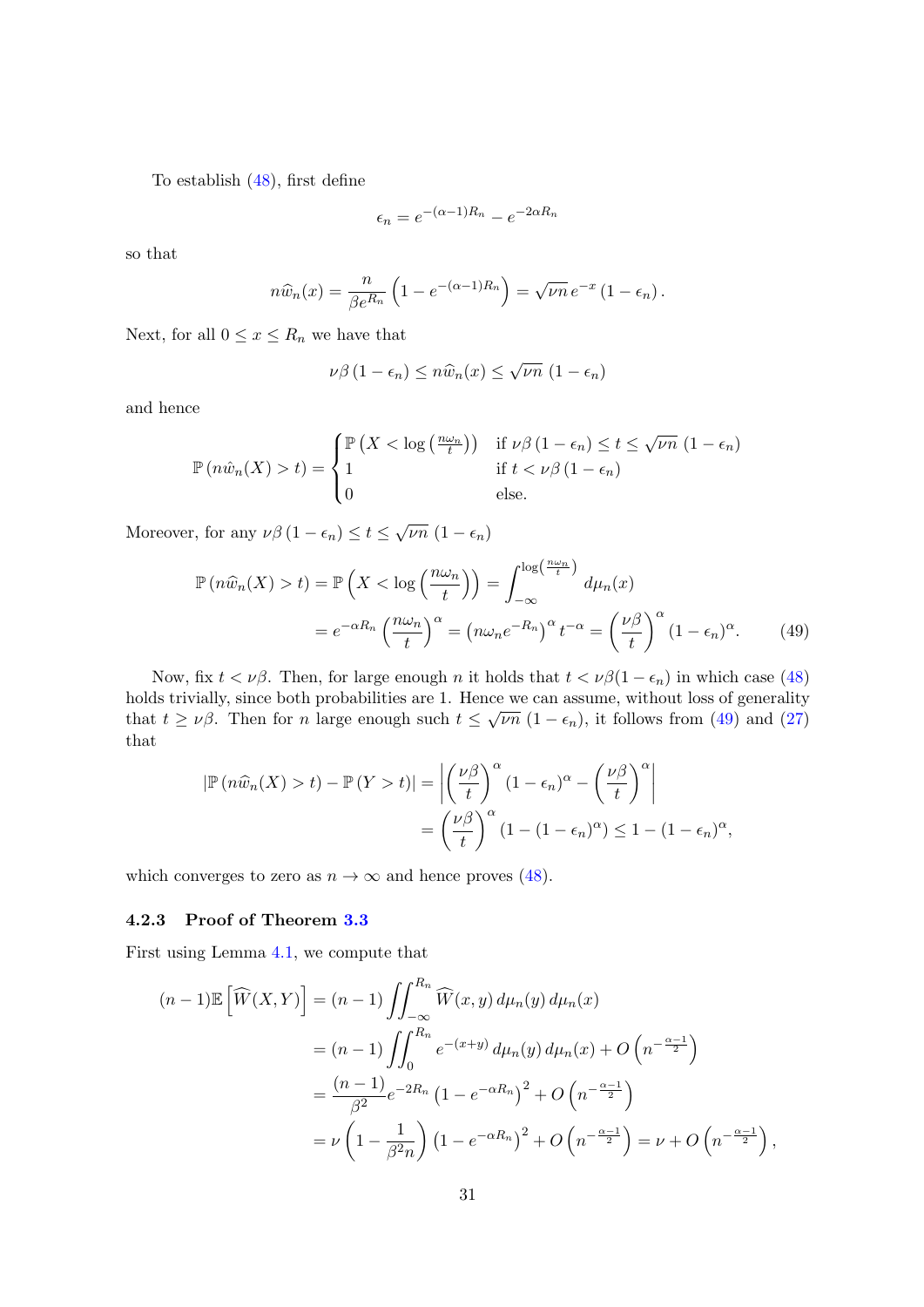where the last line follows since  $-1 < -\alpha/2 < -(\alpha - 1)/2$ .

Next recall [\(35\)](#page-17-5)

$$
\mathbb{E}[\mathcal{D}_n] = \sum_{j=2}^n \mathbb{E}[W(X_1, X_j)] = (n-1)\mathbb{E}[W(X, Y)].
$$

Therefore, using Lemma [4.6](#page-26-1) we have

$$
|\mathbb{E}\left[\mathcal{D}_n\right] - \nu| = |(n-1)\mathbb{E}\left[W(X,Y)\right] - \nu|
$$
  
\n
$$
\leq (n-1)\mathbb{E}\left[\left|W(X,Y) - \widehat{W}(X,Y)\right|\right] + (n-1)\left|\mathbb{E}\left[\widehat{W}(X,Y)\right] - \nu\right|
$$
  
\n
$$
\leq O\left(\log(n)n^{-(\alpha-1)}\right) + O\left(n^{-\frac{\alpha-1}{2}}\right),
$$

which yields the result.

#### <span id="page-31-0"></span>4.3 Proofs for graphon entropy

Here we derive the properties of the graphon entropy  $\sigma$  of our graphon W given by [\(21\)](#page-15-6). We first give the proof of Proposition [3.4,](#page-18-1) and then that of Theorem [3.5.](#page-18-2)

#### <span id="page-31-1"></span>4.3.1 Proof of Proposition [3.4](#page-18-1)

Recall that, given a measure  $\mu$  on some interval  $A \subseteq \mathbb{R}$  with  $\mu(A) < \infty$  and a  $\mu$ -integrable function  $w(x)$ , we consider the problem of maximizing  $\sigma[W,\mu]$  under the constraint [\(36\)](#page-17-4),

$$
w(x) = \int_A W(x, y) \, d\mu(y).
$$

In particular we need to show that if a solution exists, it is given by [\(37\)](#page-18-3). Therefore, suppose there exists at least one graphon  $W$  which satisfies the constraint. For this we use the technique of Lagrange multipliers from variation calculus [\[65,](#page-42-7) [66\]](#page-42-8).

To set up the framework, let W denote the space of symmetric functions  $W : A \times A \rightarrow [0, 1]$ which satisfy

$$
\iint_{A^2} W(x, y) \, d\mu(y) \, d\mu(x) < \infty.
$$

Observe that W is a convex subset of the Banach space  $\mathcal{W}_{\mathbb{R}}$ , of all symmetric,  $\mu$ -integrable, functions  $W: A \times A \to \mathbb{R}$  and that the function w is an element of  $L^1(-\infty, R)$  with respect to the measure  $\mu$ , which is also Banach. Denote the latter space by  $L^1_{A,\mu}$ . We slightly abuse notation and write  $\sigma$  for the functional

$$
W \mapsto \iint_{A^2} H(W(x, y)) d\mu(y) d\mu(x) = \sigma[W, \mu],
$$

and define the functional  $\mathcal{F}: \mathcal{W}_{\mathbb{R}} \to L^1_{A,\mu}$  by

$$
\mathcal{F}(W)(x) = w(x) - \int_A W(x, y) \, d\mu(y).
$$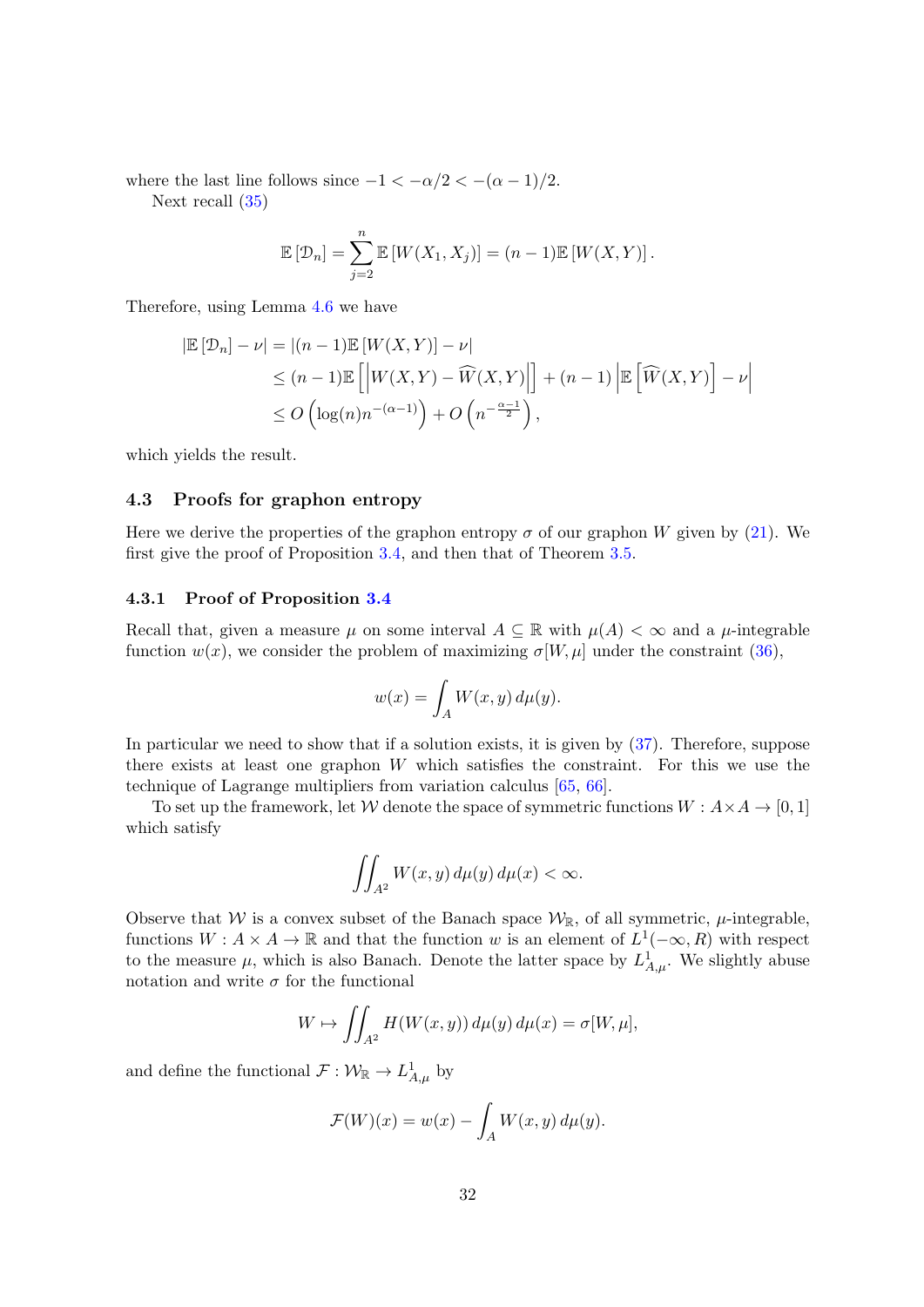Then we need to solve the following Euler-Lagrange equation for some Lagrange multiplier functional  $\lambda: L^1_{A,\mu} \to \mathbb{R}$ ,

$$
\frac{\partial}{\partial W} \left( \sigma(W) - \Lambda \circ \mathcal{F}(W) \right) = 0,
$$

with respect to the Fréchet derivative. By Riesz Representation Theorem, we have that for any functional  $\Lambda: L^1_{A,\mu} \to \mathbb{R}$ , there exists a  $\lambda \in L^{\infty}$ , uniquely defined on A, such that

$$
\Lambda(f) = \int_A \lambda(x) f(x) \, d\mu(x).
$$

Hence our Euler-Lagrange equation becomes

<span id="page-32-1"></span>
$$
\frac{\partial}{\partial W}\left(\sigma(W) - \int_A \lambda(x)\left(w(x) - \int_A W(x,y)\,d\mu(y)\right)\,d\mu(x)\right) = 0.\tag{50}
$$

In addition, since  $W$  is symmetric we have

$$
\iint_{A^2} \lambda(x)W(x,y) d\mu(y)d\mu(x) = \frac{1}{2} \iint_{A^2} (\lambda(x) + \lambda(y))W(x,y) d\mu(y) d\mu(x)
$$

and hence, by absorbing the factor  $1/2$  into  $\lambda$  we can rewrite our Euler-Lagrange equation as

$$
\frac{\partial}{\partial W}\left(\sigma(W) - \int_A \lambda(x)w(x)\,d\mu(x) + \iint_{A^2} (\lambda(x) + \lambda(y))W(x,y)\,d\mu(y)\,d\mu(x)\right) = 0.\tag{51}
$$

For the two derivatives we have

$$
\frac{\partial \sigma(W)}{\partial W} = \log(1 - W(x, y)) - \log(W(x, y)) = -\log\left(\frac{W(x, y)}{1 - W(x, y)}\right),
$$
  

$$
\frac{\partial}{\partial W}\left(\int_A \lambda(x)w(x) d\mu(x) + \iint_{A^2} (\lambda(x) + \lambda(y))W(x, y) d\mu(y) d\mu(x)\right) = \lambda(x) + \lambda(y). \tag{52}
$$

Hence, we need to solve the equation

<span id="page-32-0"></span>
$$
-\log\left(\frac{W(x,y)}{1-W(x,y)}\right) = \lambda(x) + \lambda(y),
$$

which gives  $(37)$ .

There is, however, a small technicality related to the computation of the derivative [\(52\)](#page-32-0). This is caused by the fact that H is only defined on [0, 1]. In particular, for  $W_1, W_2 \in \mathcal{W}$ , it could be that  $W_1 + W_2 > 1$  on some subset  $C \subseteq A \times A$  and hence  $H(W_1 + W_2)$  is not well defined. To compute the Fréchet derivative we need  $H(W_1 + \varepsilon W_2)$  to be well defined for any  $W_1, W_2 \in \mathcal{W}$  and some, small enough,  $\varepsilon > 0$ . To this end we fix a  $0 < \delta < 1$  and define

$$
H_{\delta}(x) = H\left((1-\delta)x + \frac{\delta}{2}\right),\,
$$

which is just H, stretched out to the interval  $(-\delta/2(1-\delta), 1+\delta/2(1-\delta))$ . Similarly we define  $\sigma_{\delta}$ , using  $H_{\delta}$  and consider the corresponding graphon entropy maximization problem. Then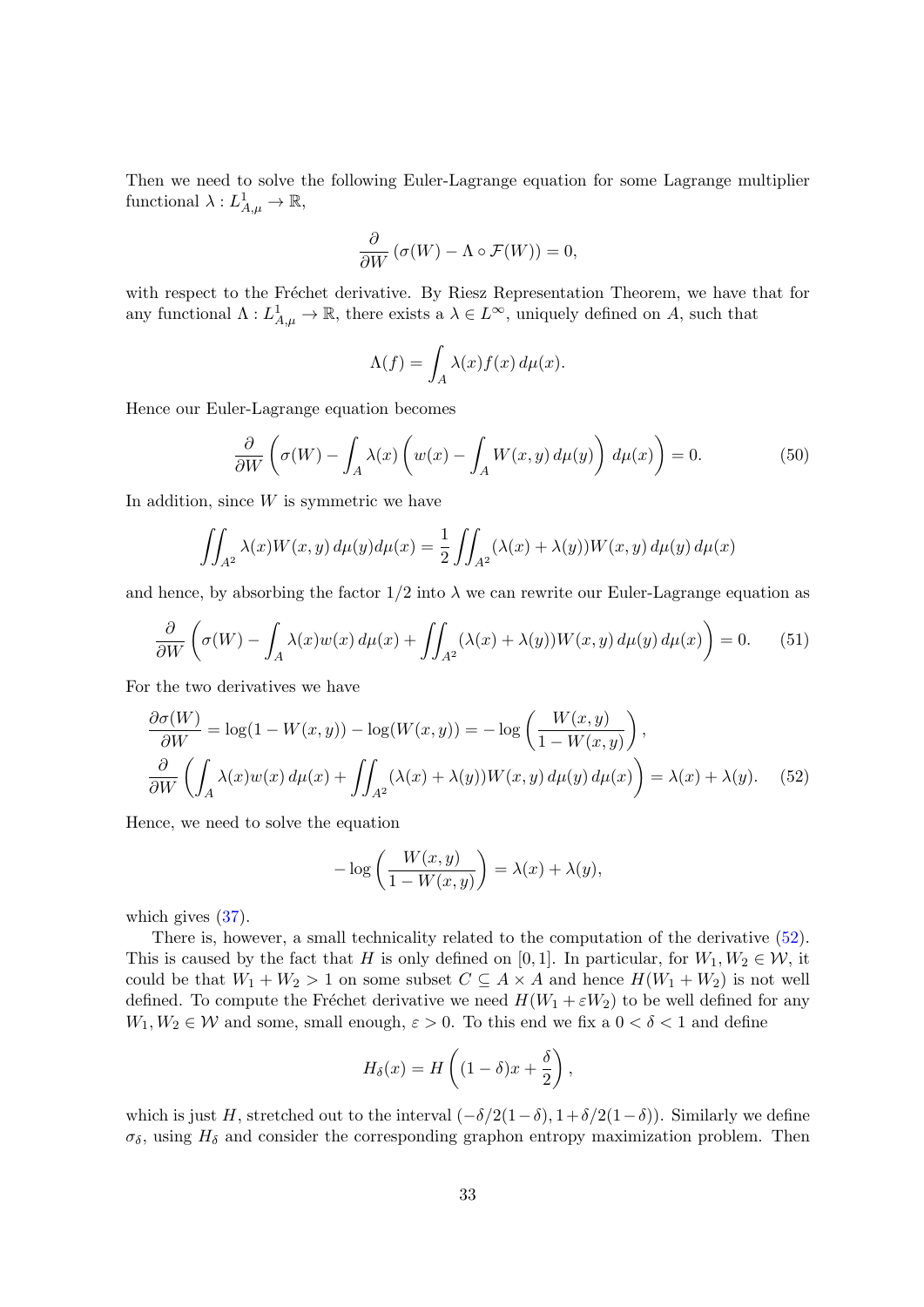we can compute  $\partial \sigma_{\delta}/\partial W$ , by taking a  $W' \in W$  and  $\varepsilon > 0$  such that  $W + \varepsilon W' < 1 + \delta/2(1-\delta)$ ). Then  $H_{\delta}(W + \varepsilon W')$  is well-defined and using the chain rule we obtain

$$
\frac{\partial H_\delta(W+\varepsilon W')}{\partial \varepsilon} = -(1-\delta)W'\log\left(\frac{(1-\delta)(W+\varepsilon W') + \delta/2}{1-(1-\delta)(W+\varepsilon W') - \delta/2}\right),
$$

from which it follows that

$$
\frac{\partial \sigma_{\delta}(W)}{\partial W} = -(1-\delta)\log\left(\frac{(1-\delta)W + \delta/2}{1 - (1-\delta)W - \delta/2}\right)
$$

.

Therefore we have the following equation

$$
-(1-\delta)\log\left(\frac{(1-\delta)(W+\delta/2)}{1-(1-\delta)W-\delta/2}\right)=\lambda(x)+\lambda(y),
$$

which leads to a solution  $W_{\delta}$  of the form

$$
W_{\delta}(x,y) = \frac{1 - \frac{\delta}{2} \left( 1 + e^{\frac{\lambda(x) + \lambda(y)}{(1-\delta)}} \right)}{(1-\delta) \left( 1 + e^{\frac{\lambda(x) + \lambda(y)}{(1-\delta)}} \right)}.
$$

Since  $\delta < 1$  it follows, using elementary algebra, that  $W_{\delta}(x, y) \in [0, 1]$  for all  $x, y \in [0, 1]$ . From this we conclude that  $W_{\delta} \in \mathcal{W}$ . Moreover  $W_{\delta}$  converges to [\(37\)](#page-18-3) as  $\delta \to 0$ . Since  $\sigma_{\delta} \to \sigma$ as  $\delta \to 0$ , we obtain the graphon that maximizes the entropy  $\sigma$ , where the function  $\lambda$  is determined by the constraint [\(36\)](#page-17-4).

For uniqueness, suppose there exist two solutions,  $\lambda_1$  and  $\lambda_2$  in  $L^1_{A,\mu}$ , to [\(36\)](#page-17-4) and for which the graphon entropy is maximized. Let  $f(x) = \lambda_1(x) - \lambda_2(x) \in L^1_{A,\mu}$ , so that  $\lambda_1 = \lambda_2 + f$ . Since  $\lambda_1$  satisfies [\(50\)](#page-32-1) it follows that, due to linearity of the derivative,

$$
\frac{\partial}{\partial W} \int_A f(x)W(x, y) d\mu(y) d\mu(x) = 0.
$$

Now since

$$
\frac{\partial}{\partial W} \int_A f(x)W(x, y) d\mu(y) d\mu(x) = f(x),
$$

it follows that  $f = 0$ ,  $\mu$  almost everywhere on A and hence  $\lambda_1 = \lambda_2$ ,  $\mu$  almost everywhere on A.

#### <span id="page-33-0"></span>4.3.2 Proof of Theorem [3.5](#page-18-2)

First note that Proposition [4.4](#page-24-0) implies that the difference in expectation between  $H(W)$ and  $H(\widehat{W})$  converges to zero faster than  $\log(n)/n$ , so that for the purpose of Theorem [3.5](#page-18-2) we can approximate W with  $\widehat{W}$ . Hence we are left to show that the rescaled entropy  $n\sigma[\widehat{W},\mu_n]/\log(n)$  converges to  $\nu$ . By Lemma [4.2](#page-21-2) the integration over all regimes except  $[0, R_n]^2$  goes to zero faster than  $\log(n)/n$  and therefore we only need to consider integration over  $[0, R_n]^2$ . The main idea for the rest of the proof is that in this range

$$
H\left(\widehat{W}(x,y)\right) \approx (x+y)\widehat{W}(x,y).
$$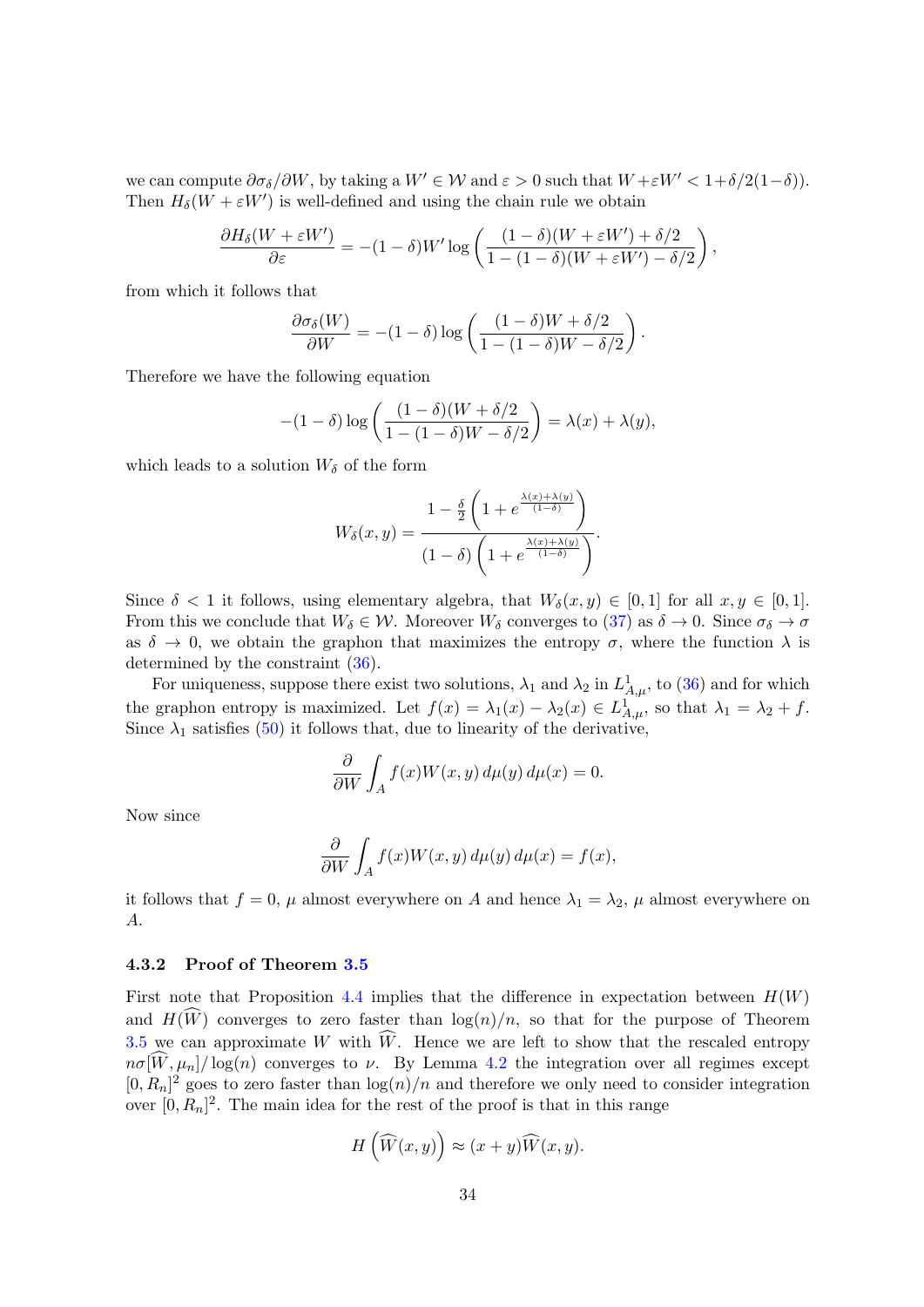Let us first compute the integral over  $[0, R_n]^2$  of the right hand side in the above equation.

$$
\begin{split}\n&\iint_{0}^{R_n} (x+y)\widehat{W}(x,y) \, d\mu_n(y) \, d\mu_n(x) \\
&= \alpha^2 e^{-2\alpha R_n} \iint_{0}^{R_n} (x+y)e^{(\alpha-1)(x+y)} \, dy \, dx \\
&= \frac{2e^{-2(1+\alpha)R_n}}{\beta^2(\alpha-1)} \left( (\alpha-1)R_n \left( e^{2\alpha R_n} + e^{(\alpha+1)R_n} \right) - e^{2R_n} - e^{2\alpha R_n} \right) \\
&= \frac{2R_n}{\beta^2} \left( e^{-2R_n} + e^{-(\alpha+1)R_n} \right) - \frac{2}{\beta^2(\alpha-1)} \left( e^{-2\alpha R_n} + e^{-2R_n} \right) \\
&= \frac{2R_n e^{-2R_n}}{\beta^2} + O(n^{-1}) = \nu n^{-1} \log(n) + O(n^{-1})\n\end{split}
$$

which implies that

<span id="page-34-0"></span>
$$
\lim_{n \to \infty} \frac{n}{\log(n)} \iint_0^{R_n} (x + y) \widehat{W}(x, y) d\mu_n(y) d\mu_n(x) = \nu.
$$
 (53)

Next we show that

$$
\frac{n}{\log(n)}\left|\iint_0^{R_n}\left(H\left(\widehat{W}(x,y)\right)-(x+y)\widehat{W}(x,y)\right)d\mu_n(y)d\mu_n(x)\right|=O\left(\log(n)^{-1}\right),\qquad(54)
$$

which, together with  $(53)$ , gives

<span id="page-34-2"></span><span id="page-34-1"></span>
$$
\lim_{n \to \infty} \frac{n}{\log(n)} \iint_0^{R_n} H\left(\widehat{W}(x, y)\right) d\mu_n(y) d\mu_n(x) = \nu.
$$
 (55)

We compute that

$$
H\left(\widehat{W}(x,y)\right) = e^{-(x+y)}(x+y) - (1 - e^{-(x+y)})\log\left(\frac{e^{x+y}-1}{e^{x+y}}\right)
$$

$$
= (x+y)\widehat{W}(x,y) - (1 - e^{-(x+y)})\log\left(1 - e^{-(x+y)}\right). \tag{56}
$$

Note that  $-(1-e^{-z})\log(1-e^{-z}) \leq e^{-z}$  for all  $z \geq 0$ . Hence, it follows from [\(56\)](#page-34-1) that, on  $[0, R_n]^2$ ,

$$
\left| H\left(\widehat{W}(x,y)\right) - (x+y)\widehat{W}(x,y) \right| = -\left(1 - e^{-(x+y)}\right) \log\left(1 - e^{-(x+y)}\right) \le e^{-(x+y)} = \widehat{W}(x,y),
$$

so that by Theorem [3.3,](#page-17-3)

$$
\frac{n}{\log(n)} \left| \iint_0^{R_n} \left( H\left(\widehat{W}(x,y)\right) - (x+y)\widehat{W}(x,y) \right) d\mu_n(y) d\mu_n(x) \right|
$$
  

$$
\leq \frac{n}{\log(n)} \iint_0^{R_n} \widehat{W}(x,y) d\mu_n(y) d\mu_n(x) = O\left(\log(n)^{-1}\right).
$$

To conclude, we have

$$
\sigma[\widehat{W}, \mu_n] = \iint_{-\infty}^{R_n} H\left(\widehat{W}(x, y)\right) d\mu_n(y) d\mu_n(x)
$$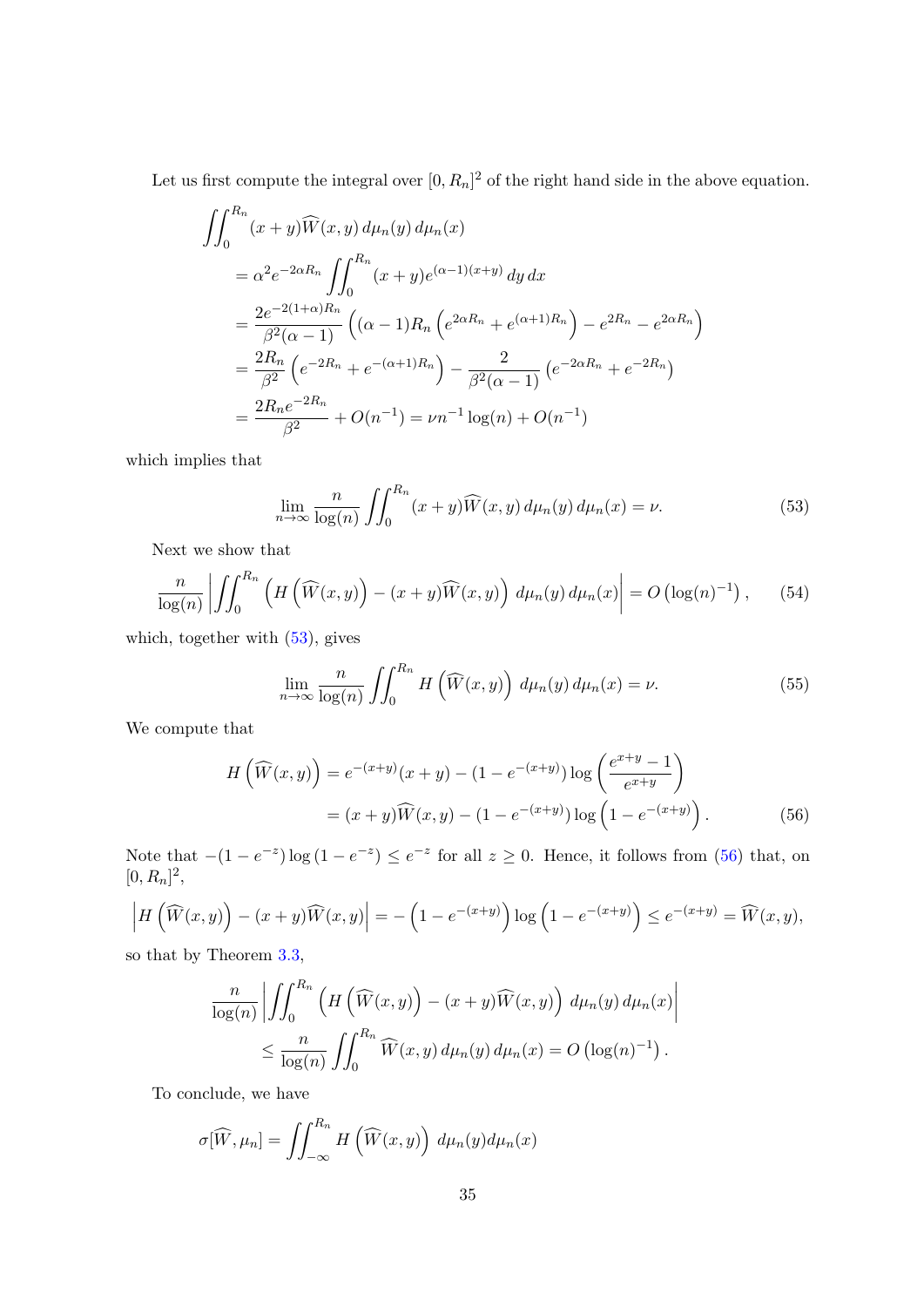$$
= \iint_0^{R_n} H\left(\widehat{W}(x,y)\right) d\mu_n(y) d\mu_n(x) + O\left(n^{-\alpha} + \log(n)n^{-\frac{\alpha+1}{2}}\right)
$$

and hence, using [\(55\)](#page-34-2),

$$
\lim_{n \to \infty} \frac{n\sigma[\widehat{W}, \mu_n]}{\log(n)} = \nu.
$$

#### <span id="page-35-0"></span>4.4 Proof of Theorem [3.6](#page-19-1)

In this section we first formalize the strategy behind the proof of Theorem [3.6,](#page-19-1) briefly discussed in Section [3.6.](#page-19-0) This strategy relies on partitioning the interval  $A_n$  into non-overlapping subintervals. We then construct a specific partition satisfying certain requirements, and finish the proof of the theorem.

#### <span id="page-35-1"></span>4.4.1 Averaging W by a partition of  $A_n$

We follow the strategy from [\[41\]](#page-41-0). First recall that for a graph  $G_n$  generated by the HSCM,

$$
\mathcal{S}[G_n] \geq \mathbb{E}\left[\mathcal{S}[G_n|\mathbf{x}_n]\right] = \binom{n}{2} \mathbb{E}\left[H(W(x_1,x_2))\right] = \binom{n}{2} \sigma[G_n],
$$

and hence

$$
\mathcal{S}^*[G_n] \ge \sigma[G_n],
$$

where  $S^*[G_n] = S[G_n]/\binom{n}{2}$  $n \choose 2$  denotes the normalized Gibbs entropy.

Therefore, the key ingredient is to find a matching upper bound. For this we partition the range  $A_n = (-\infty, R_n]$  of our probability measure  $\mu_n(x)$  into intervals and approximate  $W(x, y)$  by its average over the box in which x and y lie.

To be more precise, let  $m_n$  be any increasing sequence of positive integers,  $\{\rho_t\}_{0 \leq t \leq m_n}$  be such that

$$
\rho_0 = -\infty, \quad \text{and} \quad \rho_{m_n} = R_n,
$$

and consider the partition of  $(-\infty, R_n]$  given by

$$
I_t = (\rho_{t-1}, \rho_t] \quad \text{for } 1 \le t \le m_n.
$$

Now define  $J_n(x) = t \iff x \in I_t$ , and let  $M_i$  be the random variable  $J_n(X_i)$ , where  $X_i$  has density function  $\mu_n$  for any vertex i. The value of  $M_i$  equal to t indicates that vertex *i* happens to lie within interval  $I_t$ . Denoting the vector of these random variable by  $\mathbf{M}_n = M_1, \ldots, M_n$ , and their entropy by  $\mathcal{S}[\mathbf{M}_n]$ , we have that

$$
\mathcal{S}[G_n] \leq \mathcal{S}[\mathbf{M}_n] + \mathcal{S}[G_n|\mathbf{M}_n]
$$
  
\n
$$
\leq n\mathcal{S}[M] + {n \choose 2} \iint_{-\infty}^{R_n} H(\widetilde{W}(x,y)) d\mu_n(y) d\mu_n(x),
$$

where  $W(x, y)$  is the average of W over the square  $I_{J_n(x)} \times I_{J_n(y)}$ . That is,

$$
\widetilde{W}_n(x,y) = \frac{1}{\mu_{x,y}} \int_{I_{J_n(x)}} \int_{I_{J_n(y)}} W(u,v) \, d\mu_n(v) \, d\mu_n(u), \tag{57}
$$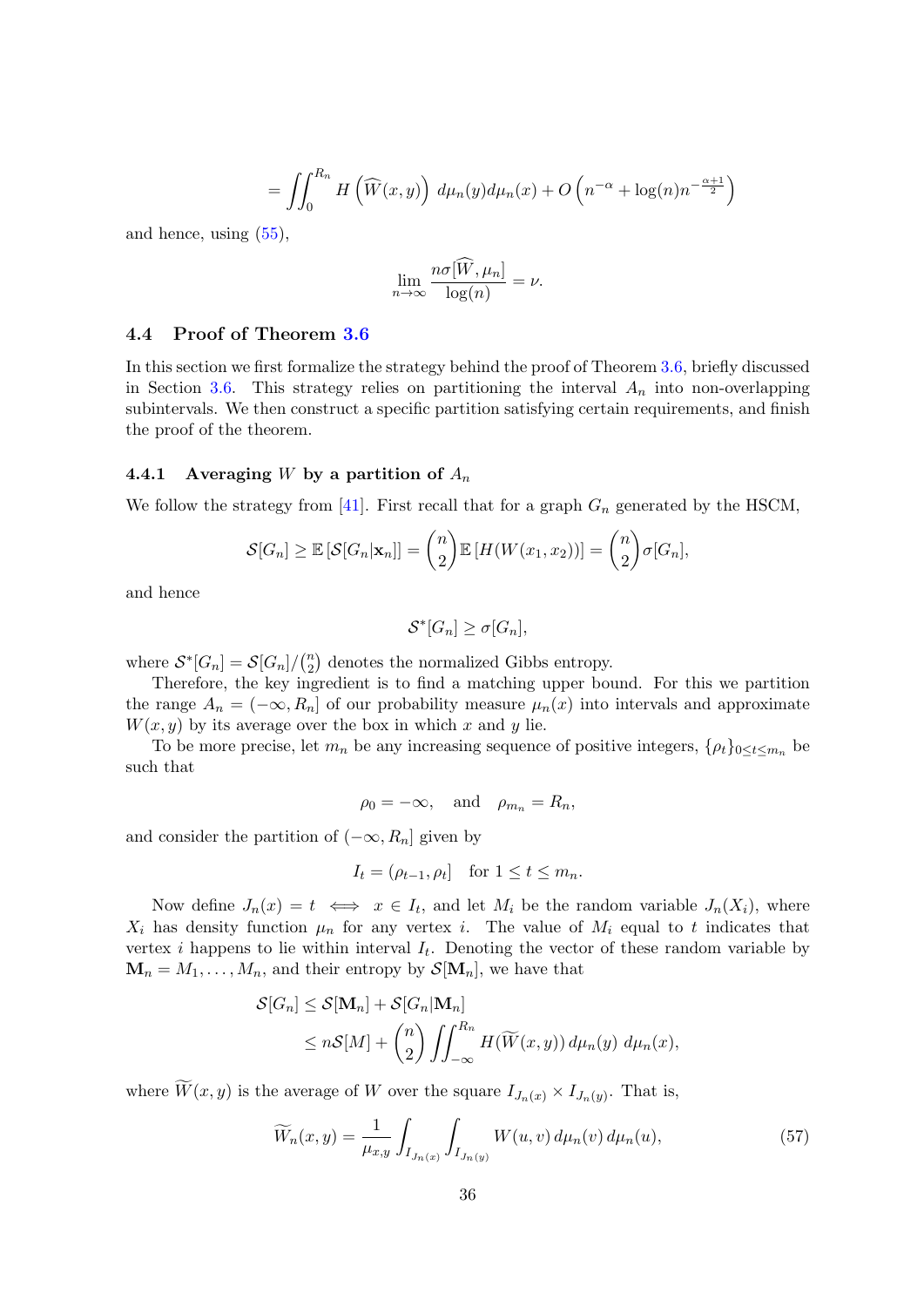with

$$
\mu_{x,y} = \int_{I_{J_n(x)}} \int_{I_{J_n(y)}} d\mu_n(v) d\mu_n(u),
$$

the measure of the box to which  $(x, y)$  belongs.

The first step in our proof is to investigate how well  $\widetilde{W}_n$  approximates W. More specifically, we want to understand how the difference  $|\sigma[W,\mu_n]-\sigma[W_n,\mu_n]|$  scales, depending on the specific partition. Note that for any partition  $\rho_t$  of  $A_n$  into  $m_n$  intervals we have that

$$
\mathcal{S}[M] = -\sum_{t=1}^{m_n} \mathbb{P}\left(M = t\right) \log \left(\mathbb{P}\left(M = t\right)\right) \le \log(m_n),
$$

where the upper bound is achieved on the partition which is uniform according to measure  $\mu_n$ . Since

$$
\frac{n}{\log(n)} \frac{n \mathcal{S}[M]}{\binom{n}{2}} = \frac{2 \mathcal{S}[M]}{\log(n)(1 - 1/n)},
$$

it is enough to find a partition  $\rho_t$ , with  $\log(m_n) = o(\log(n))$ , such that

<span id="page-36-1"></span>
$$
\lim_{n \to \infty} \frac{n}{\log(n)} |\sigma[W, \mu_n] - \sigma[\widetilde{W}_n, \mu_n]| = 0,
$$
\n(58)

This then proves Theorem [3.6,](#page-19-1) since

$$
\lim_{n \to \infty} \frac{n}{\log(n)} |\mathcal{S}^* [G_n] - \sigma[G_n]| = \lim_{n \to \infty} \frac{n}{\log(n)} (\mathcal{S}^* [G_n] - \sigma[G_n])
$$
\n
$$
\leq \lim_{n \to \infty} \left( \frac{n}{\log(n)} \frac{n \mathcal{S}[M]}{\binom{n}{2}} + \frac{n}{\log(n)} |\sigma[W, \mu_n] - \sigma[\widetilde{W}_n, \mu_n]| \right)
$$
\n
$$
\leq \lim_{n \to \infty} \left( \frac{2 \log(m_n)}{\log(n)(1 - 1/n)} + \frac{n}{\log(n)} |\sigma[W, \mu_n] - \sigma[\widetilde{W}_n, \mu_n]| \right) = 0.
$$

#### <span id="page-36-0"></span>4.4.2 Constructing the partition

We will take  $I_1 = (-\infty, -R_n]$  and partition the remaining interval  $[-R_n, R_n]$  into  $\log(n)^2$ equal parts. To this end, let n be sufficiently large so that  $n \geq \nu \beta^2$ , take  $m_n = \lceil \log(n)^2 \rceil + 1$ , and define the partition  $\rho_t$  by

$$
\rho_0 = -\infty
$$
,  $\rho_1 = -R_n$ , and  $\rho_t = \rho_{t-1} + \frac{2R_n}{m_n - 1}$  for all  $t = 2, ..., m_n$ .

Note that  $\log(m_n) = O(\log \log n) = o(\log(n))$  so that all that is left, is to prove [\(58\)](#page-36-1). In addition,

$$
\frac{n}{\log(n)} \int_{-\infty}^{-R_n} \int_{-\infty}^{R_n} H(\widetilde{W}(x, y)) d\mu_n(y) d\mu_n(x) = O\left(\log(n)^{-1} n^{1-\alpha}\right),
$$

and the same holds if we replace  $\widetilde{W}$  with W. Hence it follows that in order to establish [\(58\)](#page-36-1) we only need to consider the integral over the square  $[-R_n, R_n] \times [-R_n, R_n]$ . That is, we need to show

<span id="page-36-2"></span>
$$
\lim_{n \to \infty} \frac{n}{\log(n)} \left| \iint_{-R_n}^{R_n} \left( H\left(W(x, y)\right) - H\left(\widetilde{W}(x, y)\right) \right) \, d\mu_n(y) \, d\mu_n(x) \right| = 0,\tag{59}
$$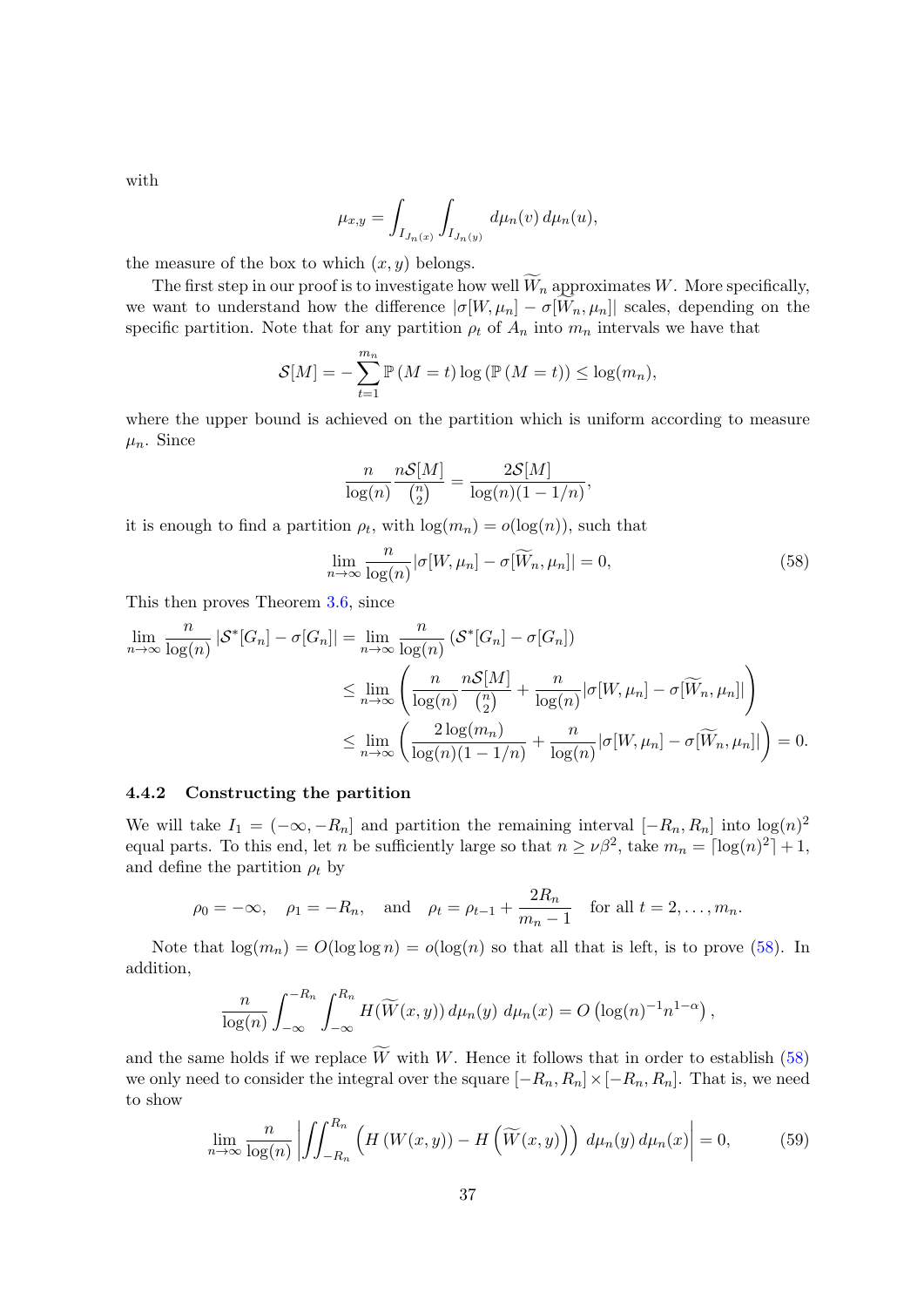For this we compare  $\sigma[W,\mu_n]$  and  $\sigma[\widetilde{W},\mu_n]$ , based on the mean value theorem which states that

for any  $a \leq b$ ,  $\exists c \in [a, b]$ , such that  $H(b) - H(a) = H'(c) (a - b)$ .

Here  $|H'(c)| = |\log(c) - \log(1-c)|$ , and due to the symmetry of H we get, for any  $0 < a \leq$  $c \leq b < 1$ ,

<span id="page-37-0"></span>
$$
|H'(c)| \le \frac{\min\{H(a), H(b)\}}{\min\{a, b, 1 - a, 1 - b\}}.\tag{60}
$$

Note that

<span id="page-37-2"></span>
$$
0 < \min_{u \in I_{M_n(x)}, v \in I_{M_n(y)}} W(u, v) \le \widetilde{W}_n(x, y) \le \max_{u \in I_{M_n(x)}, v \in I_{M_n(y)}} W(u, v) < 1,\tag{61}
$$

for all  $x, y \in [-R_n, R_n]$ . In addition, for all  $x, y \in [-R_n, R_n]$  and  $(u, v) \in I_{M_n(x)} \times I_{M_n(y)}$  we have  $|x+y-u-v| \leq 2R_n/m_n \leq 2/\log(n)$  and thus  $|1-\exp(x+y-u-v)| \leq 3|x+y-u-v|$ by the mean value theorem. Therefore we have

$$
|W(x,y) - W(u,v)| = \frac{|e^{u+v} - e^{x+y}|}{(1 + e^{x+y})(1 + e^{u+v})} \le \min\left\{\frac{|e^{u+v-x-y} - 1|}{1 + e^{u+v}}, \frac{|1 - e^{x+y-u-v}|}{1 + e^{u+v}}\right\}
$$
  

$$
\le 3|u+v-x-y| \min\{W(u,v), 1 - W(u,v)\},
$$

By symmetry we obtain a similar upper bound with  $W(x, y)$  instead of  $W(u, v)$  and hence we conclude

<span id="page-37-1"></span>
$$
|W(x,y) - W(u,v)| \le 3|u + v - x - y| \min\{W(x,y), 1 - W(x,y), W(u,v), 1 - W(u,v)\}. (62)
$$

Then, for any  $x + y \le u + v$  there are c, d such that  $x + y \le c + d \le u + v$ , so by [\(60\)](#page-37-0) and  $(62)$  we get

$$
|H(W(x,y)) - H(W(u,v))| = |H'(W(c,d))(W(x,y) - W(u,v))|
$$
  
\n
$$
\leq \frac{\min\{H(W(x,y)), H(W(u,v))\}|W(x,y) - W(u,v)|}{\min\{W(x,y), 1 - W(x,y), W(u,v), 1 - W(u,v)\}}
$$
  
\n
$$
\leq 3|x + y - u - v| \cdot \min\{H(W(x,y)), H(W(u,v))\}. \tag{63}
$$

Next, for the partition  $\rho_t$  we have

$$
|I_t| = \frac{2R_n}{m_n - 1} \le \frac{2R_n}{\log(n)^2} = \frac{\log(n) - \log(\nu \beta^2)}{\log(n)^2} \le \frac{1}{\log(n)},
$$

for  $t \geq 2$ . In addition, [\(61\)](#page-37-2) implies that for  $(x, y) \in I_t \times I_s$ , with  $t, s \geq 2$ ,

<span id="page-37-3"></span>
$$
W(\rho_{t-1}, \rho_{s-1}) \le W_n(x, y), W(x, y) \le W(\rho_t, \rho_s),
$$

and thus there is a pair  $x_{s,t}, y_{s,t} \in I_s \times I_t$  such that  $W_n(x,y) = W(x_{s,t}, y_{s,t})$  on  $I_s \times I_t$ . Therefore, using [\(63\)](#page-37-3), we get

$$
|H(W(x,y)) - H(\overline{W}_n(x,y))| = |H(W(x,y)) - H(W(x_{s,t}, y_{s,t}))|
$$
  

$$
\leq 3|x + y - x_{s,t} - y_{s,t}|H(W(x,y))
$$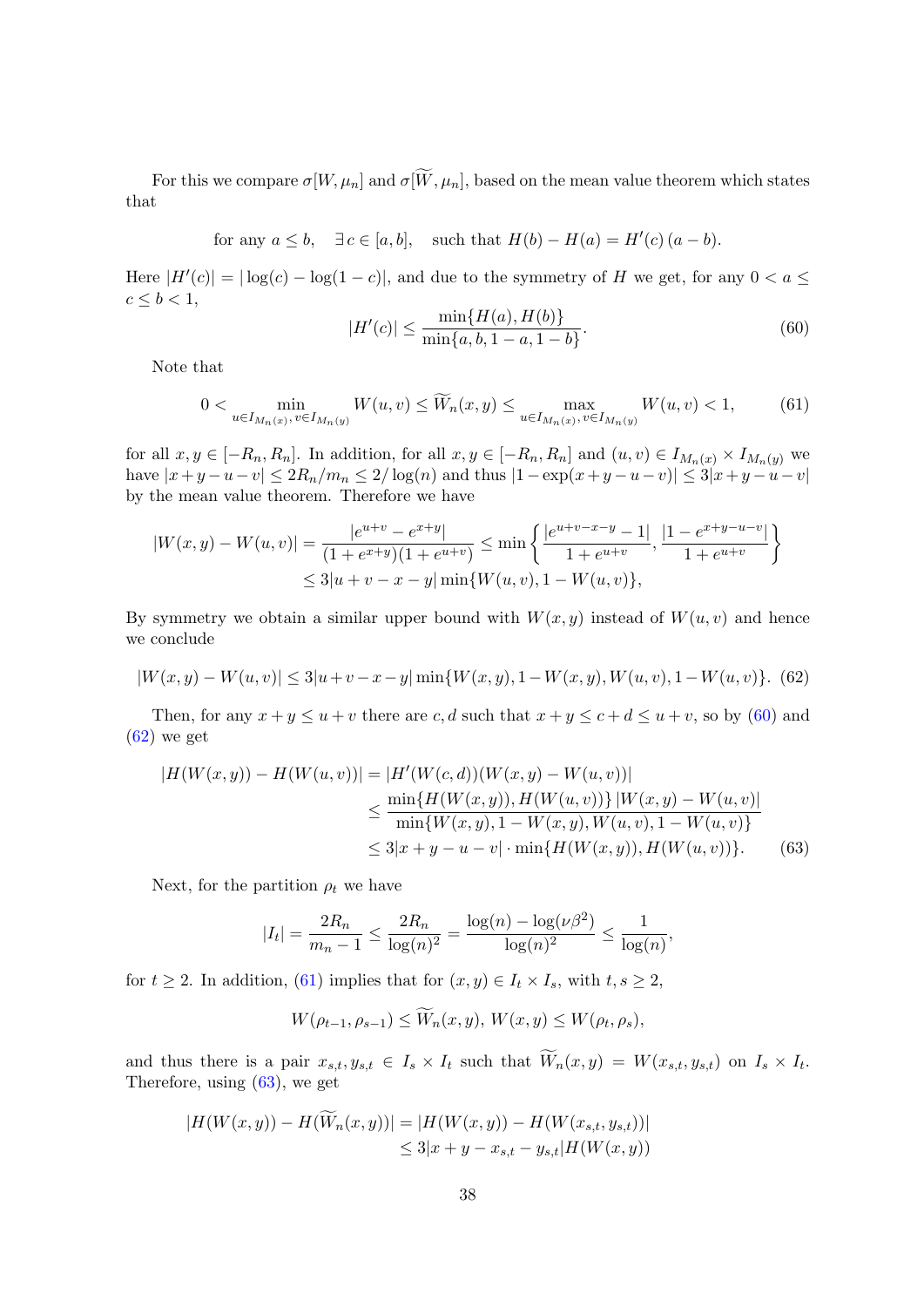$$
\leq 3(|I_t| + |I_s|)H(W(x, y)) \leq \frac{6}{\log(n)}H(W(x, y))
$$

Finally, integrating the above equation over the whole square  $[-R_n, R_n] \times [-R_n, R_n]$  we obtain

$$
\left| \iint_{-R_n}^{R_n} \left( H\left(W(x,y)\right) - H\left(\widetilde{W}(x,y)\right) \right) d\mu_n(y) d\mu_n(x) \right| \leq \frac{6}{\log(n)} \sigma[W,\mu_n],
$$

which proves  $(59)$  since

$$
\lim_{n \to \infty} \frac{n}{\log(n)} |\sigma[W, \mu_n] - \sigma[\widetilde{W}_n, \mu_n]| \le \lim_{n \to \infty} \frac{6n}{(\log n)^2} \sigma[W, \mu_n] = 0
$$

thanks to Theorem [3.5.](#page-18-2)

Acknowledgments This work was supported by the ARO grant No. W911NF-16-1-0391 and by the NSF grant No. CNS-1442999.

### References

- <span id="page-38-0"></span>[1] S Boccaletti, V Latora, Y Moreno, M Chavez, and D.-U. Hwanga. Complex Networks: Structure and Dynamics. Phys Rep, 424:175–308, 2006. [doi:10.1016/j.physrep.2005.](http://dx.doi.org/10.1016/j.physrep.2005.10.009) [10.009](http://dx.doi.org/10.1016/j.physrep.2005.10.009).
- [2] M E J Newman. Networks: An Introduction. Oxford University Press, Oxford, 2010.
- <span id="page-38-1"></span>[3] Albert-László Barabási. Network science. Cambridge University Press, Cambridge, UK, 2016.
- <span id="page-38-2"></span>[4] Ray Solomonoff and Anatol Rapoport. Connectivity of random nets. B Math Biophys, 13(2):107–117, 1951. [doi:10.1007/BF02478357](http://dx.doi.org/10.1007/BF02478357).
- [5] E. N. Gilbert. Random Graphs. Ann Math Stat, 30(4):1141–1144, 1959. [doi:10.1214/](http://dx.doi.org/10.1214/aoms/1177706098) [aoms/1177706098](http://dx.doi.org/10.1214/aoms/1177706098).
- <span id="page-38-3"></span>[6] P Erdős and A Rényi. On Random Graphs. *Publ Math*, 6:290–297, 1959.
- <span id="page-38-4"></span>[7] Edward A Bender and E Rodney Canfield. The asymptotic number of labeled graphs with given degree sequences. J Comb Theory, Ser A,  $24(3):296-307$ , 1978. [doi:10.1016/](http://dx.doi.org/10.1016/0097-3165(78)90059-6) [0097-3165\(78\)90059-6](http://dx.doi.org/10.1016/0097-3165(78)90059-6).
- <span id="page-38-5"></span>[8] M Molloy and B Reed. A Critical Point for Random Graphs With a Given Degree Sequence. Random Struct Algor, 6:161–179, 1995.
- <span id="page-38-6"></span>[9] Amogh Dhamdhere and Constantine Dovrolis. Twelve Years in the Evolution of the Internet Ecosystem. IEEE/ACM Trans Netw, 19(5):1420–1433, 2011. [doi:10.1109/](http://dx.doi.org/10.1109/TNET.2011.2119327) [TNET.2011.2119327](http://dx.doi.org/10.1109/TNET.2011.2119327).
- <span id="page-38-7"></span>[10] M. E. J. Newman. Clustering and preferential attachment in growing networks. Phys Rev E, 64(2):025102, 2001. [doi:10.1103/PhysRevE.64.025102](http://dx.doi.org/10.1103/PhysRevE.64.025102).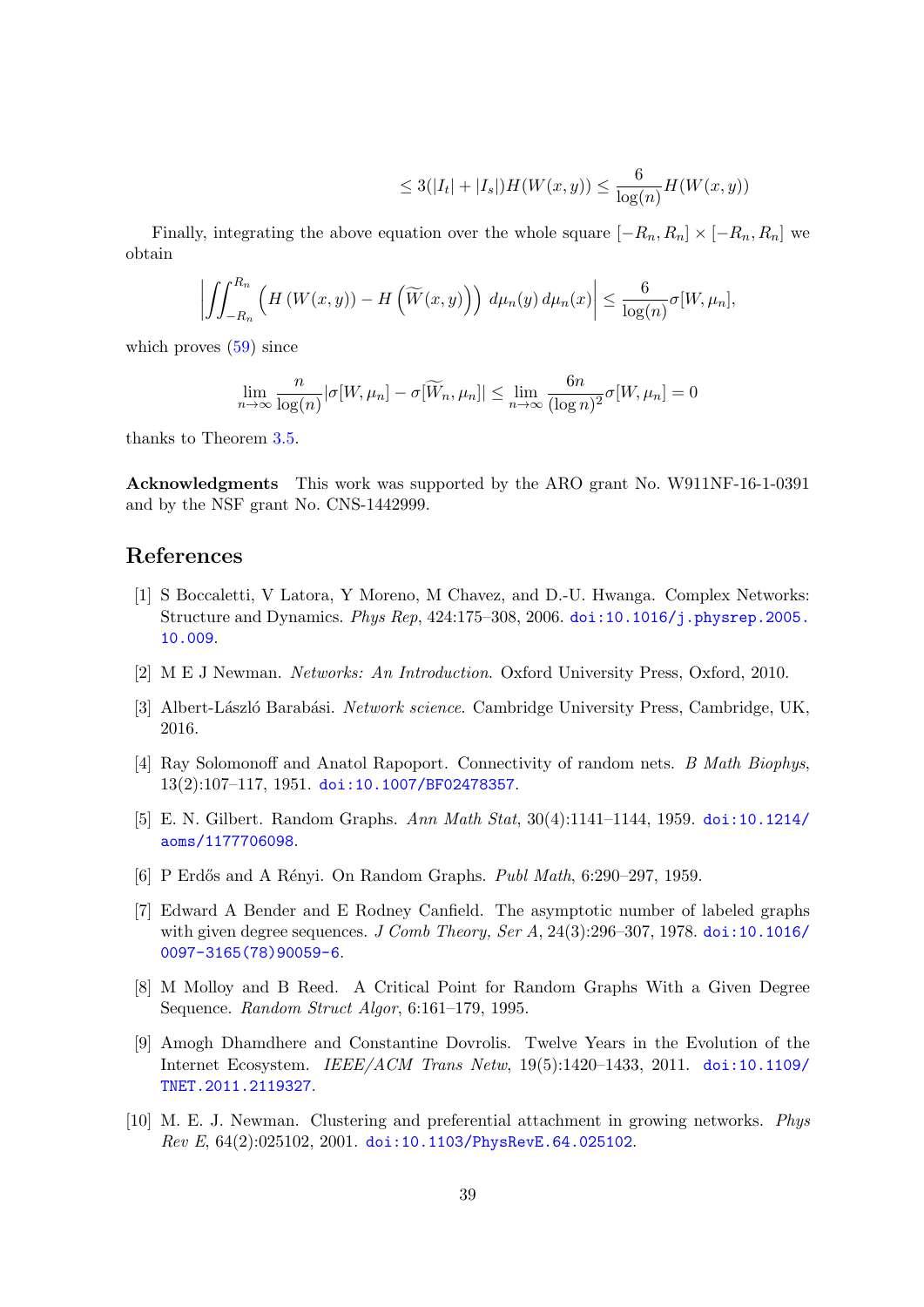- <span id="page-39-0"></span>[11] Fan Chung and Linyuan Lu. Connected Components in Random Graphs with Given Expected Degree Sequences. Ann Comb, 6(2):125–145, 2002. [doi:10.1007/PL00012580](http://dx.doi.org/10.1007/PL00012580).
- <span id="page-39-1"></span>[12] Fan Chung and Linyuan Lu. The average distances in random graphs with given expected degrees. Proc Natl Acad Sci USA, 99(25):15879–82, 2002. [doi:10.1073/pnas.](http://dx.doi.org/10.1073/pnas.252631999) [252631999](http://dx.doi.org/10.1073/pnas.252631999).
- <span id="page-39-2"></span>[13] J Park and M E J Newman. Statistical Mechanics of Networks. Phys Rev E, 70:66117, 2004. [doi:10.1103/PhysRevE.70.066117](http://dx.doi.org/10.1103/PhysRevE.70.066117).
- <span id="page-39-11"></span>[14] Ginestra Bianconi. The entropy of randomized network ensembles. EPL, 81(2):28005, 2008. [doi:10.1209/0295-5075/81/28005](http://dx.doi.org/10.1209/0295-5075/81/28005).
- <span id="page-39-10"></span>[15] Diego Garlaschelli and Maria Loffredo. Maximum likelihood: Extracting unbiased information from complex networks. Phys Rev E, 78(1):015101, 2008. [doi:10.1103/](http://dx.doi.org/10.1103/PhysRevE.78.015101) [PhysRevE.78.015101](http://dx.doi.org/10.1103/PhysRevE.78.015101).
- <span id="page-39-3"></span>[16] Tiziano Squartini and Diego Garlaschelli. Analytical maximum-likelihood method to detect patterns in real networks. New J Phys, 13(8):083001, 2011. [doi:10.1088/](http://dx.doi.org/10.1088/1367-2630/13/8/083001) [1367-2630/13/8/083001](http://dx.doi.org/10.1088/1367-2630/13/8/083001).
- <span id="page-39-4"></span>[17] Paul W Holland and Samuel Leinhardt. An Exponential Family of Probability Distributions for Directed Graphs. J Am Stat Assoc, 76(373):33-50, 1981. [doi:10.1080/](http://dx.doi.org/10.1080/01621459.1981.10477598) [01621459.1981.10477598](http://dx.doi.org/10.1080/01621459.1981.10477598).
- <span id="page-39-5"></span>[18] Kartik Anand and Ginestra Bianconi. Entropy Measures for Networks: Toward an Information Theory of Complex Topologies. Phys Rev E, 80:045102(R), 2009. [doi:](http://dx.doi.org/10.1103/PhysRevE.80.045102) [10.1103/PhysRevE.80.045102](http://dx.doi.org/10.1103/PhysRevE.80.045102).
- <span id="page-39-6"></span>[19] Tiziano Squartini, Joey de Mol, Frank den Hollander, and Diego Garlaschelli. Breaking of Ensemble Equivalence in Networks. Phys Rev Lett, 115(26):268701, 2015. [doi:10.](http://dx.doi.org/10.1103/PhysRevLett.115.268701) [1103/PhysRevLett.115.268701](http://dx.doi.org/10.1103/PhysRevLett.115.268701).
- <span id="page-39-7"></span>[20] Sourav Chatterjee, Persi Diaconis, and Allan Sly. Random graphs with a given degree sequence. Ann Appl Probab, 21(4):1400–1435, 2011. [doi:10.1214/10-AAP728](http://dx.doi.org/10.1214/10-AAP728).
- <span id="page-39-8"></span>[21] Guido Caldarelli, Andrea Capocci, P. De Los Rios, and Miguel Angel Muñoz. Scale-Free Networks from Varying Vertex Intrinsic Fitness. Phys Rev Lett, 89(25):258702, 2002. [doi:10.1103/PhysRevLett.89.258702](http://dx.doi.org/10.1103/PhysRevLett.89.258702).
- <span id="page-39-12"></span>[22] Marián Boguñá and Romualdo Pastor-Satorras. Class of Correlated Random Networks with Hidden Variables. Phys Rev E, 68:36112, 2003. [doi:10.1103/PhysRevE.68.036112](http://dx.doi.org/10.1103/PhysRevE.68.036112).
- <span id="page-39-13"></span>[23] Kartik Anand, Dmitri Krioukov, and Ginestra Bianconi. Entropy distribution and condensation in random networks with a given degree distribution. Phys Rev E, 89(6):062807, 2014. [doi:10.1103/PhysRevE.89.062807](http://dx.doi.org/10.1103/PhysRevE.89.062807).
- <span id="page-39-9"></span>[24] Konstantin Zuev, Fragkiskos Papadopoulos, and Dmitri Krioukov. Hamiltonian dynamics of preferential attachment. J Phys A Math Theor, 49(10):105001, 2016. [doi:](http://dx.doi.org/10.1088/1751-8113/49/10/105001) [10.1088/1751-8113/49/10/105001](http://dx.doi.org/10.1088/1751-8113/49/10/105001).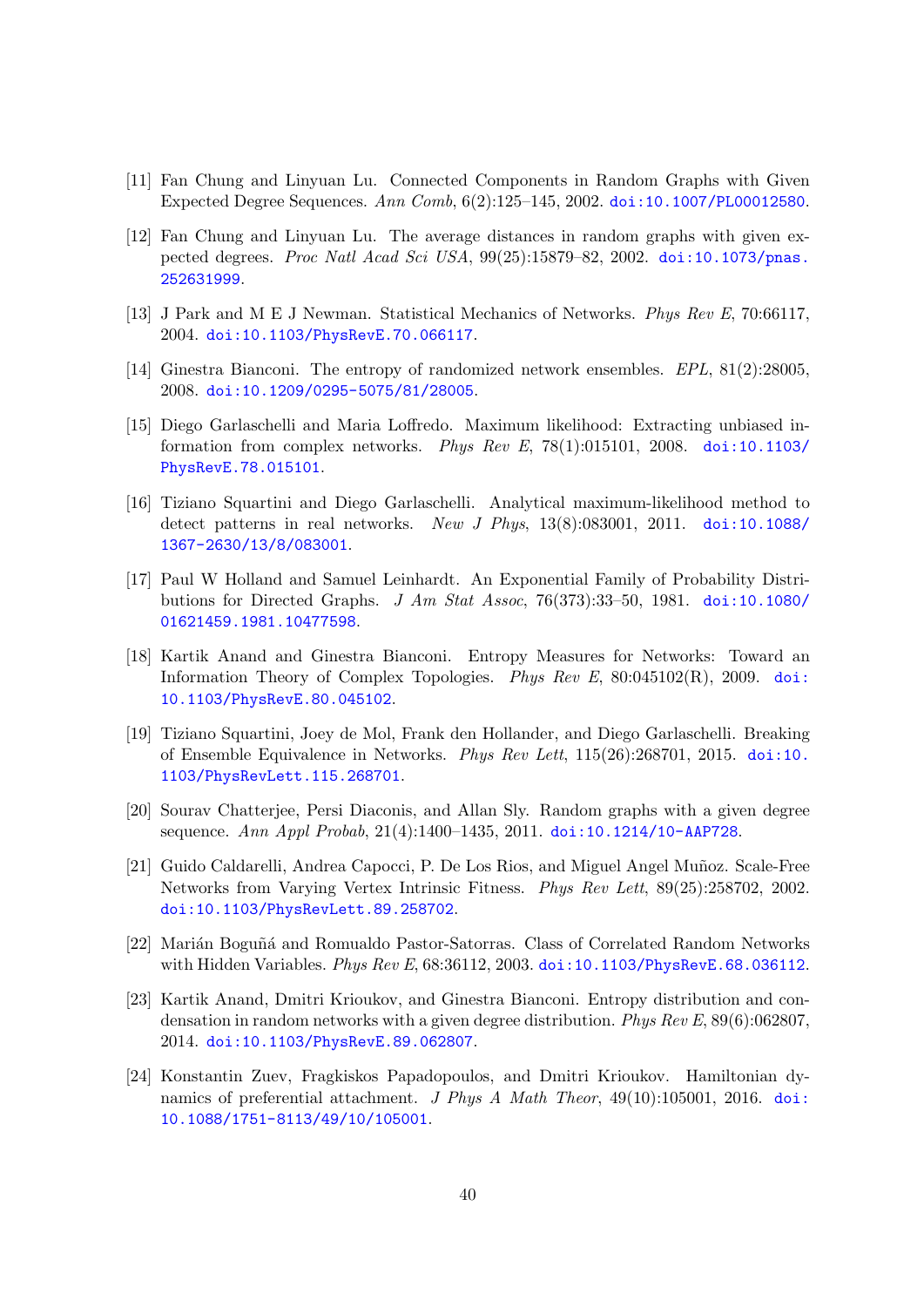- <span id="page-40-0"></span>[25] Michael Evans and Jeffrey S. Rosenthal. Probability and statistics: The science of uncertainty. W.H. Freeman and Co, New York, 2009.
- <span id="page-40-1"></span>[26] Kimberly Claffy, Young Hyun, Ken Keys, Marina Fomenkov, and Dmitri Krioukov. Internet Mapping: From Art to Science. In 2009 Cybersecurity Appl Technol Conf Homel Secur, 2009. [doi:10.1109/CATCH.2009.38](http://dx.doi.org/10.1109/CATCH.2009.38).
- <span id="page-40-2"></span>[27] Dmitri Krioukov, Fragkiskos Papadopoulos, Maksim Kitsak, Amin Vahdat, and Marián Boguñá. Hyperbolic Geometry of Complex Networks. Phys Rev E, 82:36106, 2010. [doi:10.1103/PhysRevE.82.036106](http://dx.doi.org/10.1103/PhysRevE.82.036106).
- <span id="page-40-3"></span>[28] E T Jaynes. Information Theory and Statistical Mechanics. Phys Rev, 106(4):620–630, 1957. [doi:10.1103/PhysRev.106.620](http://dx.doi.org/10.1103/PhysRev.106.620).
- <span id="page-40-4"></span>[29] J. Shore and R. Johnson. Axiomatic derivation of the principle of maximum entropy and the principle of minimum cross-entropy. IEEE Trans Inf Theory, 26(1):26–37, 1980. [doi:10.1109/TIT.1980.1056144](http://dx.doi.org/10.1109/TIT.1980.1056144).
- [30] Y. Tikochinsky, N. Z. Tishby, and R. D. Levine. Consistent Inference of Probabilities for Reproducible Experiments. Phys Rev Lett,  $52(16):1357-1360$ , 1984. [doi:10.1103/](http://dx.doi.org/10.1103/PhysRevLett.52.1357) [PhysRevLett.52.1357](http://dx.doi.org/10.1103/PhysRevLett.52.1357).
- <span id="page-40-5"></span>[31] John Skilling. The Axioms of Maximum Entropy, In Maximum-Entropy and Bayesian Methods in Science and Engineering, pages 173–187. Springer Netherlands, Dordrecht, 1988. [doi:10.1007/978-94-009-3049-0\\_8](http://dx.doi.org/10.1007/978-94-009-3049-0_8).
- <span id="page-40-6"></span>[32] Claude Edmund Shannon. A Mathematical Theory of Communication. Bell Syst Tech J, 27(3):379–423, 1948. [doi:10.1002/j.1538-7305.1948.tb01338.x](http://dx.doi.org/10.1002/j.1538-7305.1948.tb01338.x).
- <span id="page-40-7"></span>[33] Dmitri Krioukov. Clustering Implies Geometry in Networks. Phys Rev Lett, 116(20):208302, 2016. [doi:10.1103/PhysRevLett.116.208302](http://dx.doi.org/10.1103/PhysRevLett.116.208302).
- <span id="page-40-8"></span>[34] Jagat Narain Kapur. Maximum-entropy models in science and engineering. Wiley, New Delhi, 1989.
- <span id="page-40-9"></span>[35] David J Aldous. Representations for partially exchangeable arrays of random variables. J Multivar Anal, 11(4):581–598, 1981. [doi:10.1016/0047-259X\(81\)90099-3](http://dx.doi.org/10.1016/0047-259X(81)90099-3).
- <span id="page-40-10"></span>[36] Persi Diaconis and Svante Janson. Graph Limits and Exhcangeable Random Graphs. Rend di Matemtica, 28:33–61, 2008.
- <span id="page-40-11"></span>[37] Olav Kallenberg. Foundations of modern probability. Springer, New York, 2002.
- <span id="page-40-12"></span>[38] Cosma Rohilla Shalizi and Alessandro Rinaldo. Consistency under sampling of exponential random graph models. Ann Stat,  $41(2)$ :508–535, 2013. doi:10.1214/12-A0S1044.
- <span id="page-40-13"></span>[39] Dmitri Krioukov and Massimo Ostilli. Duality between equilibrium and growing networks. Phys Rev E, 88(2):022808, 2013. [doi:10.1103/PhysRevE.88.022808](http://dx.doi.org/10.1103/PhysRevE.88.022808).
- <span id="page-40-14"></span>[40] László Lovász and Balázs Szegedy. Limits of dense graph sequences. J Comb Theory, Ser B, 96(6):933-957, 2006. [doi:10.1016/j.jctb.2006.05.002](http://dx.doi.org/10.1016/j.jctb.2006.05.002).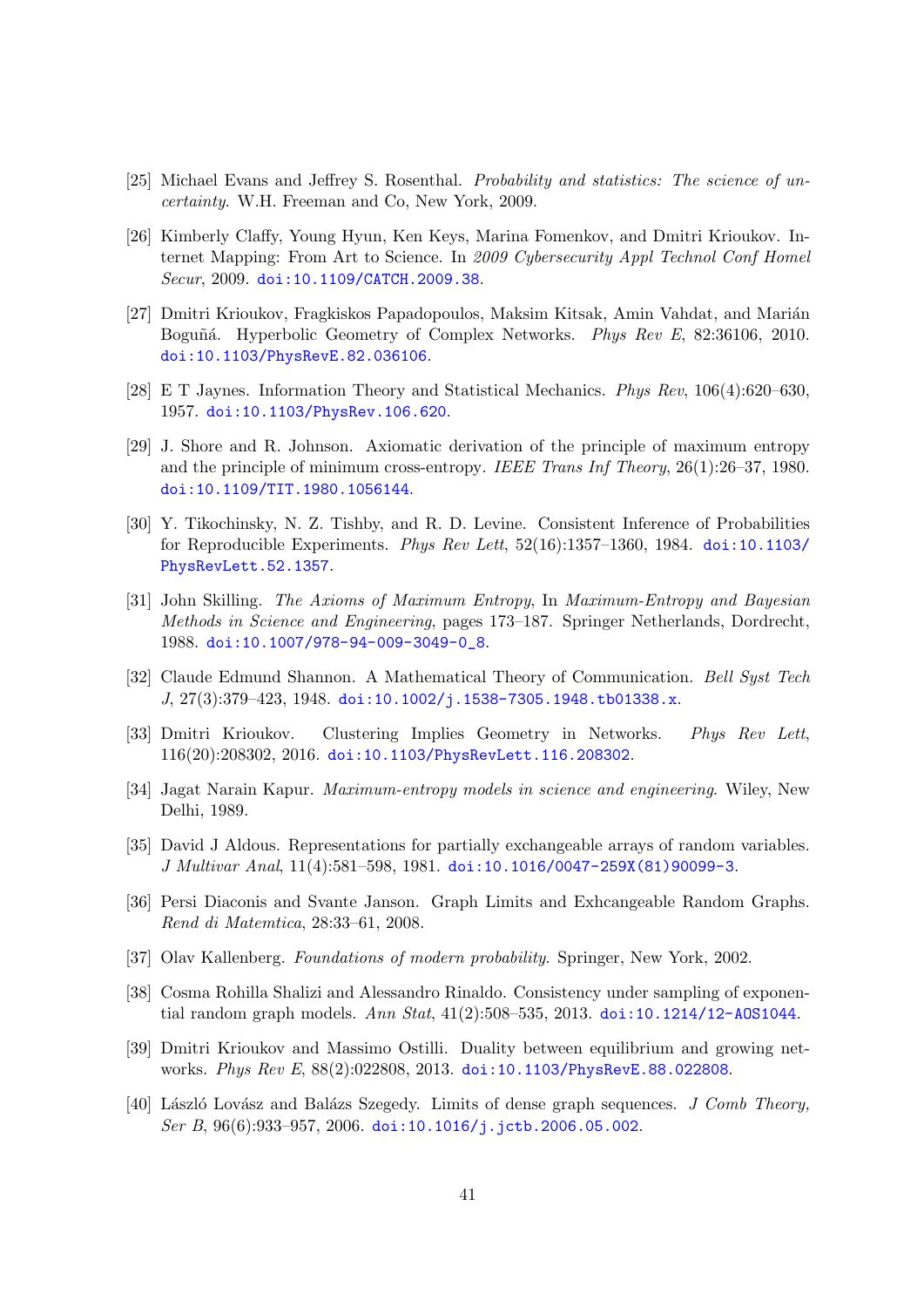- <span id="page-41-0"></span>[41] Svante Janson. Graphons, cut norm and distance, couplings and rearrangements. NYJM Monogr, 4, 2013.
- <span id="page-41-1"></span>[42] Douglas N. Hoover. Relations on Probability Spaces and Arrays of Random Variables. Technical report, Institute for Adanced Study, Princeton, NJ, 1979.
- <span id="page-41-2"></span>[43] S N Dorogovtsev, J F F Mendes, and A N Samukhin. Structure of Growing Networks with Preferential Linking. Phys Rev Lett, 85(21):4633–4636, 2000. [doi:10.1103/](http://dx.doi.org/10.1103/PhysRevLett.85.4633) [PhysRevLett.85.4633](http://dx.doi.org/10.1103/PhysRevLett.85.4633).
- <span id="page-41-3"></span>[44] P L Krapivsky, S Redner, and F Leyvraz. Connectivity of Growing Random Networks. Phys Rev Lett, 85(21):4629–4632, 2000. [doi:10.1103/PhysRevLett.85.4629](http://dx.doi.org/10.1103/PhysRevLett.85.4629).
- <span id="page-41-4"></span>[45] Rodrigo Aldecoa, Chiara Orsini, and Dmitri Krioukov. Hyperbolic graph generator. Comput Phys Commun, 196:492–496, 2015. [doi:10.1016/j.cpc.2015.05.028](http://dx.doi.org/10.1016/j.cpc.2015.05.028).
- <span id="page-41-5"></span>[46] François Caron and Emily B. Fox. Sparse graphs using exchangeable random measures. 2014. [arXiv:1401.1137](http://arxiv.org/abs/1401.1137).
- <span id="page-41-7"></span>[47] Victor Veitch and Daniel M. Roy. The Class of Random Graphs Arising from Exchangeable Random Measures. 2015. [arXiv:1512.03099](http://arxiv.org/abs/1512.03099).
- <span id="page-41-6"></span>[48] Christian Borgs, Jennifer T Chayes, Henry Cohn, and Nina Holden. Sparse exchangeable graphs and their limits via graphon processes. 2016. [arXiv:1601.07134](http://arxiv.org/abs/1601.07134).
- <span id="page-41-8"></span>[49] László Lovász. Large Networks and Graph Limits. American Mathematical Society, Providence, RI, 2012.
- <span id="page-41-9"></span>[50] David J Aldous. Exchangeability and related topics, In Ecole d'Ete de Probabilites de Saint-Flour XIII, pages 1–198. Springer, Berlin, Heidelberg, 1983. [doi:10.1007/](http://dx.doi.org/10.1007/BFb0099421) [BFb0099421](http://dx.doi.org/10.1007/BFb0099421).
- <span id="page-41-10"></span>[51] David D McFarland and Daniel J Brown. Social distance as a metric: A systematic introduction to smallest space analysis, In Bonds of Pluralism: The Form and Substance of Urban Social Networks, pages 213–252. John Wiley, New York, 1973.
- [52] Katherine Faust. Comparison of methods for positional analysis: Structural and general equivalences. Soc Networks, 10(4):313–341, 1988. [doi:10.1016/0378-8733\(88\)](http://dx.doi.org/10.1016/0378-8733(88)90002-0) [90002-0](http://dx.doi.org/10.1016/0378-8733(88)90002-0).
- [53] J. M. McPherson and J. R. Ranger-Moore. Evolution on a Dancing Landscape: Organizations and Networks in Dynamic Blau Space. Soc Forces, 70(1):19–42, 1991. [doi:10.1093/sf/70.1.19](http://dx.doi.org/10.1093/sf/70.1.19).
- <span id="page-41-11"></span>[54] Peter D Hoff, Adrian E Raftery, and Mark S Handcock. Latent Space Approaches to Social Network Analysis. J Am Stat Assoc, 97(460):1090–1098, 2002. [doi:10.1198/](http://dx.doi.org/10.1198/016214502388618906) [016214502388618906](http://dx.doi.org/10.1198/016214502388618906).
- <span id="page-41-12"></span>[55] Béla Bollobás, Svante Janson, and Oliver Riordan. The phase transition in inhomogeneous random graphs. Random Struct Algor,  $31(1):3-122$ ,  $2007$ . [doi:10.1002/rsa.](http://dx.doi.org/10.1002/rsa.20168) [20168](http://dx.doi.org/10.1002/rsa.20168).